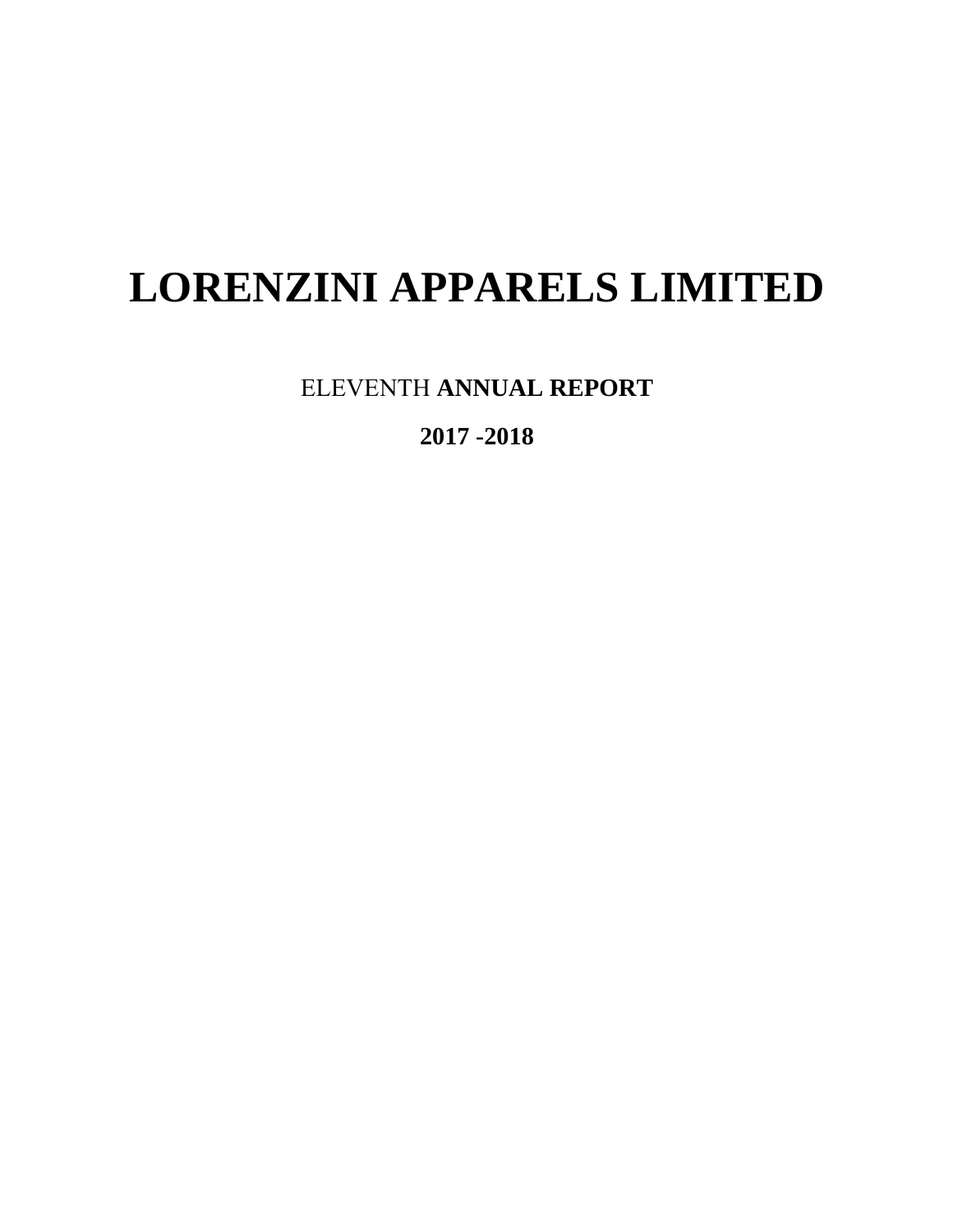## **Company Information**

## **BOARD OF DIRECTORS**

| MR. SANDEEP JAIN<br>MRS. DEEPIKA JAIN<br>MR. PARDEEP SINGH<br>MR. RAJIT SEHGAL<br>MR. MOHINDER RUSTAGI |                      | <b>MANAGING DIRECTOR</b><br>WHOLE TIME DIRECTOR & CFO<br><b>INDEPENDENT DIRECTOR</b><br><b>DIRECTOR</b><br><b>INDEPENDENT DIRECTOR</b>             |
|--------------------------------------------------------------------------------------------------------|----------------------|----------------------------------------------------------------------------------------------------------------------------------------------------|
| <b>CHIEF FINANCIAL OFFICER</b>                                                                         |                      | MRS. DEEPIKA JAIN                                                                                                                                  |
| <b>STATUTORY AUDITORS</b>                                                                              | $\ddot{\phantom{a}}$ | <b>MITTAL &amp; ASSOCIATES</b><br><b>CHARTERED ACCOUNTANTS</b><br><b>MUMBAI</b>                                                                    |
| <b>BANKERS</b>                                                                                         | $\ddot{\cdot}$       | SYNDICATE BANK, AXIS BANK,<br><b>ICICI BANK &amp; IDBI BANK</b>                                                                                    |
| <b>SHARES LISTED WITH</b>                                                                              |                      | <b>BSE SME</b>                                                                                                                                     |
| <b>REGISTERED OFFICE:</b>                                                                              |                      | TA 168 & 187 Ground Floor, Gali No. 2,<br>Tuglakabad Extn New Delhi New Delhi<br>110019                                                            |
| <b>WEBSITE</b><br><b>EMAIL</b>                                                                         | $\ddot{\cdot}$       | www.mymonteil.com<br>lorenzini_apparels@yahoo.co.in                                                                                                |
| <b>CONTACT NO.</b><br><b>REGISTRAR &amp; TRANSFER AGENT</b>                                            |                      | 011-40504731<br>Skyline Financial Services Private Limited D-<br>153, 1 <sup>st</sup> Floor, Okhla, Industrial Area, Phase-1,<br>New Delhi-110020. |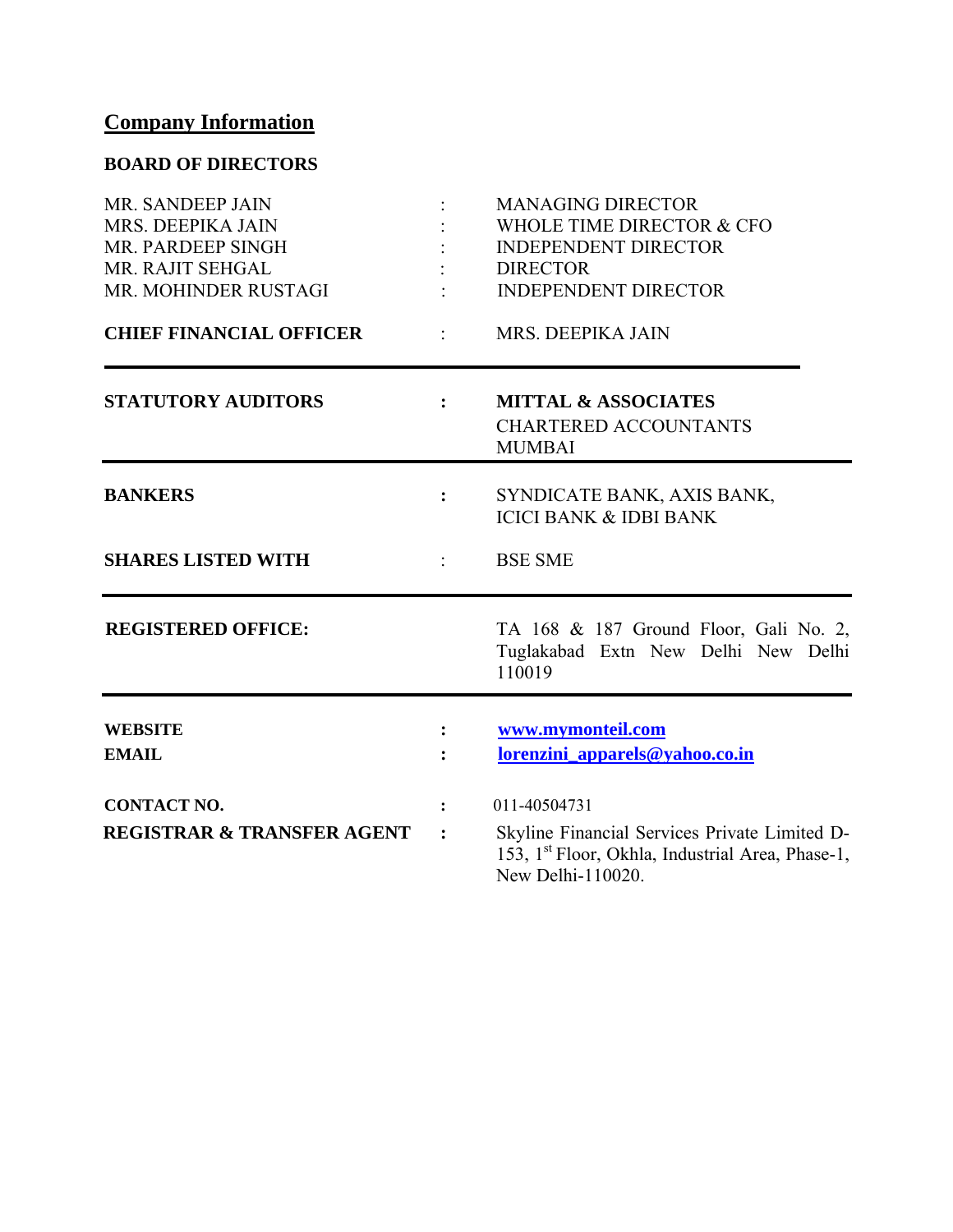| <b>CONTENTS</b>                                                                                        |           |  |
|--------------------------------------------------------------------------------------------------------|-----------|--|
| <b>NOTICE</b>                                                                                          | $4 - 12$  |  |
| <b>DIRECTORS REPORT</b>                                                                                | $13 - 20$ |  |
| <b>ANNEXURES TO DIRECTORS REPORT</b>                                                                   | $21 - 27$ |  |
| <b>INDEPENDENT AUDITORS REPORT</b>                                                                     | 28-34     |  |
| <b>BALANCE SHEET</b>                                                                                   | 35-36     |  |
| <b>PROFIT &amp; LOSS ACCOUNT</b>                                                                       | 37        |  |
| <b>CASH FLOW STATEMENT</b>                                                                             | 38-39     |  |
| <b>SCHEDULES FORMING PART OF THE</b><br><b>BALANCE SHEET &amp; PROFIT &amp; LOSS</b><br><b>ACCOUNT</b> | $40 - 53$ |  |
| <b>ATTENDANCE SLIP</b>                                                                                 | 54        |  |
| <b>PROXY FORM</b>                                                                                      | 55-56     |  |
| <b>BALLOT FORM</b>                                                                                     | 57        |  |
| <b>MAP FOR AGM</b>                                                                                     | 58        |  |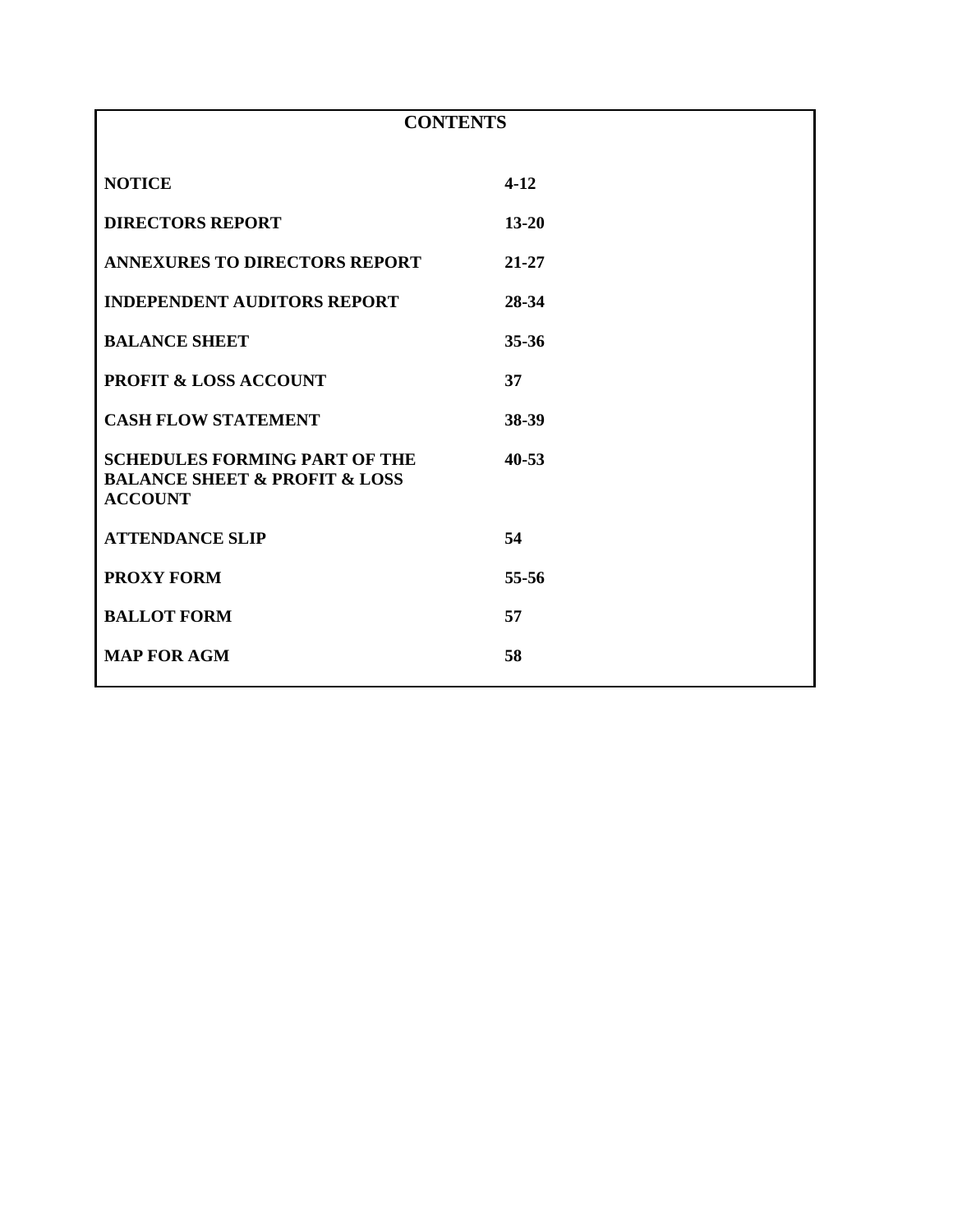## **NOTICE**

#### **NOTICE IS HEREBY GIVEN THAT THE ELEVENTH ANNUAL GENERAL MEETING OF THE MEMBERS OF LORENZINI APPARELS LIMITED WILL BE HELD ON THURSDAY , 16TH DAY OF AUGUST, 2018 AT 10:30 A.M. AT C- 64, OKHLA INDUSTRIAL AREA, PHASE- I, NEW DELHI- 110020 TO TRANSACT THE FOLLOWING BUSINESS:**

#### **ORDINARY BUSINESS:**

- **1.** To receive, consider and adopt the Audited Financial Statements of the Company for the financial year ended 31<sup>st</sup> March, 2018 together with the Reports of Board of Directors and Auditors thereon.
- **2.** To consider appointment of a Director in place of Mrs. Deepika Jain (DIN 02365797), who retires by rotation, offers herself for re-appointment and if thought fit, to pass, with or without modification(s) the following resolution as an **Ordinary Resolution**:

**"RESOLVED THAT** pursuant to the provisions of Section 152 of the Companies Act, 2013, the approval of the members of the Company be and is hereby accorded for the reappointment of Mrs. Deepika Jain, as Director of the Company, liable to retire by rotation."

#### **SPECIAL BUSINESS:**

**3.** To consider and, if thought fit, to pass with or without modification(s) the following resolution as an Ordinary Resolution to ratify the appointment of M/s Mittal & Associates, Chartered Accountants (FRN No. 106456W) as the Statutory Auditor of the Company, to fill the Casual Vacancy.

**"RESOLVEDTHAT** subject to the provisions of Section 139, 142 of the Companies Act, 2013 read with the Companies (Audit and Auditors) Rules, 2014 and other applicable provisions, if any, M/s Mittal & Associates (Registration No.106456W) Chartered Accountants, be and are hereby appointed as Statutory Auditors of the company, to fill the casual vacancy caused by the resignation of M/s. S C Verma & Associates, Chartered Accountants;

**RESOLVED FURTHER THAT** M/s Mittal & Associates, Chartered Accountants, be and are hereby appointed as Statutory Auditors of the Company to hold the office from May 17, 2018, until the conclusion of the 11<sup>th</sup> Annual General Meeting of the Company to be held in the year 2018, at such remuneration plus applicable taxes, and out of pocket expenses, as may be determined and recommended by the Audit Committee in consultation with the Auditors and duly approved by the Board of Directors of the Company."

**4.** To consider and, if thought fit, to pass with or without modification (s) the following resolutions as an Ordinary Resolution for the appointment of M/s Mittal & Associates, Chartered Accountants (FRN No. 106456W) as the Statutory Auditor of the Company.

**RESOLVED THAT** subject to the provisions of Section 139, 142 of the Companies Act, 2013 read with the Companies (Audit and Auditors) Rules, 2014 and other applicable provisions, if any, M/s. Mittal & Associates, Chartered Accountants (FRN No. 106456W), be and are hereby appointed as the Statutory Auditor of the Company, to hold the office from the conclusion of  $11<sup>th</sup>$  Annual General Meeting, for a single tenure of 5 (five) years, at such remuneration plus applicable taxes, and out of pocket expenses, as may be determined and recommended by the Audit Committee in consultation with the Auditors and duly approved by the Board of Directors of the Company;

**RESOLVED FURTHER THAT** any of the Director or Company Secretary of the Company, be and are hereby authorized to do all such act, deeds and things, as may be deemed necessary and is also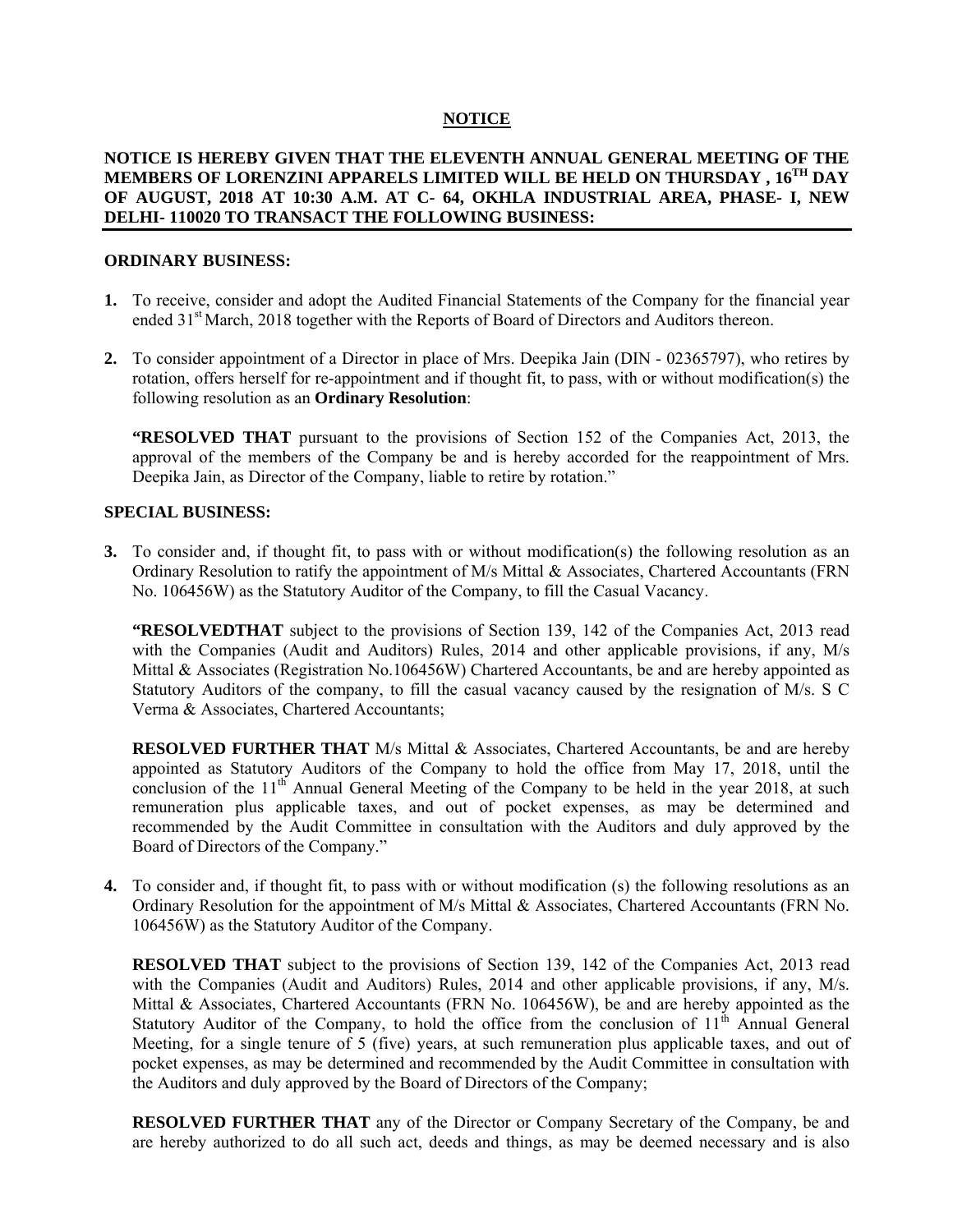empowered to file necessary e – forms with the concerned Registrar of Companies, to give effect to the aforementioned resolution."

> **For and on behalf of the Board Lorenzini Apparels Limited**

**Place: New Delhi** 

**Date: 16/07/2018** Sd/-<br> **Place: New Delhi**<br>
Sandeep Jain  **Managing Director DIN: 02365790**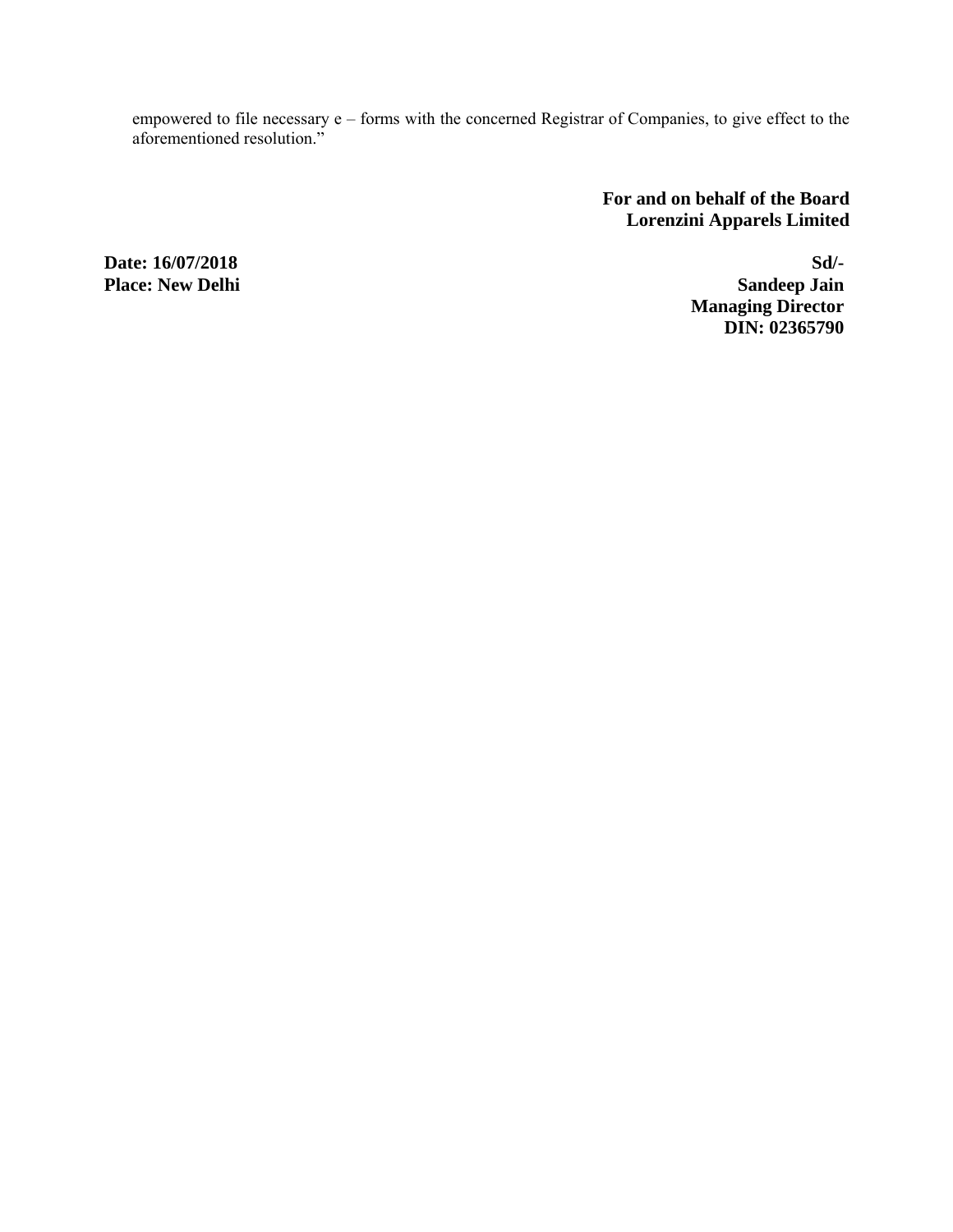**Notes:** 

- 1. A MEMBER ENTITLED TO ATTEND AND VOTE AT THE MEETING IS ENTITLED TO APPOINT A PROXY TO ATTEND AND VOTE INSTEAD OF HIMSELF/HERSELF AND THE PROXY NEED NOT BE A MEMBER OF THE COMPANY.
- 2. PROXY FORM IN MGT-11 DULY FILLED UP AND EXECUTED MUST BE RECEIVED AT THE REGISTERED OFFICE OF THE COMPANY NOT LESS THAN 48 HOURS BEFORE THE TIME FIXED FOR THE MEETING. PURSUANT TO SECTION 105 OF THE COMPANIES ACT, 2013, A PERSON CAN ACT AS A PROXY ON BEHALF OF MEMBERS NOT EXCEEDING AND HOLDING MORE THAT TEN PERCENT OF THE TOTAL SHARE CAPITAL OF THE COMPANY CARRYING VOTING RIGTS. A MEMBER HOLDING MORE THAN TEN PERCENT OF THE TOTAL SHARE CAPITAL OF THE COMPANY CARRYING VOTING RIGHTS MAY APPOINT A SINGLE PERSON AS PROXY AND SUCH PERSON SHALL NOT ACT AS A PROXY FOR ANY OTHER PERSON OR MEMBER. THE INSTRUMENT OF PROXY, IN ORDER TO BE EFFECTIVE, SHOULD BE DEPOSITED AT THE REGISTERED OFFICE OF THE COMPANY, DULY COMPLETED AND SIGNED, NOT LATER THAN 48 HOURS BEFORE THE COMMENCEMENT OF THE MEETING. A PROXY FORM IS ANNEXED TO THIS REPORT. PROXIES SUBMITTED ON BEHALF OF LIMITED COMPANIES, SOCIETIES, ETC., MUST BE SUPPORTED BY AN APPROPRIATE RESOLUTION/AUTHORITY, AS APPLICABLE.
- 3. Pursuant to Section 101 and Section 136 of the Companies Act, 2013 read with relevant Rules made there under, companies can serve Annual Reports and other communications through electronic mode to those Members who have registered their email address either with the Company or Depository Participant(s). Members of the Company who have registered their email address are also entitled to receive such communication in physical form, upon request.
- 4. The Notice of AGM, Annual Report and Attendance Slip are being sent in electronic mode to Members whose email address are registered with the Company or the Depository Participant(s), unless the Members have registered their request for the hard copy of the same. Physical copy of the Notice of AGM, Annual Report and Attendance Slip are being sent to those Members who have not registered their email address with the Company or Depository Participant(s). Members who have received the Notice of AGM, Annual Report and Attendance Slip in electronic mode are requested to print the Attendance Slip at the Registration Counter at the AGM.
- 5. A Statement pursuant to Section 102(1) of the Companies Act, 2013 ("the Act"), relating to the Special Business to be transacted at the Meeting is annexed hereto.
- 6. The Register of Members and Share Transfer Books shall remain closed from 11<sup>th</sup>August, 2018 to 16<sup>th</sup> August, 2018 (both days inclusive).
- 7. Members desiring any further information on the business to be transacted at the meeting should write to the company at least 15 days before the date of the meeting so as to enable the management to keep the information, as far as possible, ready at the meeting.
- 8. Members are requested to notify the company their change of address, if any, to registered office of the Company.
- 9. Members are requested to bring their attendance slip and copy of the Annual Report with them at the Annual General Meeting.
- 10. All correspondence relating to shares may be addressed to the registered office of the company.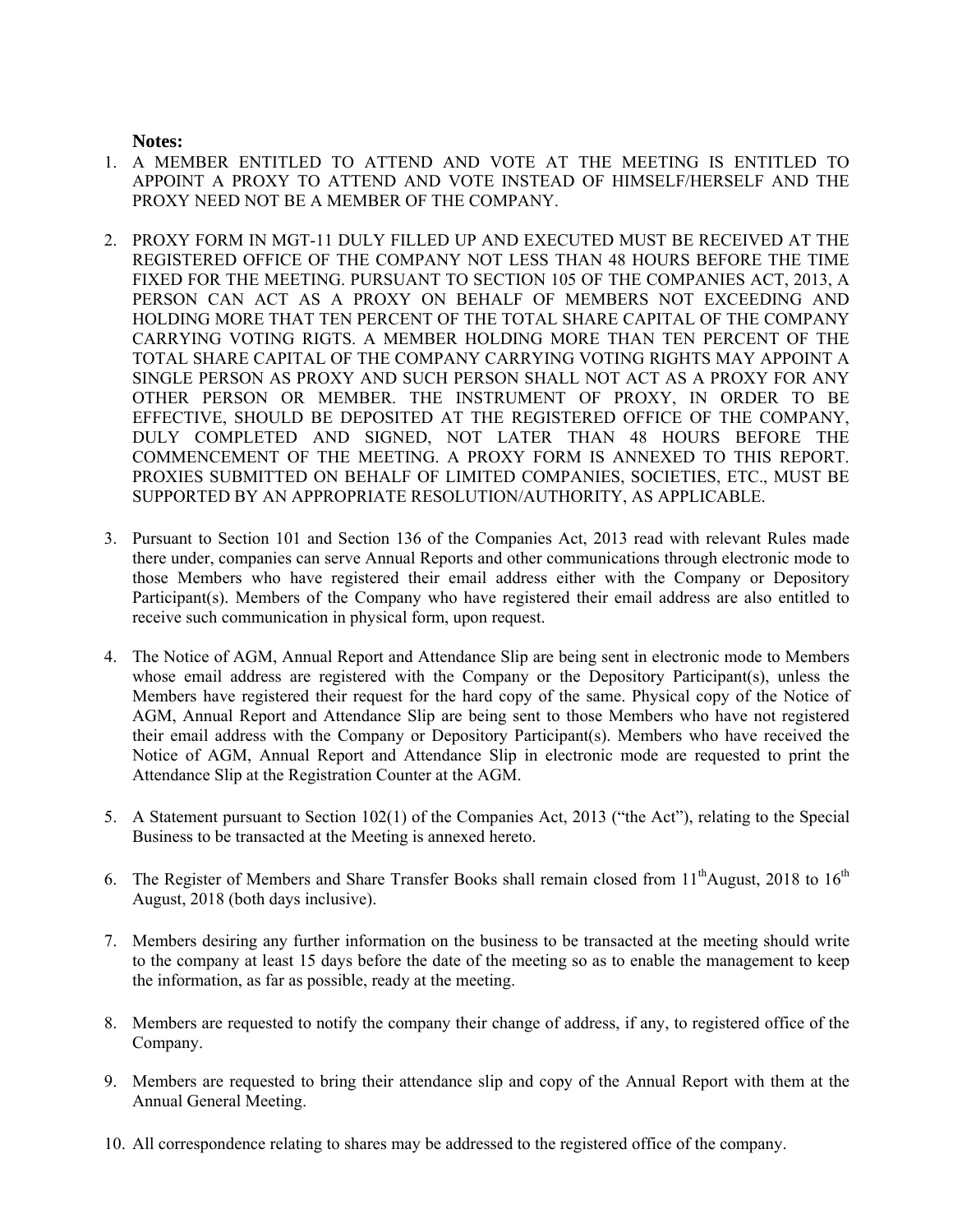- 11. Corporate members intending to send their authorized representatives to attend the meeting are requested to send to the Company a certified copy of the Board resolution authorizing their representative to attend and vote on their behalf at the meeting.
- 12. Only bonafide members of the Company whose names appear on the Register of Members/Proxy holders, in possession of valid attendance slips duly filled and signed will be permitted to attend the meeting. The Company reserves its right to take all steps as may be deemed necessary to restrict nonmembers from attending the meeting.
- 13. In case of joint holders attending the meeting, only such joint holder who is higher in the order of names will be entitled to vote.
- 14. Members may kindly note that no 'Gifts' will be distributed at the Annual General Meeting.
- 15. In compliance with Section 108 of the Companies Act, 2013, Rule 20 of the Companies (Management and Administration) Rules, 2014, as substituted by the Companies (Management and Administration) Amendment, Rules 2015, and Regulation 44 of the SEBI (Listing Obligations and Disclosure Requirements) Regulations, 2015, the Company has provided a facility to the members to exercise their vote electronically through the electronic voting service facility arranged by Central Depository Services Limited (CDSL). Members who have cast their votes by remote e-voting prior to the AGM may attend the AGM but shall not be entitled to cast their vote again. Instructions and other information relating to e-voting are given in this Notice under Note No. 25.
- 16. Members desiring any information/clarification on the Accounts are requested to write to the Company in advance at least seven (7) days before the meeting so as to keep the information ready at the time of Annual General Meeting.
- 17. As per provisions of the Companies Act, 2013 facility for making nominations is available to the shareholders in respect of the shares held by them. Nomination forms can be obtained from the Registered Office of the Company.
- 18. The Route map and landmark venue of the AGM is enclosed.
- 19. The Register of Contracts or Arrangements in which the directors are interested, maintained under Section 189 of the Companies Act, 2013, will be available for inspection by the members at the AGM.
- 20. Members are requested to address all the correspondence to the Registrar and Share Transfer Agents, Skyline Financial Services Private Limited having registered office at D-153, 1<sup>st</sup> Floor, Okhla Industrial Area, Phase-1, New Delhi-110020.
- 21. The Annual Report 2017-18, the Notice of the Elevanth AGM and instructions for e-voting, along with the Attendance slip and Proxy form, are being sent by electronic mode to all the members whose email addresses are registered with the Company / Depository Participant(s), unless a member has requested for a physical copy of the documents. For members who have not registered their email addresses, physical copies of the documents are being sent by the permitted mode.
- 22. Members may also note that the Notice of the Elevanth AGM and the Annual Report 2017-18 will be available on the Company's website,www.mymonteil.com. The physical copies of the documents will also be available at the Company's registered office for inspection during normal business hours on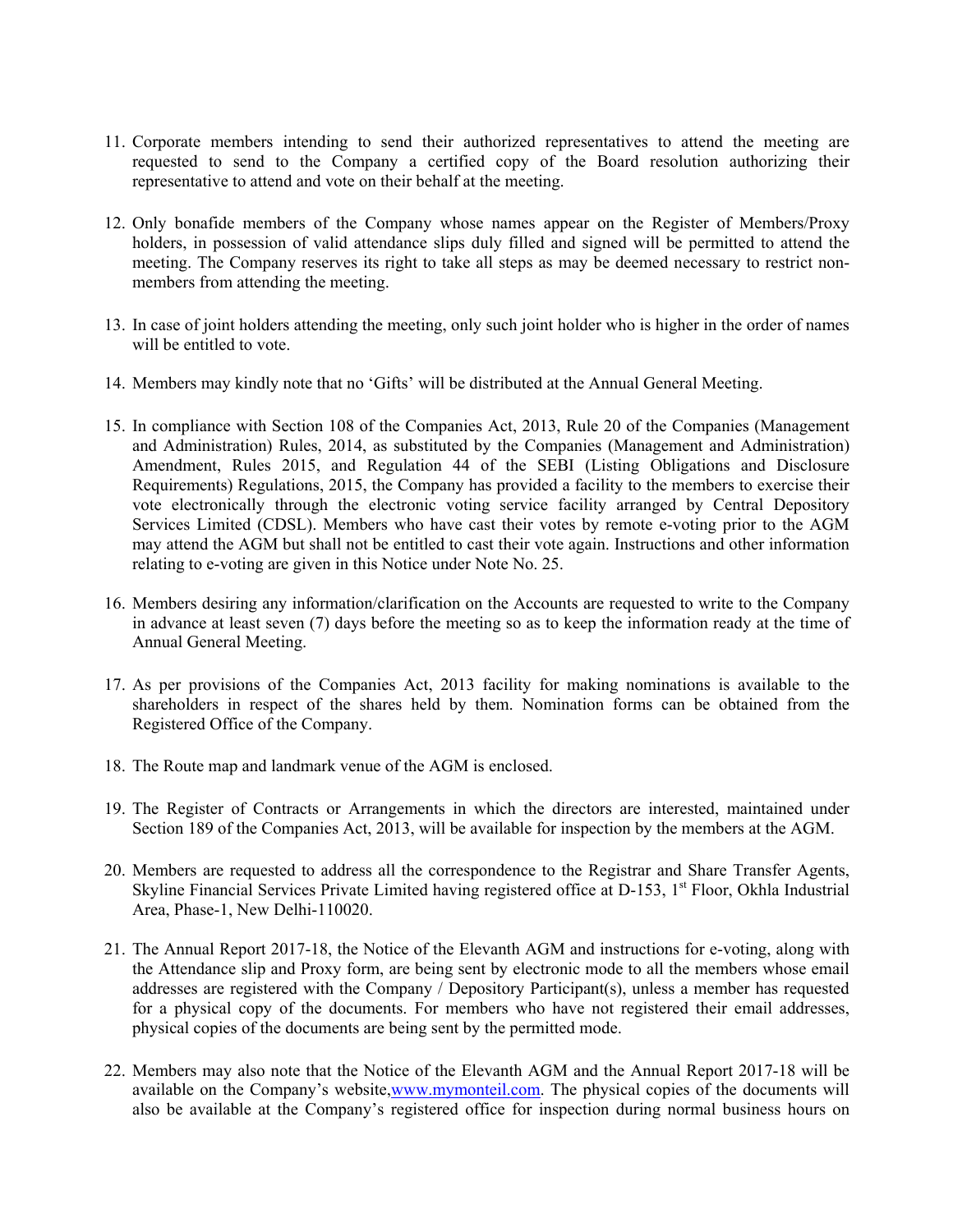working days. Members who require communication in physical form in addition to e-communication, or have any other queries, may write to us at: **-**lorenziniapparels@yahoo.co.in

- 23. Additional information, pursuant to Regulation 36 of the SEBI (Listing Obligations and Disclosure Requirements) Regulations, 2015, in respect of the directors seeking appointment / re-appointment at the AGM, is mentioned in the Notice. The directors have furnished consent / declaration for their appointment / re-appointment as required under the Companies Act, 2013 and the Rules there under.
- 24. The Securities and Exchange Board of India (SEBI) has mandated the submission of the Permanent Account Number (PAN) by every participant in the securities market. Members holding shares in electronic form are, therefore, requested to submit their PAN to their Depository Participant(s). Members holding shares in physical form are required to submit their PAN details to the Registrar and Share Transfer Agents, i.e. Skyline Financial Services Private Limited having registered office at D-153A, 1<sup>st</sup> Floor, Okhla Industrial Area, Phase-I, New Delhi-110020.

#### 25. **Voting Through Electronic Means:**

- a) Pursuant to the provisions of Section 108 and other applicable provisions, if any, of the Companies Act, 2013 and the Companies (Management and Administration) Rules, 2014, as amended, the Company is pleased to provide to its members facility to exercise their right to vote on resolutions proposed to be passed in the Meeting by electronic means. The members may cast their votes using an electronic voting system from a place other than the venue of the Meeting ('remote e-voting').
- b) The facility for voting through electronic voting system ('Insta Poll') shall be made available at the Meeting and the members attending the Meeting who have not cast their vote by remote e-voting shall be able to vote at the Meeting through 'Insta Poll'.
- c) The members who have cast their vote by remote e-voting may also attend the Meeting but shall not be entitled to cast their vote again.
- d) The Company shall also provide facility for voting through ballot form/polling paper which shall be available at the meeting and members attending the meeting who have not already casted their vote by remote e-voting shall be able to exercise their right to vote at the meeting.
- e) The Company is providing facility for voting by electronic means to its members to enable them to cast their votes through such voting. The Company has engaged the services of Central Depository Services Limited ("CDSL") as the Authorised Agency to provide remote e-voting facility (i.e. the facility of casting votes by a member by using an electronic voting system from a place other than the venue of a general meeting).
- f) The Board of Directors of the Company has appointed Mr. Vikas Verma & Associates, Company Secretaries, New Delhi as Scrutinizer to scrutinize the Insta Poll and remote e-voting process in a fair and transparent manner and he has communicated his willingness to be appointed and will be available for same purpose.
- g) The cut-off date for the purpose of voting (including remote e-voting) is  $10^{th}$ August, 2018.
- h) Remote e-voting facility will be available during the following period:

| Commencement of remote e-voting | Monday, $13^{th}$ August, 2018, 9:00 A.M. |
|---------------------------------|-------------------------------------------|
|                                 |                                           |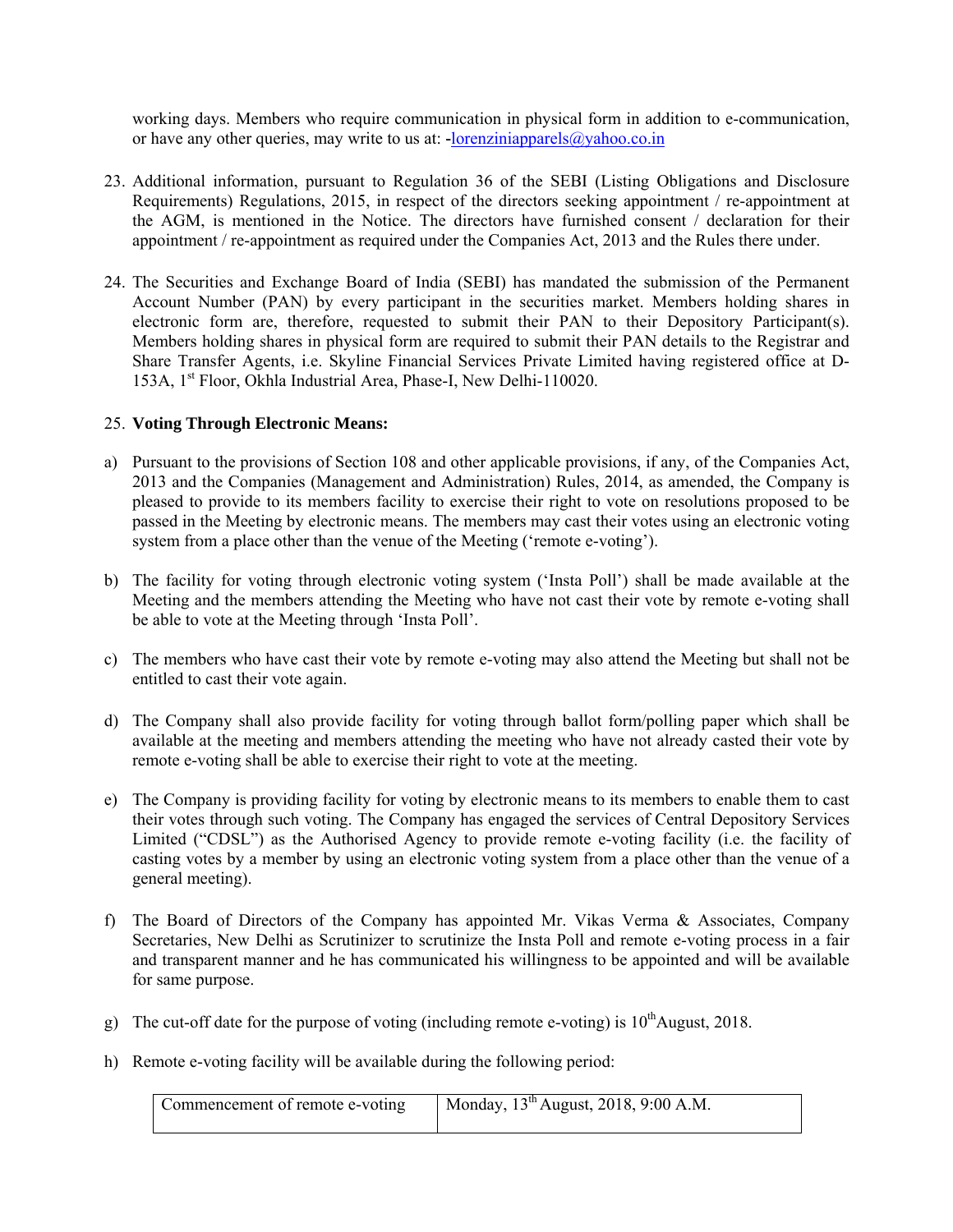| End of remote e-voting | Wednesday, $15^{th}$ August, 2018, 5:00 P.M. |
|------------------------|----------------------------------------------|
|                        |                                              |

 Please note that remote e-voting will not be allowed beyond the aforesaid date and time and the e-voting module shall be disabled upon expiry of aforesaid period.

- i) The Scrutinizer, after scrutinizing the votes cast at the meeting (Insta Poll) and through remote e-voting, will, not later than three days of conclusion of the Meeting, make a consolidated scrutinizer's report and submit the same to the Chairman. The results declared along with the consolidated scrutinizer's report shall be placed on the website of the Company www.mymonteil.com. The results shall simultaneously be communicated to the Stock Exchanges.
- 26. The shareholder needs to furnish the printed Attendance slip along with a valid identity proof such as the PAN card, passport, AADHAR card or driving license to enter the AGM hall.

#### **The instructions for shareholders voting electronically are as under:**

- (i) The voting period begins on Monday,  $13<sup>th</sup>$  August, 2018 at 09:00 A.M. and ends on Wednesday, 15<sup>th</sup> August, 2018 at 05:00 P.M. During this period shareholders' of the Company, holding shares either in physical form or in dematerialized form, as on the cut-off date i.e.  $10^{th}$  August, 2018 may cast their vote electronically. The e-voting module shall be disabled by CDSL for voting thereafter.
- (ii) The shareholders should log on to the e-voting website www.evotingindia.com.
- (iii) Click on Shareholders / Members
- (iv) Now Enter your User ID
	- a. For CDSL: 16 digits beneficiary ID,
	- b. For NSDL: 8 Character DP ID followed by 8 Digits Client ID,
	- c. Members holding shares in Physical Form should enter Folio Number registered with the Company.
- (v) Next enter the Image Verification as displayed and Click on Login.
- (vi) If you are holding shares in Demat form and had logged on to www.evotingindia.com and voted on an earlier voting of any company, then your existing password is to be used.
- (vii) If you are a first time user follow the steps given below:

|     | For Members holding shares in Demat Form and Physical Form                                                                                                                                                                                                                                                                                                                                                                                                                                                                                                                                      |
|-----|-------------------------------------------------------------------------------------------------------------------------------------------------------------------------------------------------------------------------------------------------------------------------------------------------------------------------------------------------------------------------------------------------------------------------------------------------------------------------------------------------------------------------------------------------------------------------------------------------|
| PAN | Enter your 10 digit alpha-numeric PAN issued by Income Tax Department<br>(Applicable for both demat shareholders as well as physical shareholders)<br>• Members who have not updated their PAN with the Company/Depository<br>Participant are requested to use the first two letters of their name and the 8<br>digits of the sequence number in the PAN field.<br>• In case the sequence number is less than 8 digits enter the applicable<br>number of 0's before the number after the first two characters of the name<br>in CAPITAL letters. Eg. If your name is Ramesh Kumar with sequence |
|     | number 1 then enter RA00000001 in the PAN field.                                                                                                                                                                                                                                                                                                                                                                                                                                                                                                                                                |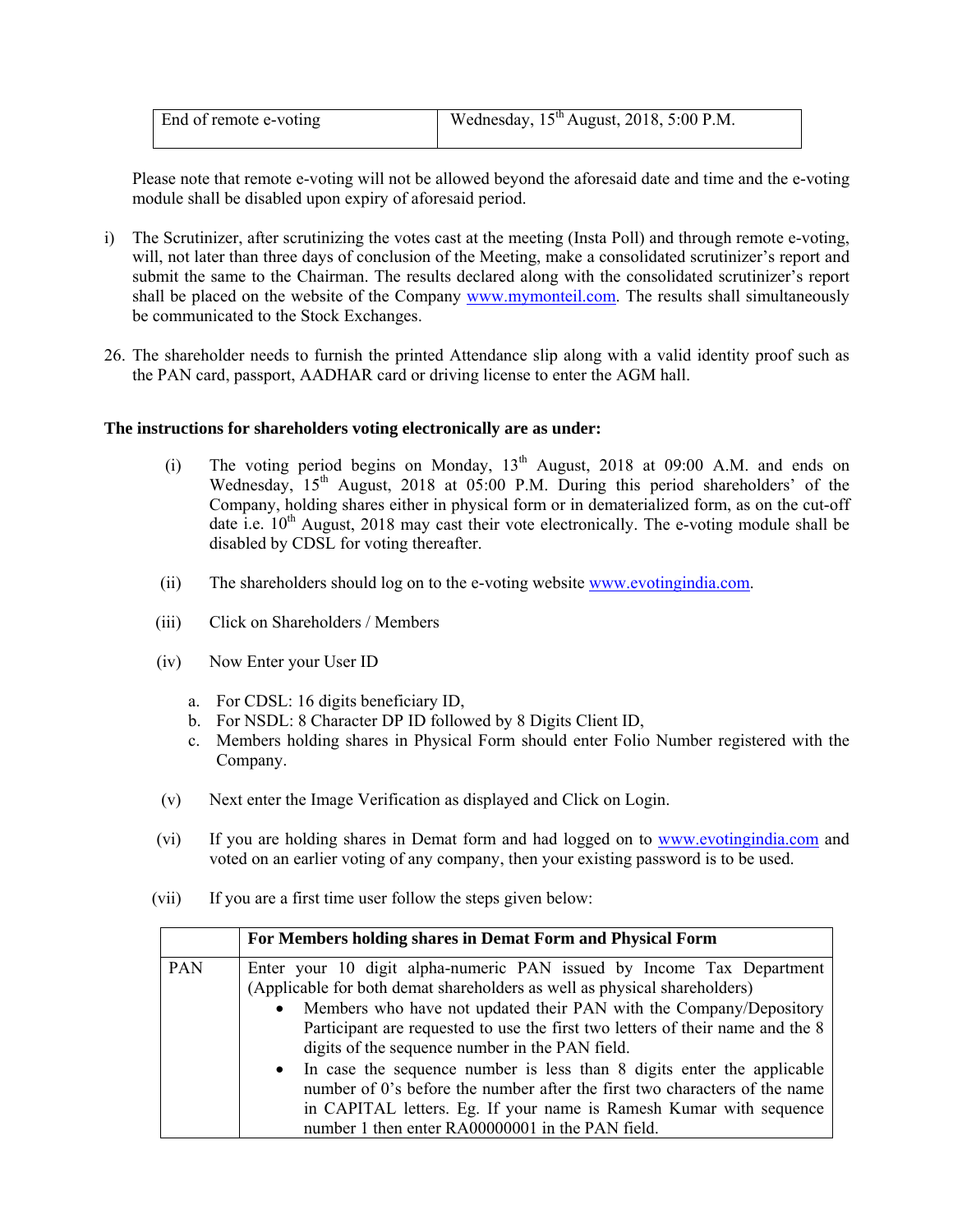|                | Dividend Enter the Dividend Bank Details or Date of Birth (in dd/mm/yyyy format) as |
|----------------|-------------------------------------------------------------------------------------|
| Bank           | recorded in your demat account or in the company records in order to login.         |
| Details        | • If both the details are not recorded with the depository or company please        |
| <b>OR</b> Date | enter the member id / folio number in the Dividend Bank details field as            |
| of Birth       | mentioned in instruction (iv).                                                      |
| (DOB)          |                                                                                     |

- (viii) After entering these details appropriately, click on "SUBMIT" tab.
- (ix) Members holding shares in physical form will then directly reach the Company selection screen. However, members holding shares in demat form will now reach 'Password Creation' menu wherein they are required to mandatorily enter their login password in the new password field. Kindly note that this password is to be also used by the demat holders for voting for resolutions of any other company on which they are eligible to vote, provided that company opts for e-voting through CDSL platform. It is strongly recommended not to share your password with any other person and take utmost care to keep your password confidential.
- (x) For Members holding shares in physical form, the details can be used only for e-voting on the resolutions contained in this Notice.
- (xi) Click on the EVSN for the relevant Company Name i.e. Lorenzini Apparels Limited on which you choose to vote.
- (xii) On the voting page, you will see "RESOLUTION DESCRIPTION" and against the same the option "YES/NO" for voting. Select the option YES or NO as desired. The option YES implies that you assent to the Resolution and option NO implies that you dissent to the Resolution.
- (xiii) Click on the "RESOLUTIONS FILE LINK" if you wish to view the entire Resolution details.
- (xiv) After selecting the resolution you have decided to vote on, click on "SUBMIT". A confirmation box will be displayed. If you wish to confirm your vote, click on "OK", else to change your vote, click on "CANCEL" and accordingly modify your vote.
- (xv) Once you "CONFIRM" your vote on the resolution, you will not be allowed to modify your vote.
- (xvi) You can also take a print of the votes cast by clicking on "Click here to print" option on the Voting page.
- (xvii) If a demat account holder has forgotten the changed login password then Enter the User ID and the image verification code and click on Forgot Password & enter the details as prompted by the system.
- (xviii) **Shareholders can also cast their vote using CDSL's mobile app m-Voting available for android based mobiles. The m-Voting app can be downloaded from Google Play Store. Apple and Windows phone users can download the app from the App Store and the Windows Phone Store respectively. Please follow the instructions as prompted by the mobile app while voting on your mobile.**
- (xix) **Note for Non Individual Shareholders and Custodians**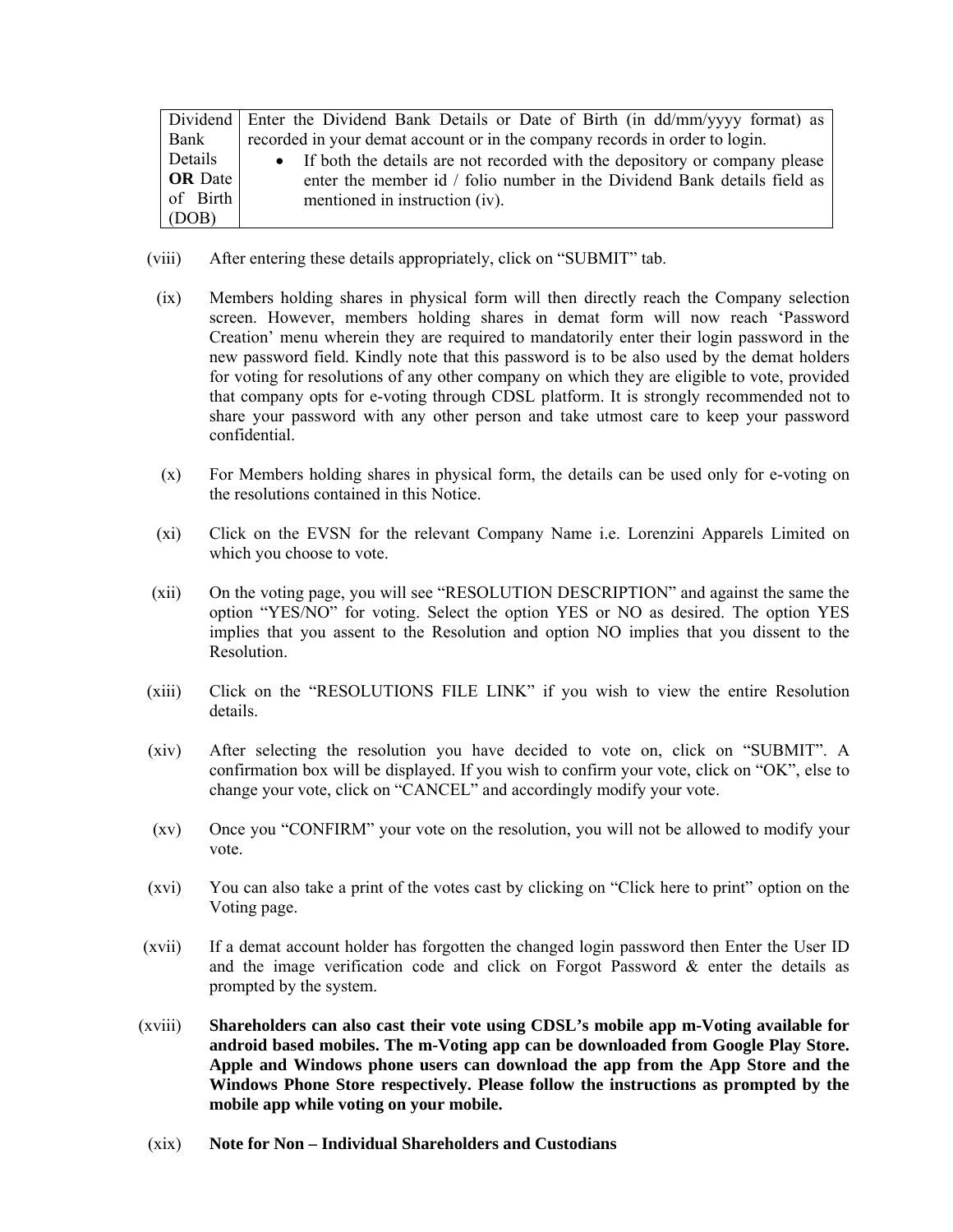- Non-Individual shareholders (i.e. other than Individuals, HUF, NRI etc.) and Custodian are required to log on to www.evotingindia.com and register themselves as Corporates.
- A scanned copy of the Registration Form bearing the stamp and sign of the entity should be emailed to helpdesk.evoting@cdslindia.com.
- After receiving the login details a Compliance User should be created using the admin login and password. The Compliance User would be able to link the account(s) for which they wish to vote on.
- The list of accounts linked in the login should be mailed to helpdesk.evoting@cdslindia.com and on approval of the accounts they would be able to cast their vote.
- A scanned copy of the Board Resolution and Power of Attorney (POA) which they have issued in favour of the Custodian, if any, should be uploaded in PDF format in the system for the scrutinizer to verify the same.
- (xx) In case you have any queries or issues regarding e-voting, you may refer the Frequently Asked Questions ("FAQs") and e-voting manual available at www.evotingindia.com, under help section or write an email to helpdesk.evoting@cdslindia.com.

#### **Item No. 2**

#### **Details of Director Seeking Appointment/ Re-appointment at the Annual General Meeting**

| Name of the Director                               | Deepika Jain                                       |  |  |
|----------------------------------------------------|----------------------------------------------------|--|--|
| Director Identification Number (DIN)               | 02365797                                           |  |  |
| Date of Birth                                      | 29/08/1981                                         |  |  |
| Nationality                                        | Indian                                             |  |  |
| Date of Appointment on Board                       | 09/05/2007                                         |  |  |
| Qualification                                      | M. Com                                             |  |  |
| Shareholding in Advitiya Trade India Limited       | 6,09,505                                           |  |  |
| List of Directorships held in other Companies      | None                                               |  |  |
| (excluding Alternate Directorship and Section 8)   |                                                    |  |  |
| Companies)                                         |                                                    |  |  |
| Memberships<br>of<br>Stakeholders'<br>Audit<br>and |                                                    |  |  |
| Relationship<br>Committees<br>Public<br>across     |                                                    |  |  |
| Companies                                          |                                                    |  |  |
| Experience                                         | Eight Year Experience in the accounts $&$ finance, |  |  |
|                                                    | retails & quality check                            |  |  |
| Remuneration paid or sought to be paid             | $6.00$ Lacs                                        |  |  |
| Relationship with other Directors/KMP              | Wife of Mr. Sandeep Jain                           |  |  |
|                                                    | (i.e. Managing Director of the Co.)                |  |  |
| No. of meetings attended during the year           | 13                                                 |  |  |

## **For and on behalf of the Board Lorenzini Apparels Limited**

**Date: 16/07/2018** Sd/-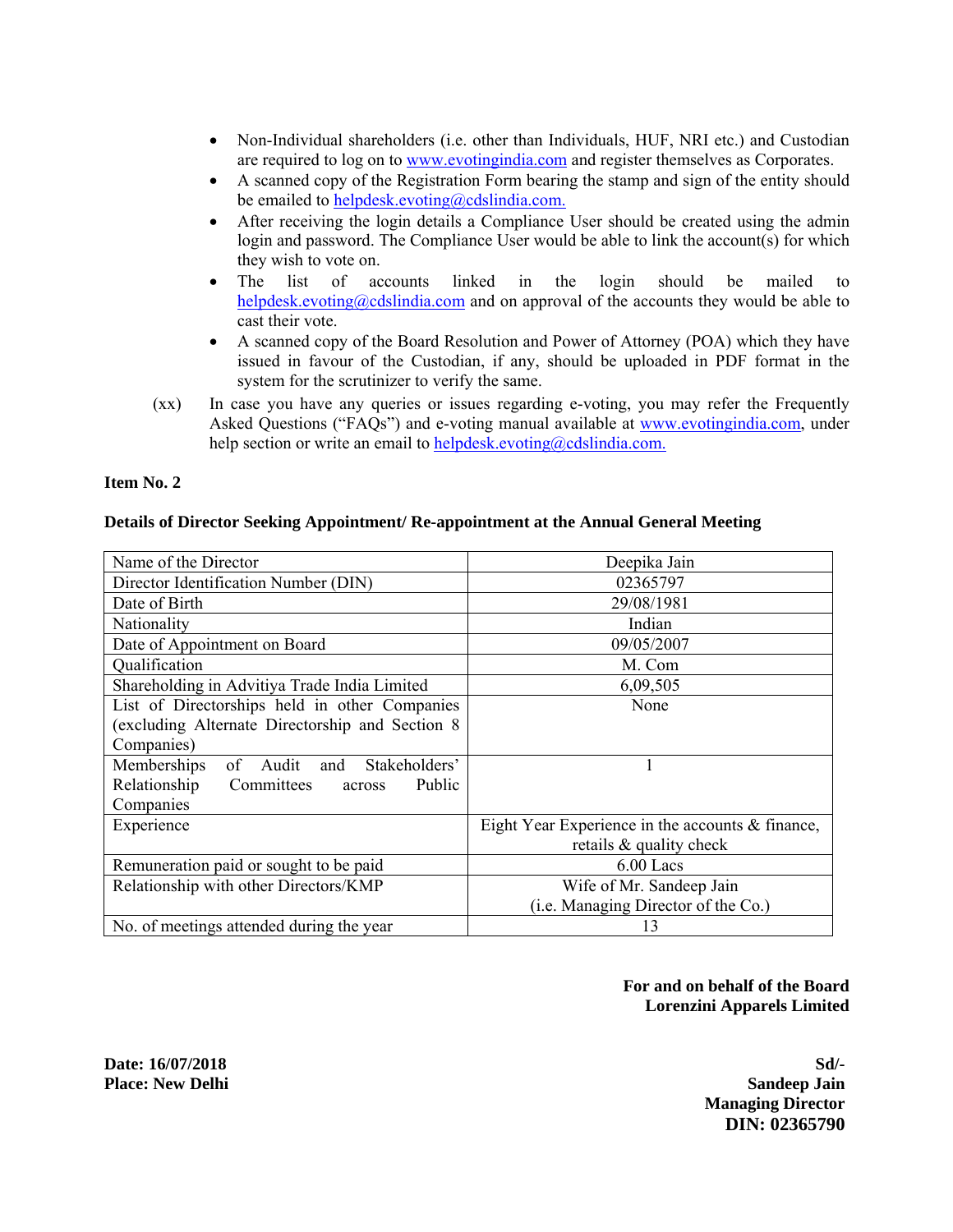## **EXPLANATORY STATEMENT U/S 102 OF THE COMPANIES ACT, 2013:**

The following explanatory statement sets out all material facts relating to the Special Business(es) set out in the accompanying notice of the Eleventh Annual General Meeting of the Members of Lorenzini Apparels Limited to be held on Thursday, 16<sup>th</sup> day of August, 2018 at 10:30 A.M. at C-64, Okhla Industrial, Industrial Area, Phase I, New Delhi- 110020

## **Item No. 3 & 4:**

M/s S C Verma & Associates, Chartered Accountants (FRN No. 004180N ) vide their resignation letter dated 12<sup>th</sup> May, 2018 had shown their inability to continue to act as the Statutory Auditor of the Company and as a result of which a casual vacancy was created in the said office.

In order to fill up such casual vacancy, the Board in their meeting held on  $17<sup>th</sup>$  May, 2018 had appointed M/s Mittal & Associates, Chartered Accountants, to conduct the audit for the period  $2017 - 2018$ .

Pursuant to the provisions of Section 139(8) of the Companies Act, 2013, the members need to approve the appointment of M/s Mittal & Associates, Chartered Accountants, in the General Meeting of the Company within 3 (three) months from the date of appointment by the Board.

Hence, the Board has proposed their appointment for the approval of the members in item number 3 of the notice.

Further, the Board has proposed their appointment in item number 4 of the notice, for a period of 5 (five) years.

The board of directors has proposed the two resolutions for your approval.

None of the directors and key managerial personnel is interested in these resolutions.

**For and on behalf of the Board Lorenzini Apparels Limited** 

**Date: 16/07/2018** Sd/-**Place:** New Delhi Sandeep Jain  **Managing Director DIN: 02365790**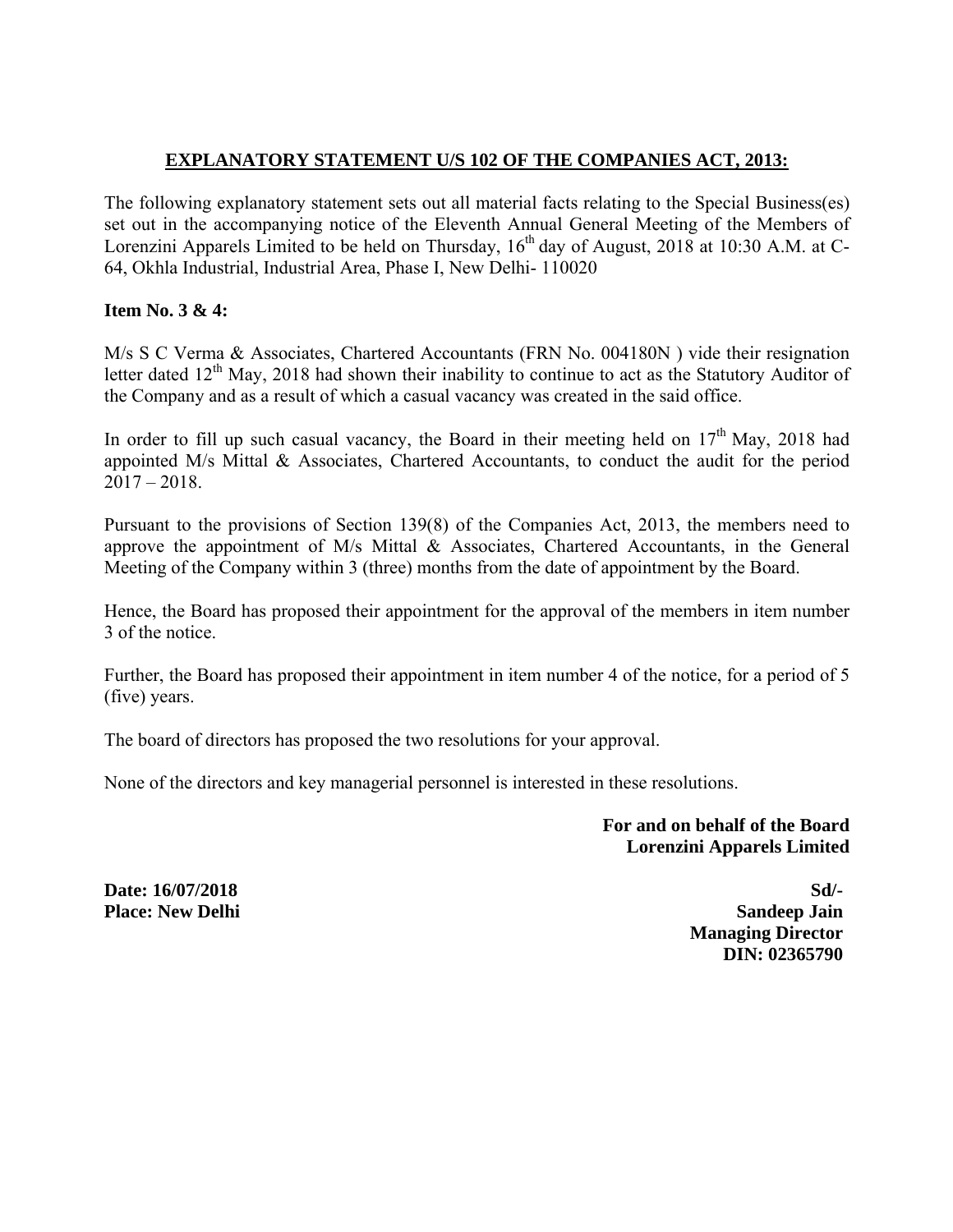## **DIRECTOR'S REPORT**

#### Dear Members**, Lorenzini Apparels Limited**

Your Directors have pleasure in presenting the First Annual Report on the business and operations of the Company along with Audited Financial Statements for the financial year 2017-18.

## **1. FINANCIAL RESULTS:**

| <b>Particular</b>               | As on $31st$ March, 2018 | As on $31st$ March, 2017 |
|---------------------------------|--------------------------|--------------------------|
| <b>Sales</b>                    | 23,82,02,652.00          | 16,43,63,715.00          |
| Other Income                    | 35,397.00                | 1,25,098.00              |
| <b>Total Income</b>             | 23,82,38,049.00          | 16,44,88,813.00-         |
| <b>Total Expenses</b>           | 23, 24, 54, 196.00       | 16, 11, 94, 449. 00      |
| <b>Profit Before Tax</b>        | 57,83,853.00             | 32,94,364.00             |
| Less: Income Tax – Current Year | 14,89,342.00             | 12,83,406.00             |
| Less: Deferred Tax              | (59,761.00)              | (1,03,839.00)            |
| Profit/(Loss) after tax         | 43,54,272.00             | 21,14,797.00             |

## **2. RESULTS OF OPERATIONS & STATE OF COMPANY'S AFFAIRS**

This was the eleventh financial year of the Company. The Company has performed modestly in present year despite challenging economic conditions. Nevertheless, your Directors are optimistic about the future and expect the business to perform well for the forthcoming year. Your Directors are relentlessly striving for the betterment of the business.

## **3. CHANGE IN THE NATURE OF BUSINESS**

There were no Changes in the Nature of Business of the Company during the Financial Year.

## **4. SHARE CAPITAL**

The Authorized Share Capital of the Company is Rs. 10,20,00,000/- divided into 1,02,00,000 Equity Shares of Rs. 10/- each. During the year under review, the Company has issued 78,56,066 equity shares of Rs. 10 each.. On March 31, 2018, the paid-up capital stood at Rs. 10,13,89,160/- divided into 1,01,38,916 Equity Shares of Rs. 10/- each.

## **5. DIVIDEND**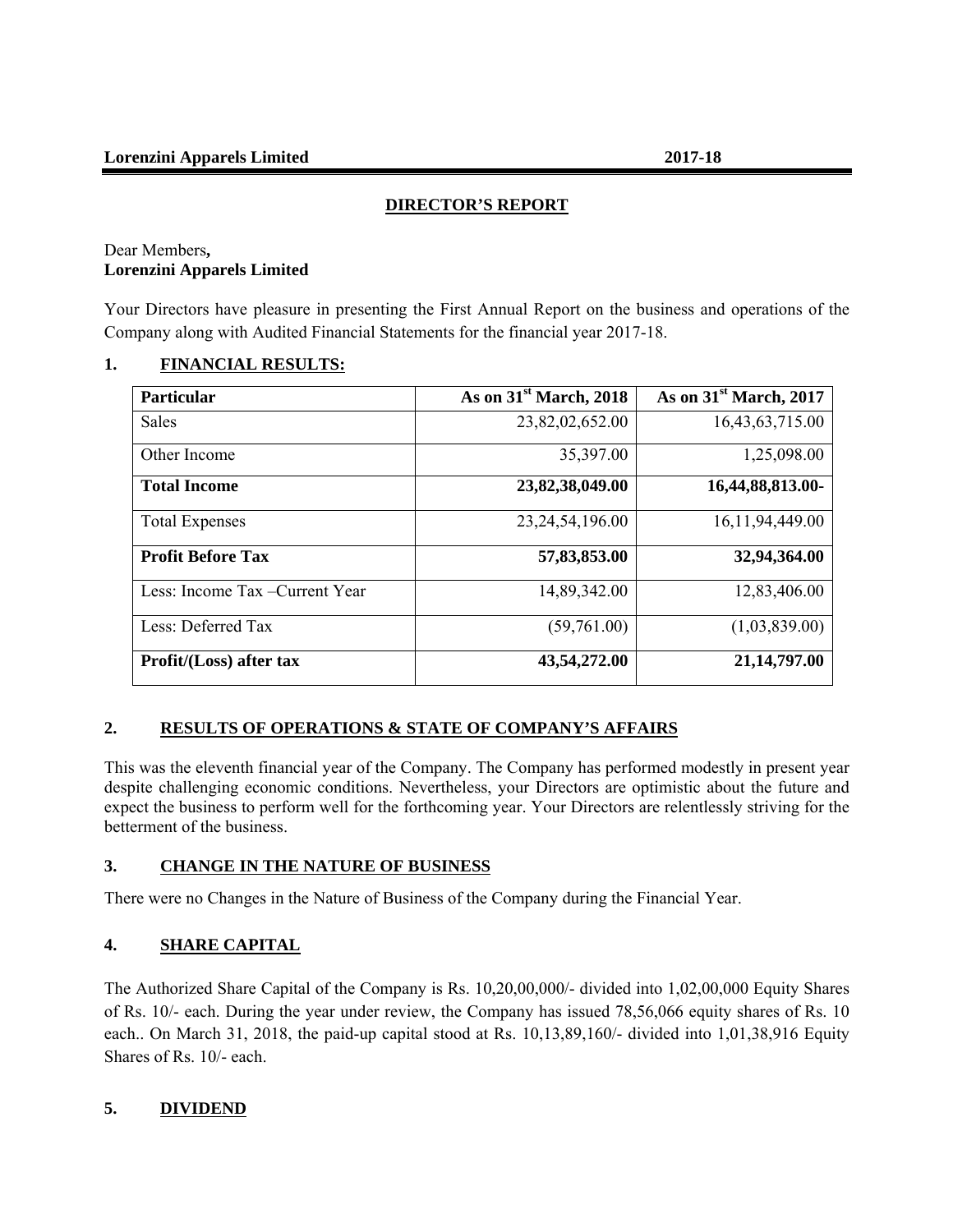The Board of Directors has not recommended any dividend for the financial year ended on March 31, 2018. Since the Board have considered it financially prudent in the long-terms interest of the company to re-invest the profits into the business of the company to build a strong reserve base and grow the business of the company.

## **6. TRANSFER TO RESERVES**

During the period, the company has not transferred any profit into the General Reserve of the Company.

## **7. TRANSFER OF UNCLAIMED DIVIDEND TO INVESTOR EDUCATION AND PROTECTION FUND**

The provisions of Section 125(2) of the Companies Act, 2013 do not apply as there was no dividend declared and paid last year.

## **8. MATERIAL CHANGES AND COMMITMENTS AFFECTING FINANCIAL POSITION BETWEEN THE END OF THE FINANCIAL YEAR AND DATE OF REPORT**

There have been no material changes and commitments were recorded during the financial year which materially affects the financial position of the Company till the date of this report.

## **9. DEPOSIT**

The company has not accepted any deposits from the public and as such, no amount on account of principal or interest on deposits from public was outstanding as on the date of the balance sheet for the FY 2017-18.

## **10. PARTICULARS OF LOANS, GUARANTEES OR INVESTMENTS MADE U/S 186 OF THE COMPANIES ACT, 2013**

The particulars of loans, guarantees and investments have been disclosed in the financial statements which also form part of this report.

## **11. CORPORATE SOCIAL RESPONSIBILITY**

The company has not developed and implemented any Corporate Social Responsibility Initiatives as provisions of section 135(1) of the Companies Act, 2013 read with Companies (Corporate Social Responsibility Policy) Rules, 2014 since the aforesaid provisions are not applicable.

## **12. CONSERVATION OF ENERGY, RESEARCH AND DEVELOPMENT, TECHNOLOGY ABSORPTION, FOREIGN EXCHANGE EARNINGS AND OUTGO**

The particulars as prescribed under Section 134(3) of the Companies Act, 2013 read with Rule 8(3) of Companies (Accounts) Rules, 2014 are annexed herewith at **"Annexure No. I"** 

## **13. INTERNAL FINANCIAL CONTROL SYSTEM**

According to Section 134(5) (e) of the Companies Act, 2013, the term financial control (IFC) means the policies and procedures adopted by the Company for ensuring the orderly and efficient conduct of business,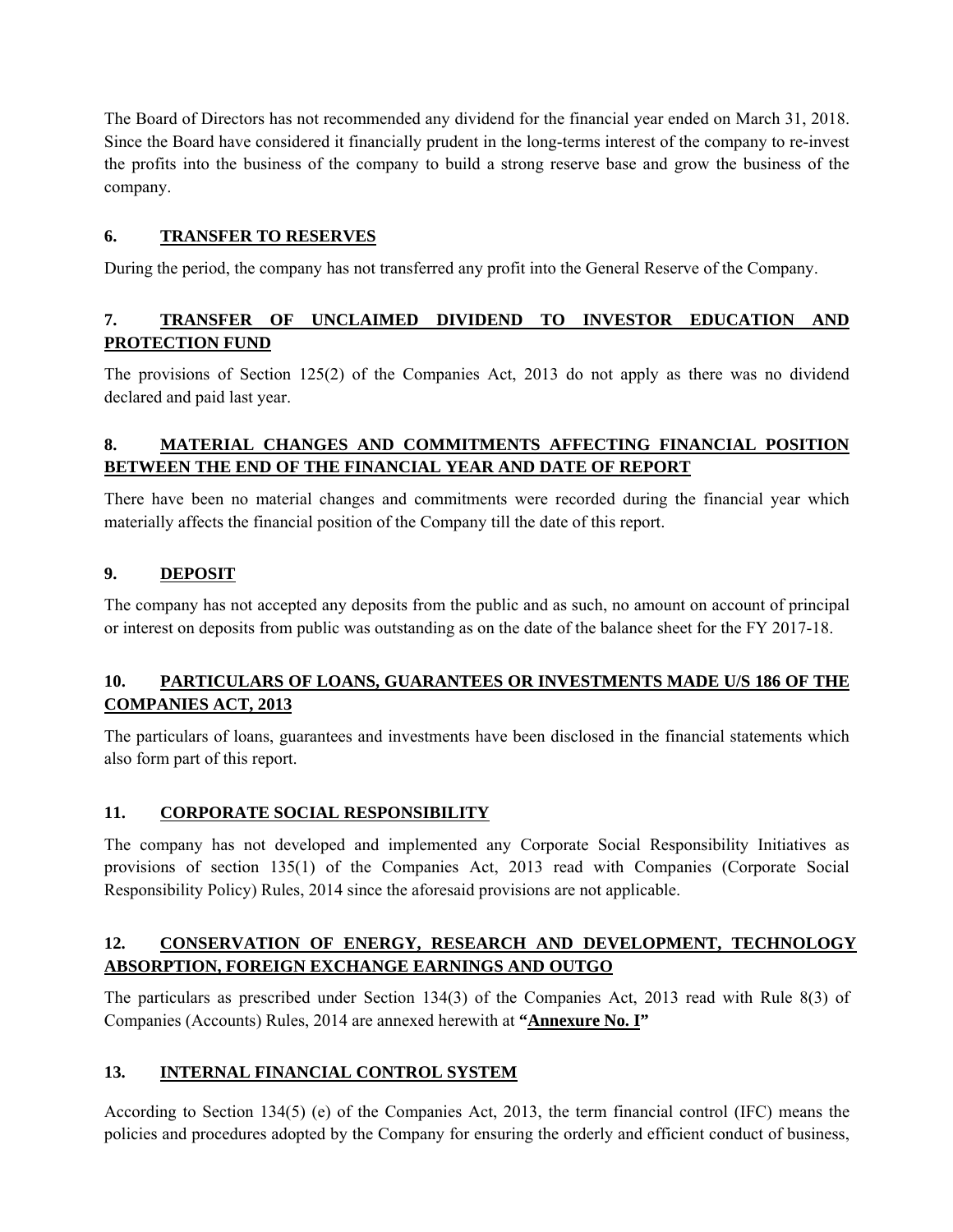including adherence to the company's policies, safeguarding of its assets, prevention and detection of frauds and errors, accuracy and completeness of the accounting records and timely preparation of reliable financial information.

The company has a well-placed, proper and adequate Internal Financial Control System which ensures that all the assets are safeguarded and protected and the transactions are authorized, recorded and reported correctly.

To further strengthen the internal control process, the company has developed the very comprehensive compliance management tool to drill down the responsibility of the compliance from top management to executive.

| SI.<br>No.     | <b>Name of Director</b>               | <b>DIN</b> | <b>Effective Date</b> | <b>Nature of Change</b> |
|----------------|---------------------------------------|------------|-----------------------|-------------------------|
|                | Rajit Sehgal                          | 05281112   | 26/06/2017            | Appointment             |
| $\mathfrak{D}$ | Sanchit Jaiswal-<br>Company Secretary | NA         | 26/06/2017            | Appointment             |
|                | Laveena Jain-<br>Company Secretary    | NA         | 22/09/2017            | Appointment             |

## **14. CHANGES IN DIRECTORS & KEY MANAGERIAL PERSONNAL**

Mr. Sanchit Jaiswal- Company Secretary & KMP resigned on 26.06.2017

Ms. Laveena Jain- Company Secretary & KMP resigned on 06.04.2018.

Mrs. Deepika Jain (DIN-02365797) Director liable to be retire by rotation at the ensuing Annual General Meeting and being eligible offers herself for re-appointment.

## **15. POLICY ON DIRECTORS' APPOINTMENT AND REMUNERATION AND OTHER DETAILS**

The Company has in place a Nomination & Remuneration Committee in accordance with the requirements of the Companies Act, 2013 read with the rules made there under and Regulation 19 of the SEBI (Listing Obligations & Disclosure Requirements) Regulations, 2015. The Committee has formulated a policy on Director's appointment and remuneration including recommendation of remuneration of the key managerial personnel and other employees, composition and the criteria for determining qualifications, positive attributes and independence of a Director. The Nomination and Remuneration committee comprises of Mr. Mohinder Rustagi (Chairman), Mr. Pardeep Singh (Member) and Mr. Rajit Sehgal (Member).

During the year, there was no meeting held as there was no appointment.

Nomination & Remuneration Policy is uploaded on website of the Company i.e. www.mymonteil.com

## **16. INDEPENDENT DIRECTOR'S DECLARATION**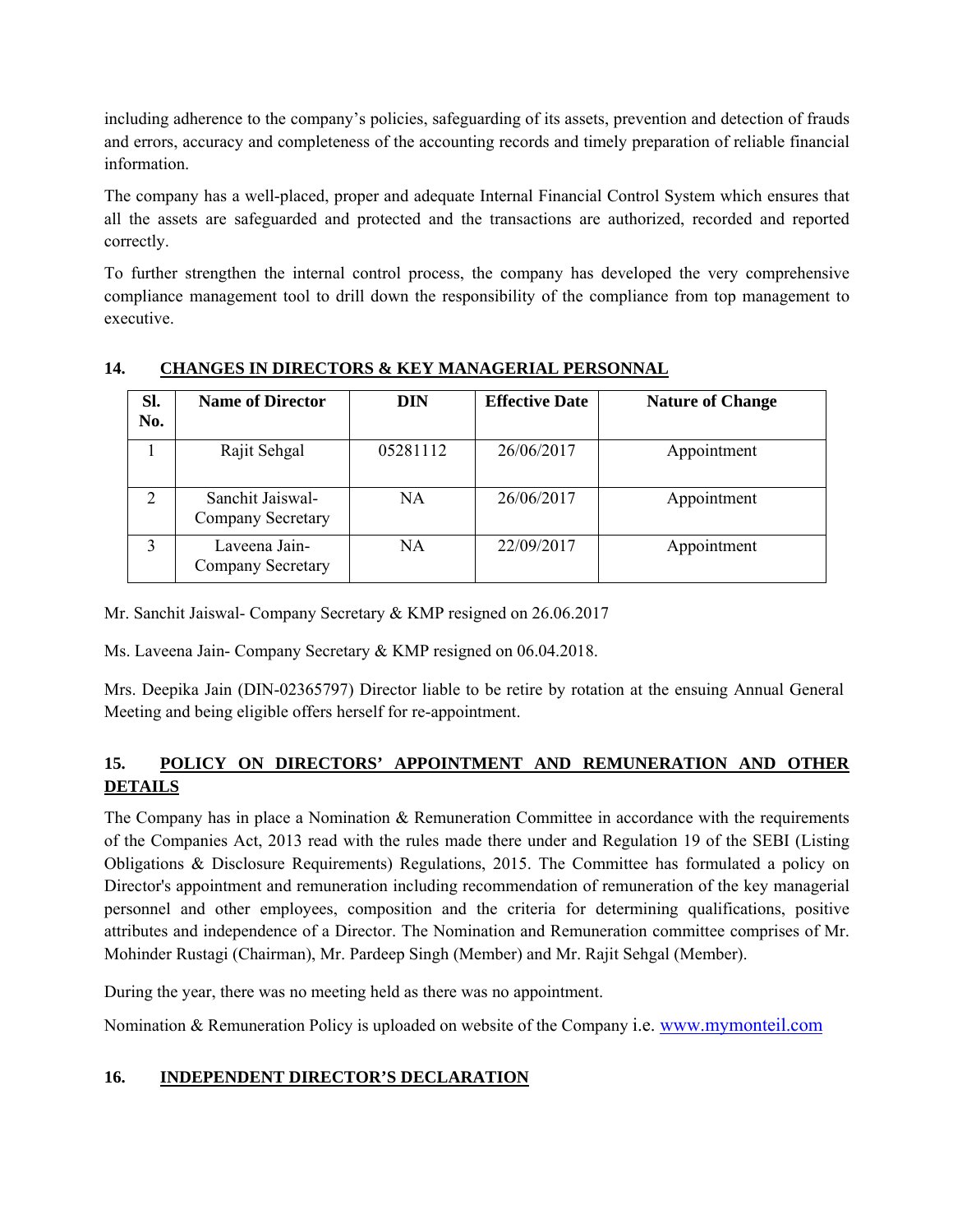The Company has received necessary declaration from each independent director under Section 149(7) of the Companies Act, 2013, confirming that he / she meets the criteria of independence laid down in Section 149(6) of the Companies Act, 2013.

## **17. BOARD EVALUATION**

The board of directors has carried out an annual evaluation of its own performance, board committees and individual directors pursuant to the provisions of the Act and the corporate governance requirements as prescribed by Securities and Exchange Board of India (Listing Obligations and Disclosure Requirements), Regulations 2015 ("SEBI Listing Regulations").

The performance of the board was evaluated by the board after seeking inputs from all the directors on the basis of the criteria such as the board composition and structure, effectiveness of board processes, information and functioning, etc.

It includes circulation of questionnaires to all Directors for evaluation of the Board and its Committees, Board composition and its structure, its culture, its effectiveness, its functioning, information availability, etc. These questionnaires also cover specific criteria and the grounds on which all Directors in their individual capacity will be evaluated.

The board and the nomination and remuneration committee reviewed the individual Directors' responses on the questionnaire regarding the performance of the individual directors on the basis of the criteria such as the contribution of the individual director to the board and committee meetings like preparedness on the issues to be discussed, meaningful and constructive contribution and inputs in meetings, etc. In addition, the chairman was also evaluated on the key aspects of his role.

In a separate meeting of independent directors, performance of non-independent directors, performance of the board as a whole and performance of the chairman was evaluated, taking into account the views of executive directors and non-executive directors. The same was discussed in the board meeting that followed the meeting of the independent directors, at which the performance of the board, its committees and individual directors was also discussed. Performance evaluation of independent directors was done by the entire board, excluding the independent director being evaluated.

## **18. NUMBER OF MEETINGS OF THE BOARD**

During the year the Board met 13 (Thirteen) times to deliberate on various matters. The Meetings were held as on 03/05/2017, 15/05/2017, 06/06/2017, 16/06/2017, 26/06/2017, 01/07/2017, 19/07/2017, 06/08/2017, 25/08/2017, 31/08/2017, 11/10/2017, 16,10,2017, 16/01/2018.The maximum interval between any two meetings did not exceed 120 days.

| S. No         | of<br><b>Name</b><br>the<br><b>Director</b> | No of board Meetings<br>held during the year<br>during his/her tenure<br>as director | <b>No. of Meetings attended</b><br>during the year |
|---------------|---------------------------------------------|--------------------------------------------------------------------------------------|----------------------------------------------------|
|               | Sandeep Jain                                | 13                                                                                   | 13                                                 |
| $\mathcal{L}$ | Deepika Jain                                | 13                                                                                   | 13                                                 |
| 3             | Pardeep Singh                               | 13                                                                                   | 13                                                 |
| 4             | Rajit Sehgal                                | 9                                                                                    | 9                                                  |
| 5.            | Mohinder Rustagi                            | 13                                                                                   | 13                                                 |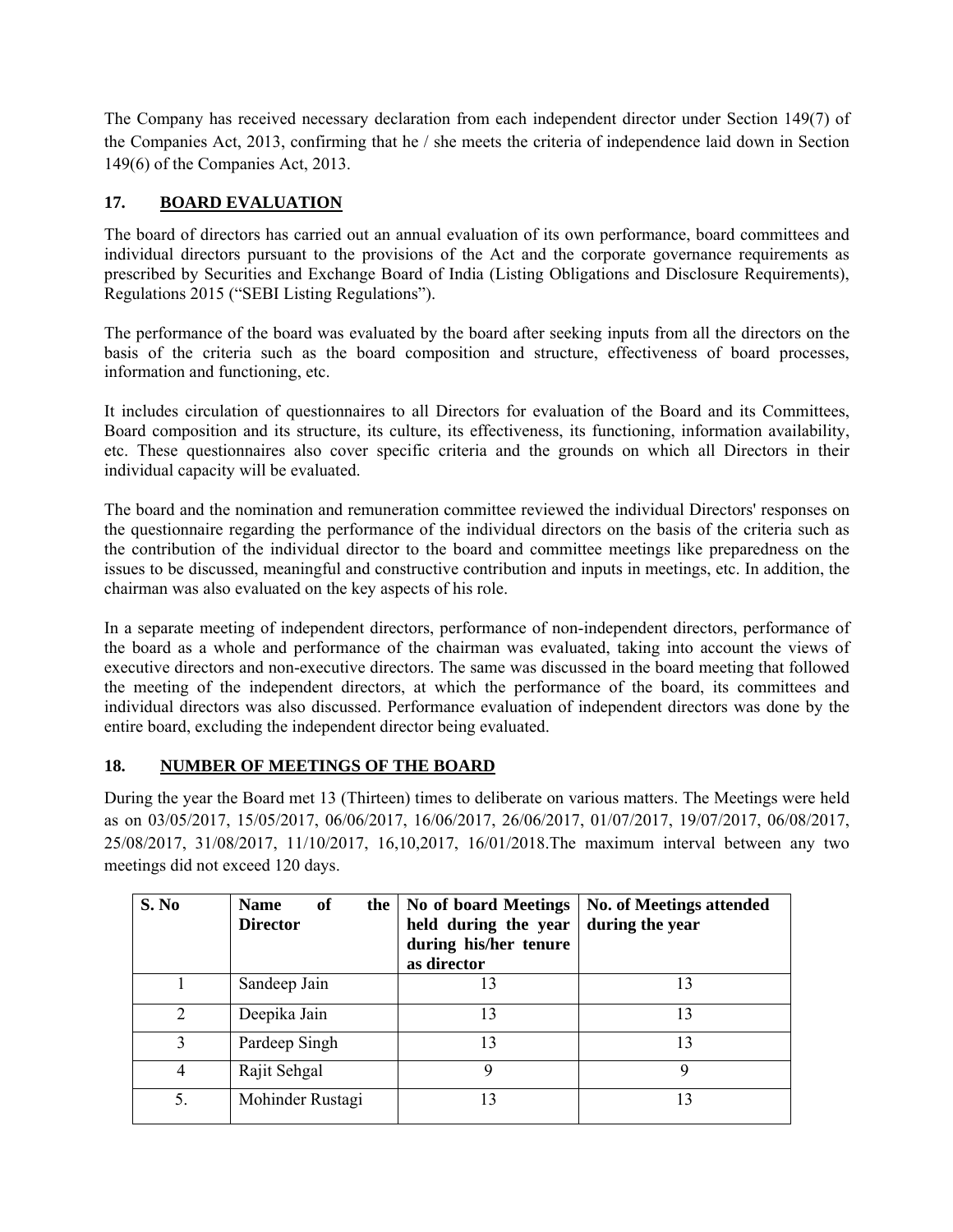## **19. AUDIT COMMITTEE**

As per the provision of section 177 of the Companies Act, 2013 the constitution of Audit Committee is to monitor and provide effective supervision of the management's financial reporting process, to ensure accurate and timely disclosures, with the highest level of transparency, integrity, and quality of Financial Reporting. The Audit committee comprises of:

| <b>Serial</b><br>No. | <b>Name of Member</b> | <b>DIN</b> | <b>Position</b>                       |
|----------------------|-----------------------|------------|---------------------------------------|
|                      | Mohinder Rustagi      | 07762470   | Non-Executive Independent<br>Director |
| ↑                    | Sandeep Jain          | 02365790   | Managing Director                     |
| ζ                    | Pardeep Singh         | 03065859   | Non-Executive Independent<br>Director |

During the period under review, there was one (1) meeting held of Audit Committee on 06/08/2017.

## **20. STAKEHOLDERS RELATIONSHIP COMMITTEE**

As per the provision of section 178 of the Companies Act, 2013 the constitution of Stakeholders Relationship Committee is as follow:

| <b>Serial</b><br>No. | <b>Name of Member</b> | <b>DIN</b> | <b>Position</b>             |
|----------------------|-----------------------|------------|-----------------------------|
|                      | Mr. Mohinder Rustagi  | 07762470   | Non-Executive Independent   |
|                      | Mr. Sandeep Jain      | 02365790   | Managing Director           |
| 2                    | Mrs. Deepika Jain     | 02365797   | Whole Time Director $&$ CFO |

During the year under review, no meeting was held for Stakeholders Relationship Committee.

## **21. PARTICULARS OF CONTRACTS OR ARRANGEMENTS MADE WITH RELATED PARTIES**

Particulars of contracts or arrangements with related parties referred to in section 188(1) of the Companies Act, 2013 read with Rule 8(2) of Companies (Accounts) Rules, 2014 in prescribed Form AOC-2 is annexed herewith at **"Annexure II".**

## **22. SUBSIDIARIES, JOINT VENTURES AND ASSOCIATE COMPANIES**

The company does not have any Subsidiary, Joint Venture or Associate Company; hence provisions of section 129(3) of the Companies Act, 2013 relating to preparation of consolidated financial statements are not applicable.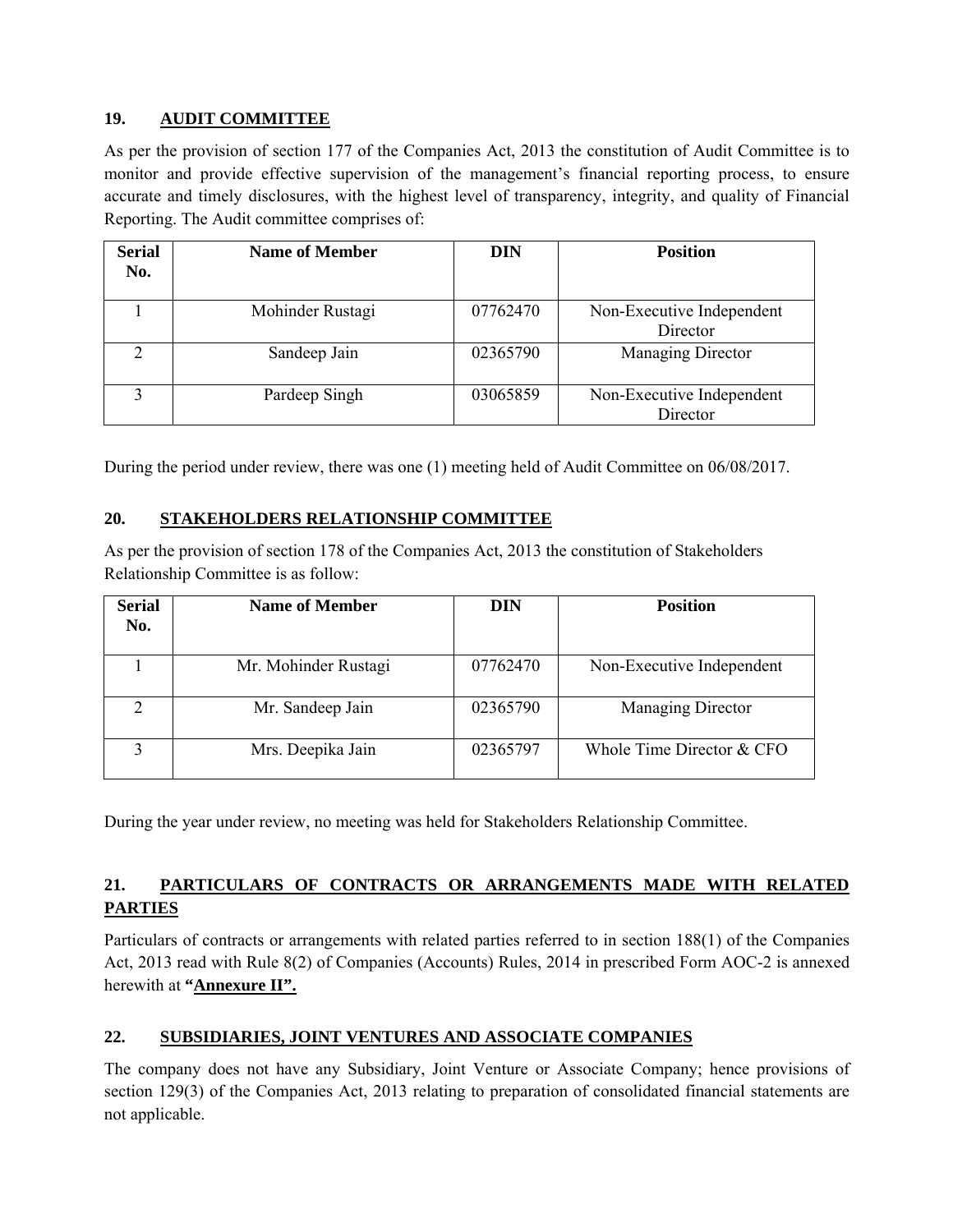## **23. VIGIL MECHANISM / WHISTLE BLOWER POLICY**

As per the provisions of Companies Act, 2013, every Listed Company shall establish a vigil mechanism (similar to Whistle Blower mechanism). In pursuance of the provisions of section 177(9)  $\&$  (10) of the Companies Act, 2013, a vigil mechanism/ whistle blower policy for directors and employees to report genuine concerns has been established and approved by Board.

## **24. PARTICULARS OF EMPLOYEES U/S 197(12) OF THE COMPANIES ACT, 2013**

The Provision of the Companies (Appointment and Remuneration of Managerial Personnel) Rules, 2014, regarding statement of particulars of employees is not applicable on the Company.

## **25. DETAILS OF SIGNIFICANT AND MATERIAL ORDERS BY THE REGULATORS OR COURTS OR TRIBUNALS IMPACTING THE GOING CONCERN STATUS AND COMPANY'S OPERATIONS IN FUTURE.**

There were no significant order was passed by any regulatory authority or court or tribunal.

## **26. DIRECTORS' RESPONSIBILITY STATEMENT AS REQUIRED U/S 134(3) (c):**

Pursuant to section 134(5) of the Companies Act, 2013, the board of directors, to the best of their knowledge and ability, confirm that: -

(a) in the preparation of the annual accounts, the applicable accounting standards have been followed;

(b) the directors have selected such accounting policies and applied them consistently and made judgments and estimates that are reasonable and prudent so as to give a true and fair view of the state of affairs of the company at the end of the financial year and of the profit and loss of the company for that period;

(c) the Directors have taken proper and sufficient care for the maintenance of adequate accounting records in accordance with the provisions of the Companies Act, 2013 for safeguarding the assets of the company and for preventing and detecting fraud and other irregularities;

(d) the Directors have prepared the annual accounts on a going concern basis.

(e) the Directors have laid down internal financial controls to be followed by the company and that such internal financial controls are adequate and were operating effectively

(f) the Directors have devised proper system to ensure compliance with the provisions of all applicable laws and that such systems were adequate and operating effectively.

## **27. AUDITORS**

## **STATUTORY AUDITOR**

Pursuant to the provisions of section 139 of the Act and the rules framed thereafter, **M/s Mittal & Associates, Chartered Accountants**, were appointed as statutory auditors of the Company on  $17<sup>th</sup>$  May 2018 to fill the casual vacancy caused by the resignation of M/s S C Verma & Associates.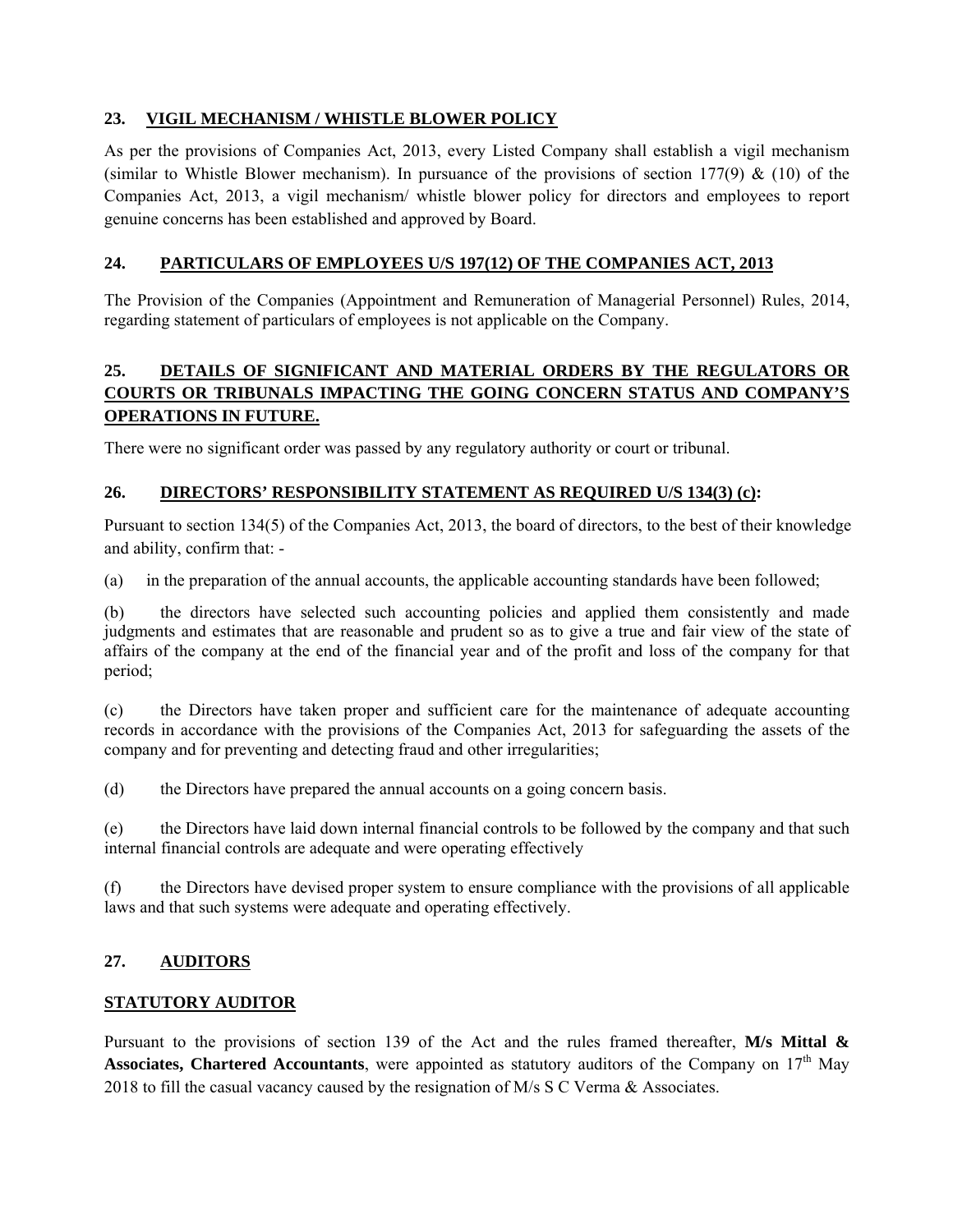The notes on accounts referred to in the auditors' report are self-explanatory and therefore don't call for any further comments by the Board of directors.

There are no qualifications or adverse remarks in the Auditors' Report which require any clarification or explanation.

## **SECRETARIAL AUDITOR**

In terms of Section 204 of the Act and Rules made there under, Vikas Verma & Associates, Practicing Company Secretaries were appointed as Secretarial Auditors for the financial year 2017-18. The Secretarial Audit Report for the financial year ended on March 31, 2018 is annexed herewith marked as "**Annexure-III"** to this Report.

There are no qualifications or adverse remarks in the Secretarial Auditors' Report which require any clarification or explanation.

## **28. MANAGEMENT DISCUSSION AND ANALYSIS REPORT**

As per SEBI Listing Regulations, Management Discussion and Analysis are attached, which form part of this report annexed herewith at **Annexure No. IV**.

## **29. RISK MANAGEMENT**

During the year, The Board had developed and implemented an appropriate risk management policy for identifying the element of risk which, in the opinion of the Board may threaten the existence of the company and safeguarding the company against those risks.

## **30. CODE OF CONDUCT AND ETHICS**

The Board of directors of the Company has adopted a Code of Conduct and Ethics for the Directors and Senior Executives of the Company. The object of the Code is to conduct the company's business ethically and with responsibility, integrity, fairness, transparency and honesty. The Code sets out a broad policy for one's conduct in dealing with the Company, fellow directors and with the environment in which the Company operates.

## **31. INFORMATION REQUIRED UNDER SEXUAL HARASSMENT OF WOMEN AT WORK PLACE (PREVENTION, PROHIBITION & REDRESSAL) ACT, 2013**

Your Company has a policy and framework for employees to report sexual harassment cases at workplace and the process ensures complete anonymity and confidentiality of information. No complaints of sexual harassment were raised in the financial year 2017-18.

## **32. ANNUAL RETURN**

As per the provisions of section 92(3) of the Companies Act, 2013 and Rule 12(1) of the Companies (Management and Administration) Rules, 2014, an Annual Return in Form **MGT -7** is available at the website of the Company i.e. www.mymonteil.com.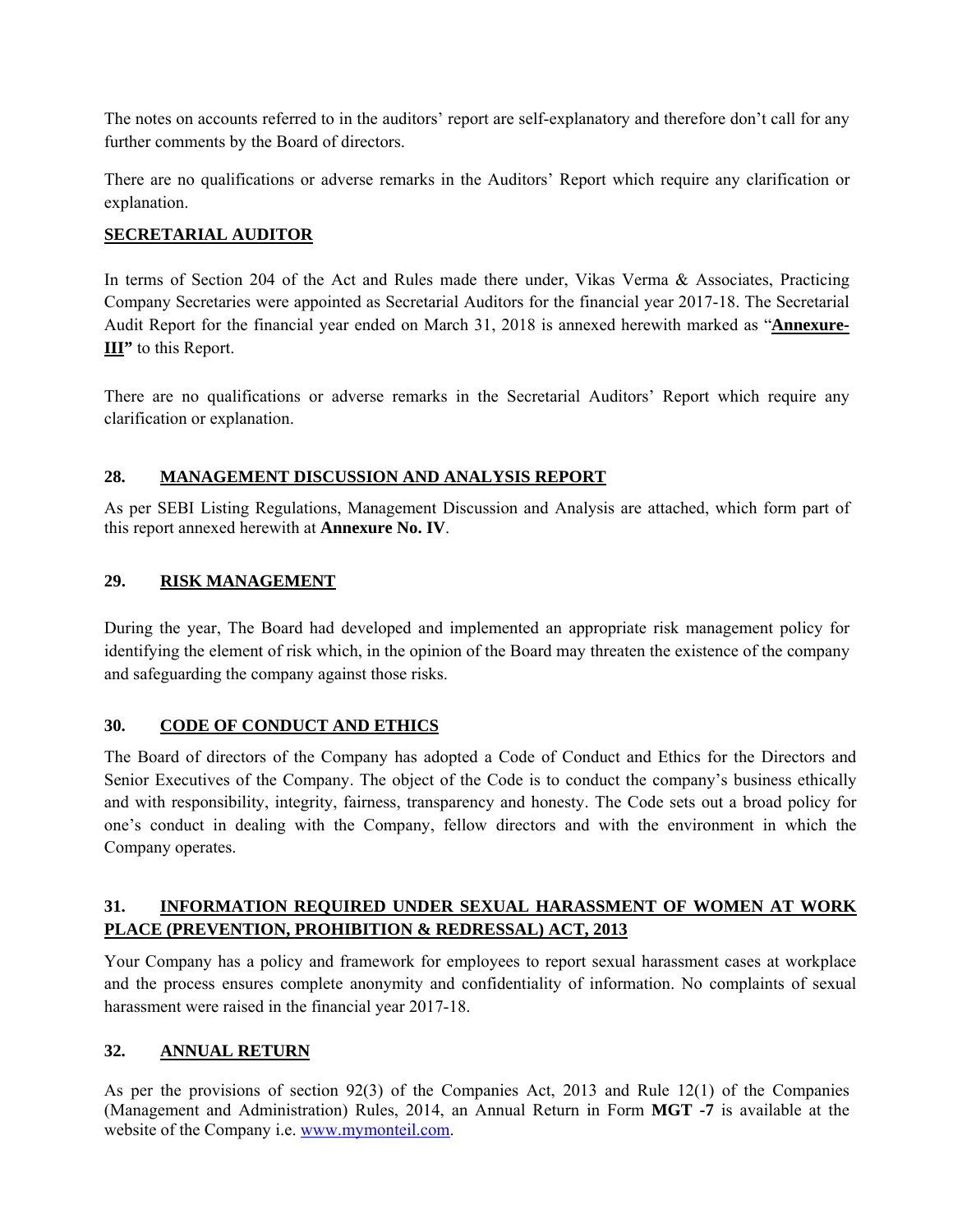Following policies are also available at www.mymonteil.com:

- 1. Code of Conduct for Insider Trading.
- 2. Code of Ethics for Board Members and Senior Managers.
- 3. Policy on materiality of related party transactions
- 4. Policy for Identification of Group Company.
- 5. Policy for determination of material Litigation.
- 6. Policy For determination of outstanding dues to creditors.
- 7. Policy for preservation of documents.
- 8. Sexual Harassment Policy.
- 9. Whistle Blower Policy.
- 10. Policy for Determination of Materiality of Events.

#### **33. LISTING WITH STOCK EXCHANGES**

At present the equity shares of the Company are listed on the BSE SME Platform of Bombay Stock Exchange. The Company confirmed it has paid Annual Listing Fees due to the Bombay Stock Exchange for the year 2018-19.

## **34. ACKNOWLEDGEMENT**

The directors thank the Company's employees, customers, vendors, investors and academic institutions for their continuous support.

The directors also thank the Government of India and concerned government departments / agencies for their co-operation.

> **For & on behalf of Lorenzini Apparels Limited**

 **Sd/- Sd/-**

 **Sandeep Jain Deepika Jain Date: 16/07/2018 Managing Director Whole Time Director Place: Delhi DIN:02365790 DIN:02365797**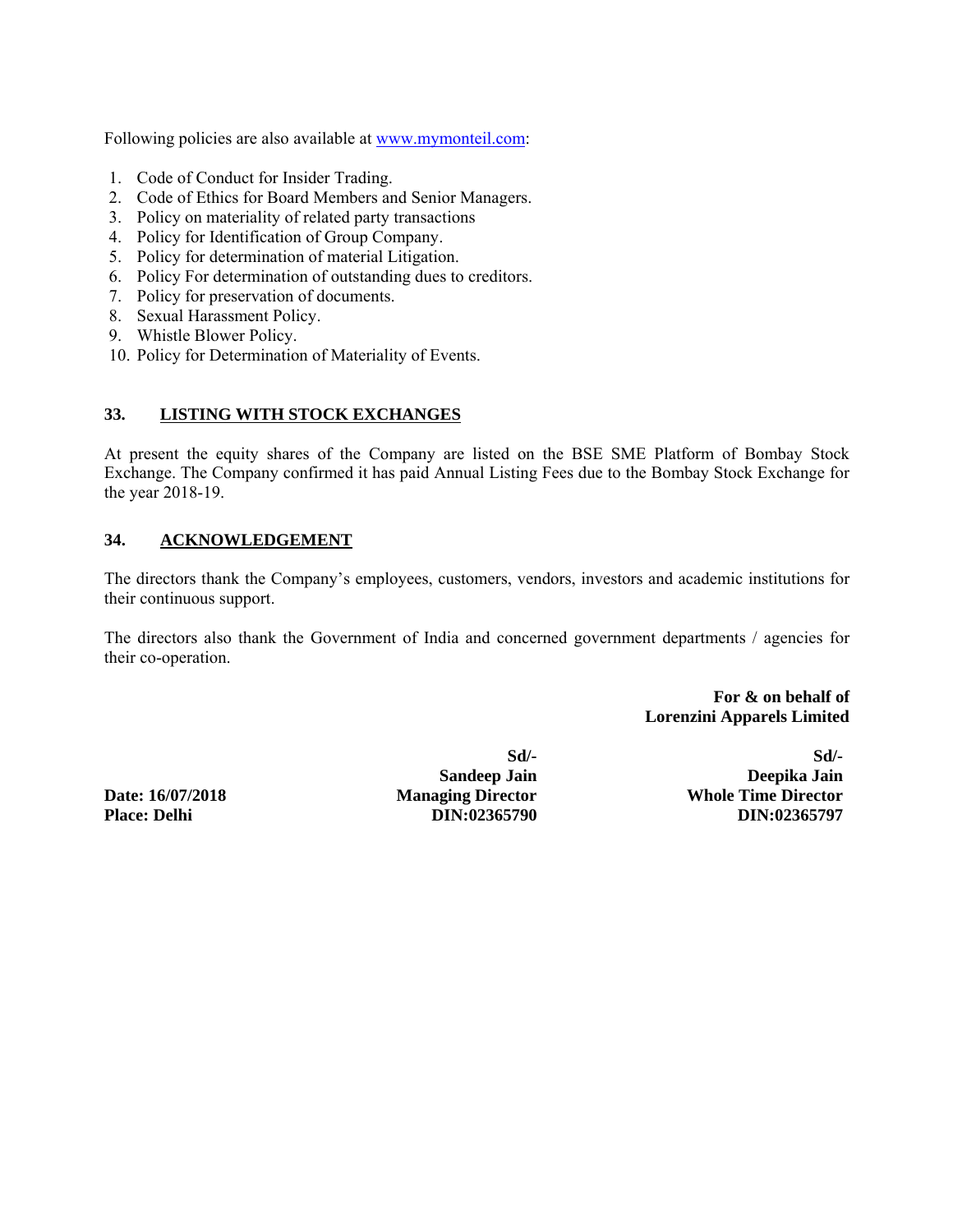## **ANNEXURES TO DIRECTOR's REPORT**

## **Annexure-I**

## **CONSERVATION OF ENERGY & TECHNOLOGY ABSORPTION**

The particulars as per the Companies (Accounts) Rules, 2014 regarding conservation of energy, technology absorption are as under:

## **(A) CONSERVATION OF ENERGY**

| Steps taken or impact on conservation of energy                          |     |
|--------------------------------------------------------------------------|-----|
| The steps taken by the company for utilizing alternate sources of energy | N.A |
| The capital investment on energy conservation equipment's                |     |

#### **(B) TECHNOLOGY ABSORPTION**

- 1. **Efforts made towards technology absorption: N.A.**
- 2. **Benefits derived like product improvement, cost reduction, product development or import substitution: N.A.**
- 3. In case of imported technology (imported during the last three years reckoned from the beginning of the financial year)-

| Detail of technology imported                                                                                  |      |
|----------------------------------------------------------------------------------------------------------------|------|
| Year of Import                                                                                                 |      |
| Has technology been fully absorbed                                                                             | N.A. |
| If not fully absorbed, areas, where this has not taken place, reasons<br>there for and future plans of action. |      |

#### 4. **Expenses incurred on Research and Development**

During the period under review particulars regarding expenditures on research and development are as under:

| <b>Particulars</b>                                       |     |
|----------------------------------------------------------|-----|
| Capital Expenditures                                     |     |
| Recurring Expenditures                                   | NA. |
| <b>Total</b>                                             |     |
| Total Research and development expenses as % of turnover |     |

 **For & on behalf of Lorenzini Apparels Limited** 

 **Sd/- Sd/-**

 **Sandeep Jain Deepika Jain Date: 16/07/2018 Managing Director Whole Time Director Place: Delhi DIN:02365790 DIN:02365797**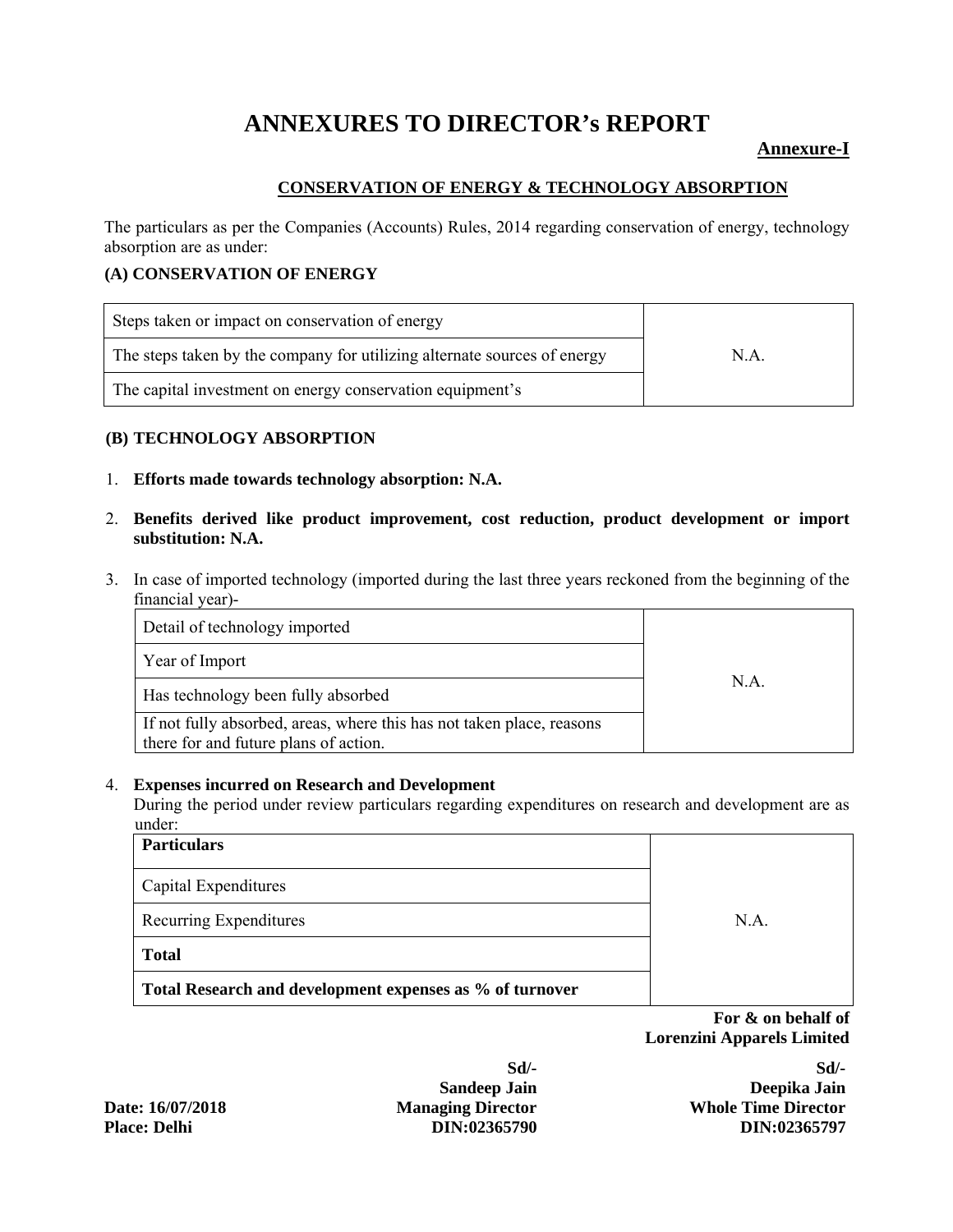#### **Annexure- II**

#### **FORM NO. AOC- 2**

*(Pursuant to Clause (h) of Sub-Section (3) of Section 134 of the Act and Rule 8(2) of the Companies (Accounts) Rules, 2014* 

Form for disclosure of particulars of contracts / arrangements entered into by the company with related parties referred to in sub-section (1) of section 188 of the Companies Act, 2013 including certain arms length transactions under third proviso thereto*:* 

**Details of contracts or arrangements or transactions not at arm's length basis:** The Company has not entered into any contract or arrangement or transaction with its related parties which is not at arm's length during financial year 2017-18.

**Details of material contracts or arrangement or transactions at arm's length basis:** The Company has not entered into any contract or arrangement or transaction with its related parties which is at arm's length during financial year 2017-18.

> **For & on behalf of Lorenzini Apparels Limited**

**Place: Delhi DIN:02365790 DIN:02365797**

 **Sd/- Sd/- Sandeep Jain Deepika Jain Date: 16/07/2018** Managing Director Mole Time Director<br>Place: Delhi **Managing Director** DIN:02365790 **Managing Director**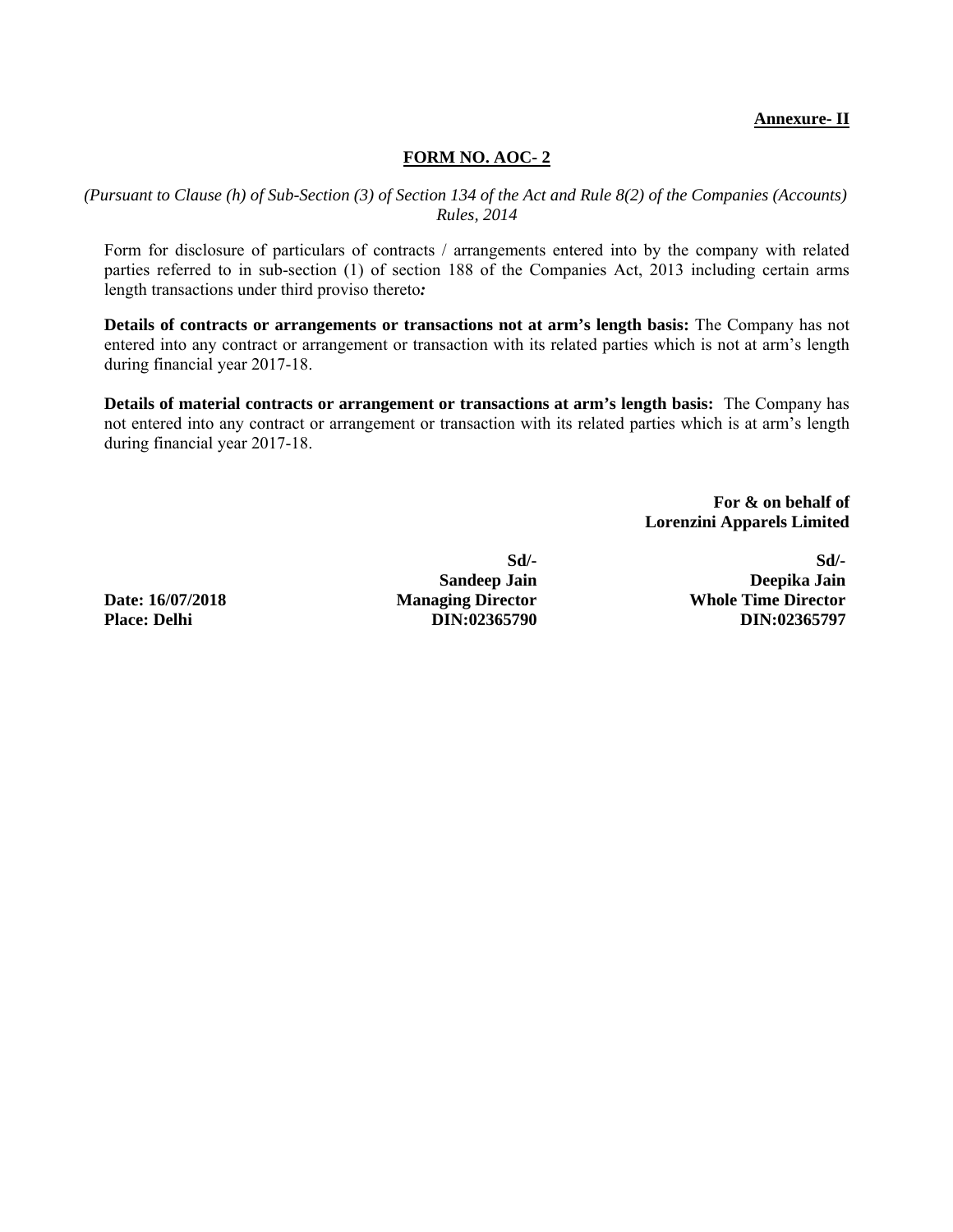## **Form No. MR-3 SECRETARIAL AUDIT REPORT**

## **FOR THE FINANCIAL YEAR ENDED 2018**

[Pursuant to section 204(1) of the Companies Act, 2013 and rule No.9 of the Companies (Appointment and Remuneration of Managerial Personnel) Rules, 2014]

To, The Members,

#### **Lorenzini Apparels Limited**

CIN: - L17120DL2007PLC163192 ADDRESS: -TA 168 & 187 Ground Floor, Gali No. 2, Tuglakabad Extn New Delhi 110019

We have conducted the Secretarial Audit of the compliance of applicable statutory provisions and the adherence to good corporate practices by **LORENZINI APPARELS LIMITED** (hereinafter called the '**Company'**). Secretarial Audit was conducted in a manner that provided us a reasonable basis for evaluating the corporate conducts/statutory compliances and expressing my opinion thereon.

Based on our verification of the **LORENZINI APPARELS LIMITED** books, papers, minute books, forms and returns filed and other records maintained by the company and also the information provided by the Company, its officers, agents and authorized representatives during the conduct of secretarial audit, We hereby report that in our opinion, the company has, during the audit period covering the financial year ended on  $31<sup>st</sup>$ March, 2018 complied with the statutory provisions listed hereunder and also that the Company has proper Board-processes and compliance-mechanism in place to the extent, in the manner and subject to the reporting made hereinafter:

We have examined the books, papers, minute books, forms and returns filed and other records maintained by **LORENZINI APPARELS LIMITED** for the financial year ended on 31<sup>st</sup> March, 2018, according to the provisions of:

(i) The Companies Act, 2013 (the Act) and the rules made thereunder;

(ii) The Securities Contracts (Regulation) Act, 1956 ('SCRA') and the rules made thereunder;

(iii) The Depositories Act, 1996 and the Regulations and Bye-laws framed thereunder;

(iv)Foreign Exchange Management Act, 1999 and the rules and regulations made thereunder to the extent of Foreign Direct Investment, Overseas Direct Investment and External Commercial Borrowings;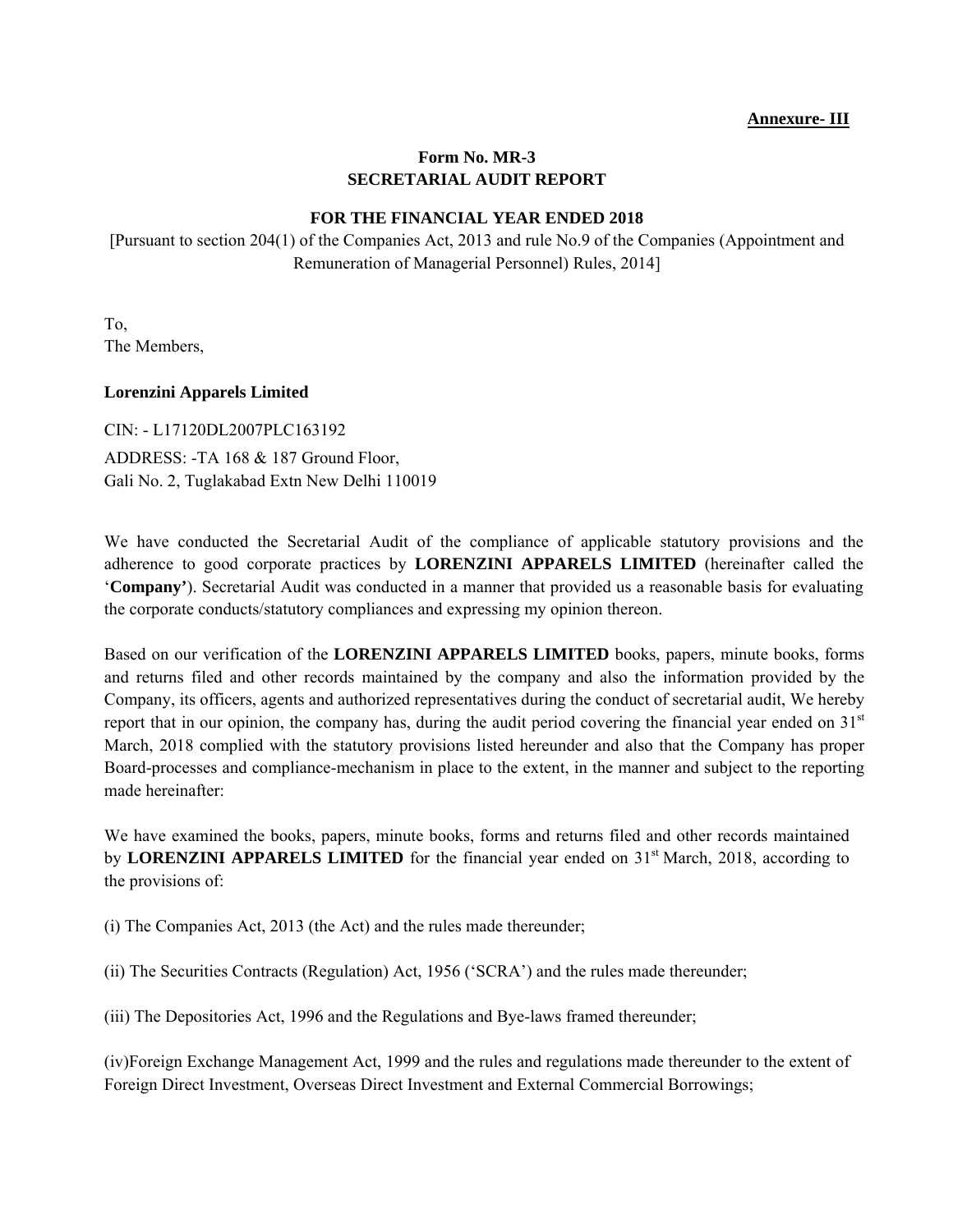(v) The following Regulations and Guidelines prescribed under the Securities and Exchange Board of India Act, 1992 ('SEBI Act'):

(a) The Securities and Exchange Board of India (Substantial Acquisition of Shares and Takeovers) Regulations, 2011;

(b) The Securities and Exchange Board of India (Prohibition of Insider Trading) Regulations, 1992;

(c) The Securities and Exchange Board of India (Issue of Capital and Disclosure Requirements) Regulations, 2009;

(d) The Securities and Exchange Board of India (Employee Stock Option Scheme and Employee Stock Purchase Scheme) Guidelines, 1999;

(e) The Securities and Exchange Board of India (Issue and Listing of Debt Securities) Regulations, 2008;

(f) The Securities and Exchange Board of India (Registrars to an Issue and Share Transfer Agents) Regulations, 1993 regarding the Companies Act and dealing with client;

(g) The Securities and Exchange Board of India (Delisting of Equity Shares) Regulations, 2009; and

(h) The Securities and Exchange Board of India (Buyback of Securities) Regulations, 1998;

We have also examined compliance with the applicable clauses of the following:

Secretarial Standards issued by The Institute of Company Secretaries of India.

The Listing Agreements/Regulations entered into by the Company with Stock Exchange(s).

During the period under review the Company has complied with the provisions of the Act, Rules, Regulations, Guidelines, Standards, etc. mentioned above without any reservation.

We further report the Board of Directors of the Company is duly constituted with proper balance of Executive Directors and Independent Directors. The changes in the composition of the Board of Directors that took place during the period under review were carried out in compliance with the provisions of the Act.

Adequate notice is given to all directors to schedule the Board Meetings, agenda and detailed notes on agenda were sent at least seven days in advance, and a system exists for seeking and obtaining further information and clarifications on the agenda items before the meeting and for meaningful participation at the meeting.

All decisions of the Board were unanimous and the same are captured and recorded as part of the minutes.

We further report that there is scope to improve the systems and processes in the company and operations of the Company to monitor and ensure compliance with applicable laws, rules, regulations and guidelines.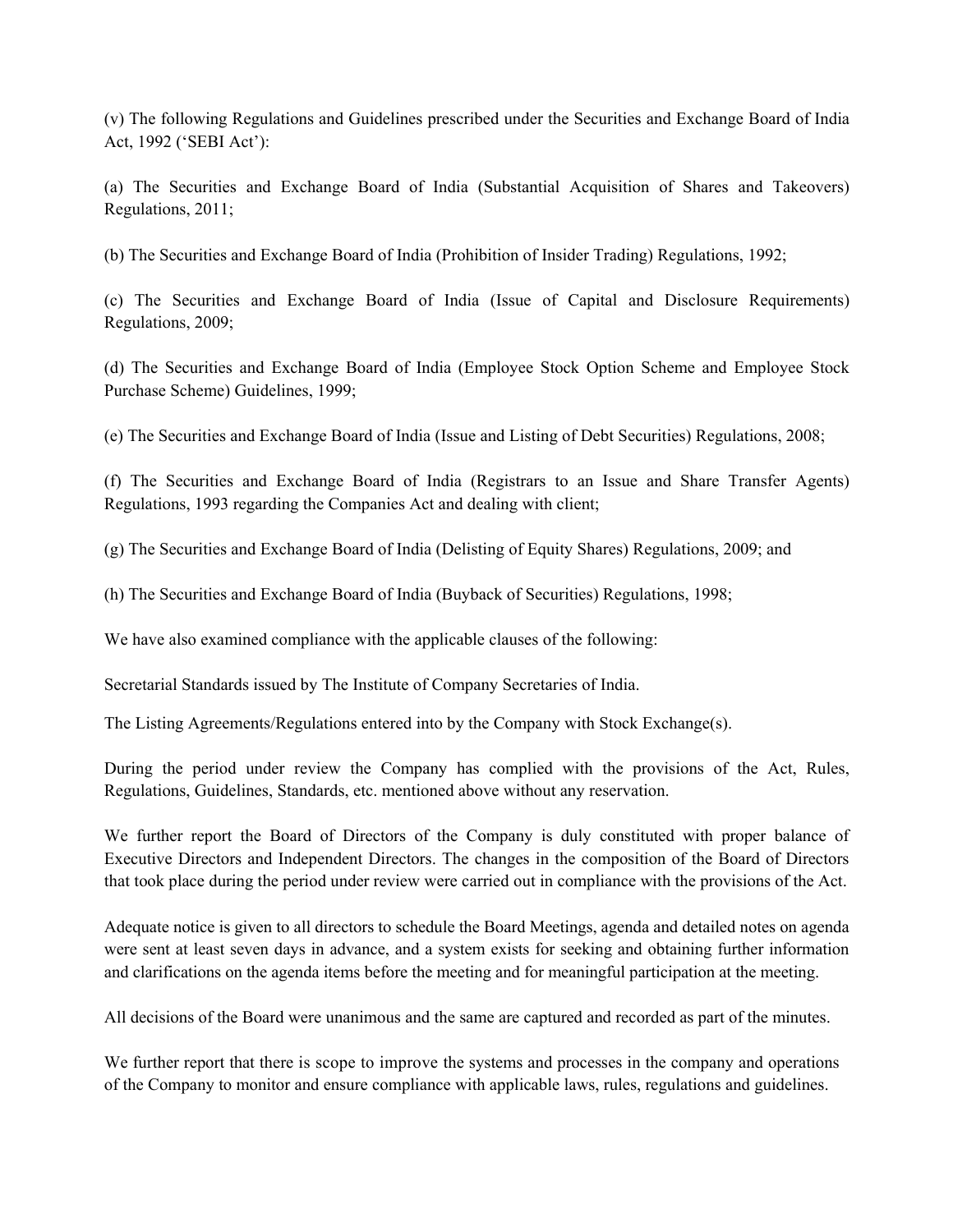I further report that during the period there were no specific instances / events pursuance of the above referred laws, rules, regulations, guidelines, etc., having a major bearing on the Company's affairs.

**Thanking you,** 

**For M/s. Vikas Verma & Associates (Practicing Company Secretary)** 

**Vikas Kumar Verma Membership No.9192 CP No. 10786** 

**Date: 14.07.2018 Place: Delhi**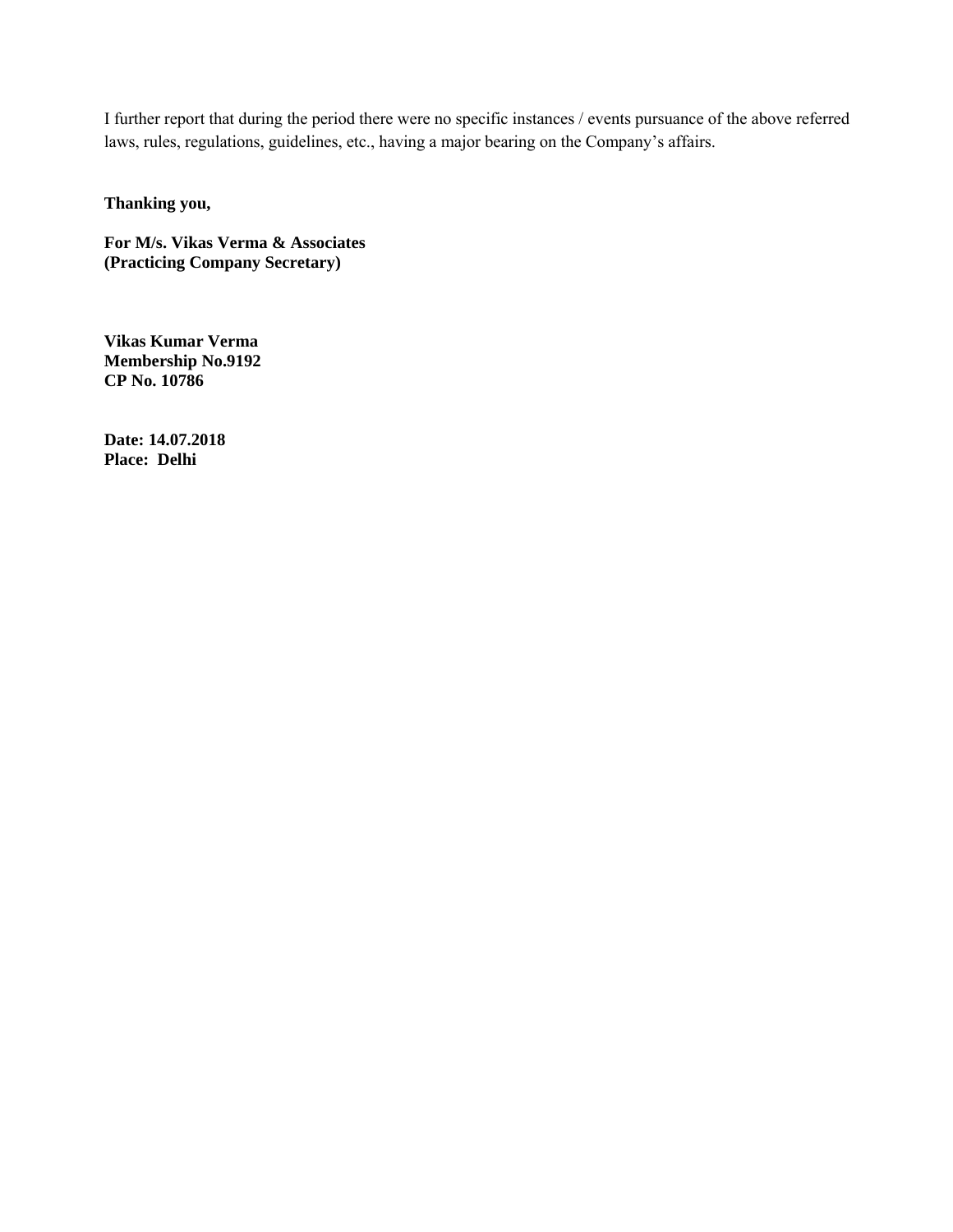## **Annexure-IV**

## **MANAGEMENT DISCUSSION AND ANALYSIS**

## **1. Industry structure and developments**

Indian economy is going through a period of rapid `financial liberalisation'. Today, the `intermediation' is being conducted by a wide range of financial institutions through a plethora of customer friendly financial products.

Over the years, our company has built a strong presence in the market through its cumulative experience, strong distribution network as well as sound systems and processes.

## **2. Opportunities and threats**

Being a manufacturing company, our company is exposed to specific risks that are particular to its business and the environment within which it operates including interest rate volatility, economic cycle, and market risk.

## **3. Segment-wise or product-wise performance**

During the year under review, since company is being working in a single segment therefore the specific performance does not stand eligible.

## **4. Outlook**

The presence of a stable government at the centre will be a major catalyst in taking major decisions which would push forward the pace of reforms and thereby directly improving the macro-economic environment. It is now being forecasted that in the near future, the Indian economy will become the fastest growing emerging market.

The Government is looking at easing investment conditions in India and focusing on project clearances. Also, 2018 is expected to see a rush of foreign direct investments (FDI) coming into India supported by FII inflows, thanks to liberalising the defence, insurance and construction sectors. It is expected that Government's major structural/economic liberalization policies will be reflected in 2018 Union Finance Budget and the same is expected to further boost the industry sentiments.

Looking at the Indian economy the company has plans to diversify its business in future.

#### **5. Risks and areas of concern**

Our strength is our determination and team work, weakness is the low equity base, opportunities are multiples and threats are the vibrations in the economy and government policies.

In any business, risks and prospects are inseparable. As a responsible management, the Company's principal endeavor is to maximize returns. The Company continues to take all steps necessary to minimize its expenses through detailed studies and interaction with experts.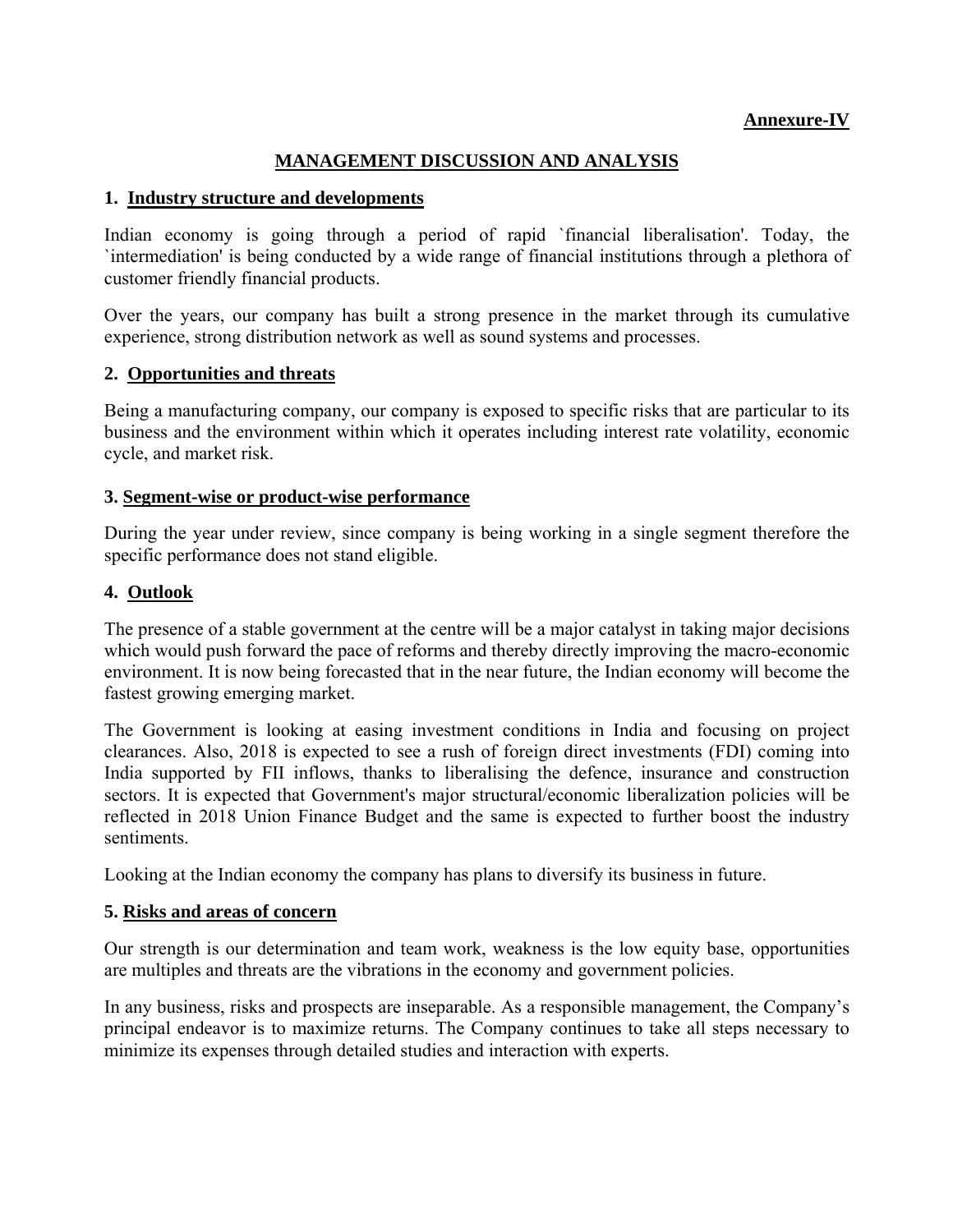## **6. Internal control systems and their adequacy**

The Company has carried out the internal audit in-house and has ensure that recording and reporting are adequate and proper, the internal controls exist in the system and that sufficient measures are taken to update the internal control system. The system also ensures that all transaction are appropriately authorised, recorded and reported. Exercises for safeguarding assets and protection against unauthorised use are undertaken from time to time. The Company's audit Committee reviewed the internal control system. All efforts are being made to make the internal control systems more effective. All these measures are continuously reviewed by the management and as and when necessary improvements are affected.

## **7. Discussion on financial performance with respect to operational performance**

The financial statements have been prepared in compliance with the requirements of the Companies Act, 2013 and Generally Accepted Accounting Principles in India. Further, the financial performance during the year under reference has been impressive in terms of sales. Even though there has been a decent increase in the turnover, the volume of profits has also increased as compared to last year.

## **8. Material developments in human resources/industrial relations front, including number of people employed.**

The company had sufficient numbers of employees at its administrative office. The company recognizes the importance of human value and ensures that proper encouragement both moral and financial is extended to employees to motivate them. The company enjoyed excellent relationship with workers and staff during the last year.

## **9. Cautionary Statement**

The statements in the "Management Discussion and Analysis Report" section describes the Company's objectives, projections, estimates, expectations and predictions, which may be "forward looking statements" within the meaning of the applicable laws and regulations. The annual results can differ materially from those expressed or implied, depending upon the economic and climatic conditions, Government policies and other incidental factors.

> **For & on behalf of Lorenzini Apparels Limited**

 **Sd/- Sd/- Sandeep Jain Deepika Jain Date: 16/07/2018 Managing Director Whole Time Director Place: Delhi DIN:02365790 DIN:02365797**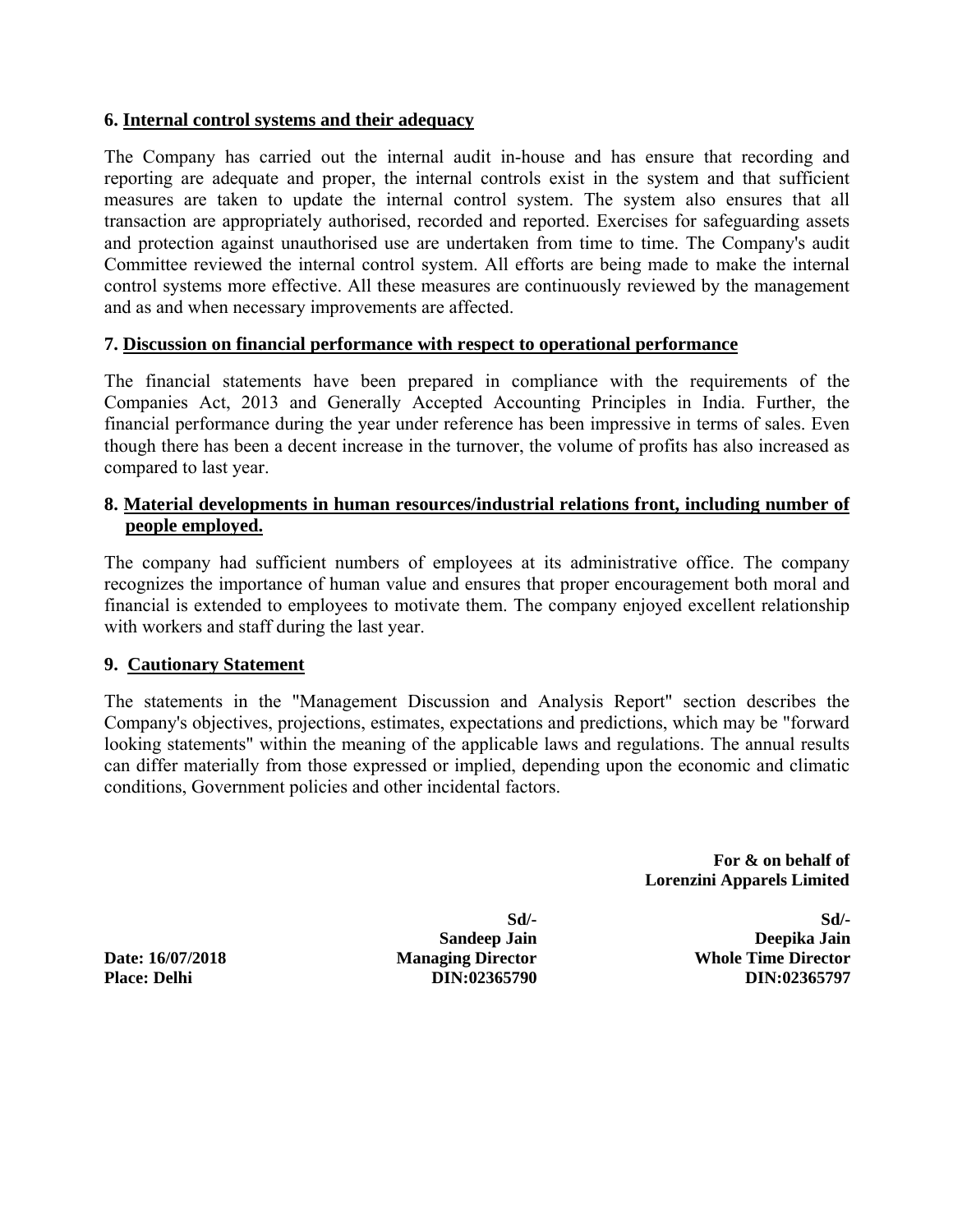Independent Auditor's Report

To the Members of LORENZINI APPARELS LIMITED

#### Report on the Financial Statements

We have audited the accompanying financial statements of **LORENZINI APPARELS LIMITED ("the Company")** which comprises the Balance Sheet as at March 31, 2018, the Statement of Profit and Loss, Cash Flow Statement for the year then ended, and a summary of significant accounting policies and other explanatory information.

#### Management's Responsibility for the Financial Statements

The Company's Board of Directors is responsible for the matters stated in Section 134(5) of the Companies Act, 2013 ("the Act") with respect to the preparation of these financial statements that give a true and fair view of the financial position, financial performance and cash flows of the Company in accordance with the accounting principles generally accepted in India, including the Accounting Standards specified under Section 133 of the Act, read with Rule 7 of the Companies (Accounts) Rules, 2014. This responsibility also includes maintenance of adequate accounting records in accordance with the provisions of the Act for safeguarding the assets of the Company and for preventing and detecting frauds and other irregularities; selection and application of appropriate accounting policies; making judgments and estimates that are reasonable and prudent; and design, implementation and maintenance of adequate internal financial controls, that were operating effectively for ensuring the accuracy and completeness of the accounting records, relevant to the preparation and presentation of the financial statements that give a true and fair view and are free from material misstatement, whether due to fraud or error.

#### Auditor's Responsibility

Our responsibility is to express an opinion on these financial statements based on our audit.

We have taken into account the provisions of the Act, the accounting and auditing standards and matters which are required to be included in the audit report under the provisions of the Act and the Rules made thereunder.

We conducted our audit in accordance with the Standards on Auditing specified under Section 143(10) of the Act. Those Standards require that we comply with ethical requirements and plan and perform the audit to obtain reasonable assurance about whether the financial statements are free from material misstatement.

An audit involves performing procedures to obtain audit evidence about the amounts and the disclosures in the financial statements. The procedures selected depend on the auditor's judgment, including the assessment of the risks of material misstatement of the financial statements, whether due to fraud or error. In making those risk assessments, the auditor considers internal financial control relevant to the Company's preparation of the financial statements that give a true and fair view in order to design audit procedures that areappropriate in the circumstances, but not for the purpose of expressing an opinion on whether the Company has in place an adequate internal financial controls system over financial reporting and the operating effectiveness of such controls. An audit also includes evaluating the appropriateness of the accounting policies used and the reasonableness of the accounting estimates made by the Company's Directors, as well as evaluating the overall presentation of the financial statements.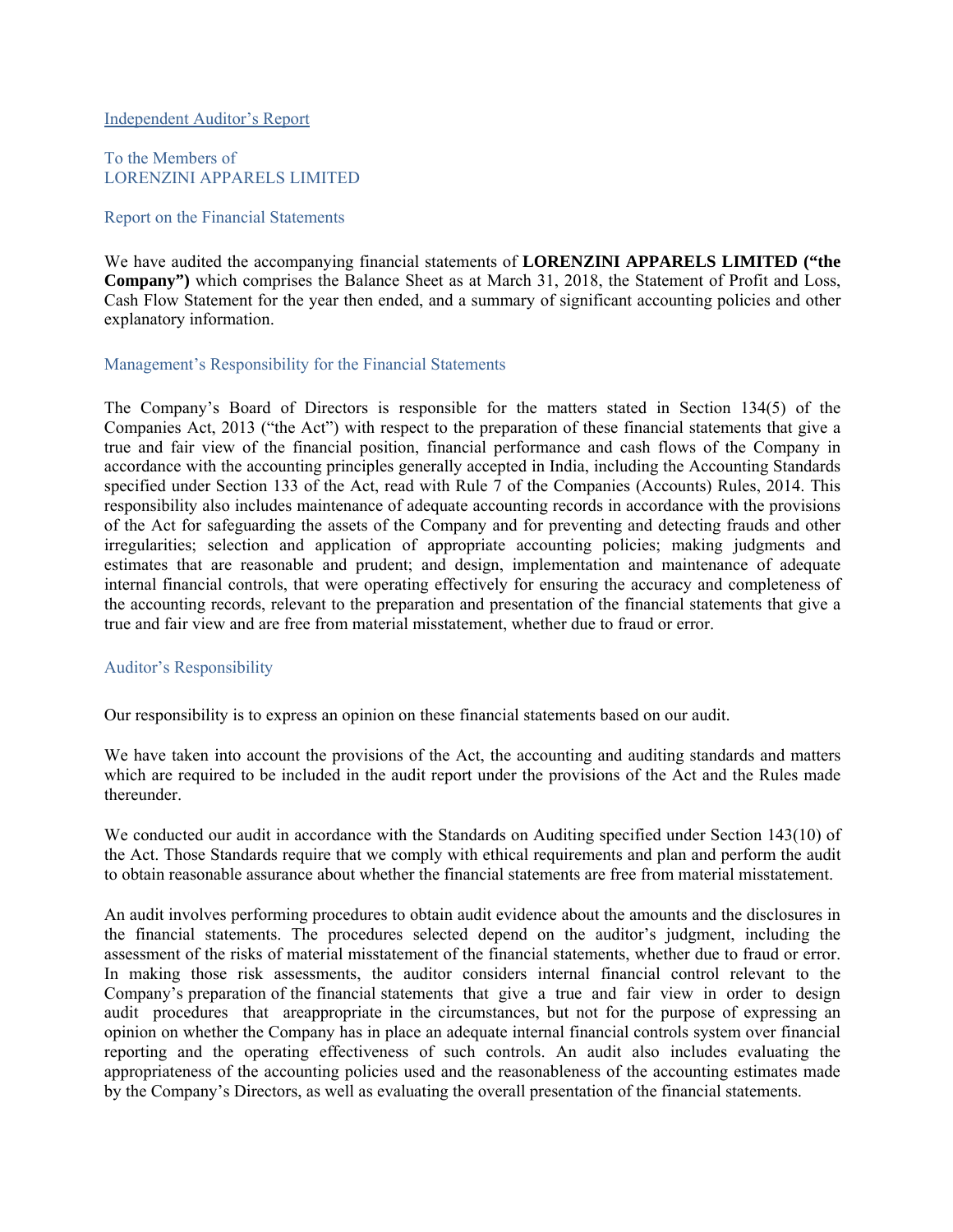We believe that the audit evidence we have obtained is sufficient and appropriate to provide a basis for our audit opinion on the financial statements

## Opinion

In our opinion and to the best of our information and according to the explanations given to us, the aforesaid financial statements give the information required by the Act in the manner so required and give a true and fair view in conformity with the accounting principles generally accepted in India, of the state of affairs of the Company as at March 31, 2018, and its Profit/Loss and its Cash Flow for the year ended on that date.

## **Other Matter**

The financial statements of the Company for the year ended March 31, 2017, included in these financial statements, have been audited by the predecessor auditor who expressed an unmodified opinion on those statements on  $6<sup>th</sup>$  June, 2017.

## Report on Other Legal and Regulatory Requirements

- 1. As required by the Companies (Auditor's Report) Order, 2016 ("the Order"), as amended, issued by the Central Government of India in terms of sub-section (11) of section 143 of the Act, we give in the "*Annexure* **A"** a statement on the matters specified in paragraphs 3 and 4 of the Order.
- 2. As required by section 143 (3) of the Act, we report that:
	- a. we have sought and obtained all the information and explanations which to the best of our knowledge and belief were necessary for the purpose of our audit;
	- b. in our opinion proper books of account as required by law have been kept by the Company so far as it appears from our examination of those books;
	- c. the Balance Sheet, the Statement of Profit and Loss and the Cash Flow Statement dealt with by this Report are in agreement with the books of account
	- d. in our opinion, the aforesaid financial statements comply with the Accounting Standards specified under section 133 of the Act, read with Rule 7 of the Companies (Accounts) Rules,2014.
	- e. On the basis of written representations received from the directors as on March 31, 2018 taken on record by the Board of Directors, none of the directors is disqualified as on March 31, 2018 from being appointed as a director in terms of Section 164 (2) of the Act.
	- f. With respect to the adequacy of the internal financial controls over financial reporting of the Company and the operating effectiveness of such controls, refer to our separate Report in **"Annexure B**".
	- g. With respect to the other matters to be included in the Auditor's Report in accordance with Rule 11 of the Companies (Audit and Auditors) Rules, 2014, in our opinion and to the best of our information and according to the explanations given to us:
		- i. The Company does not have any pending litigations which would impact its financial position.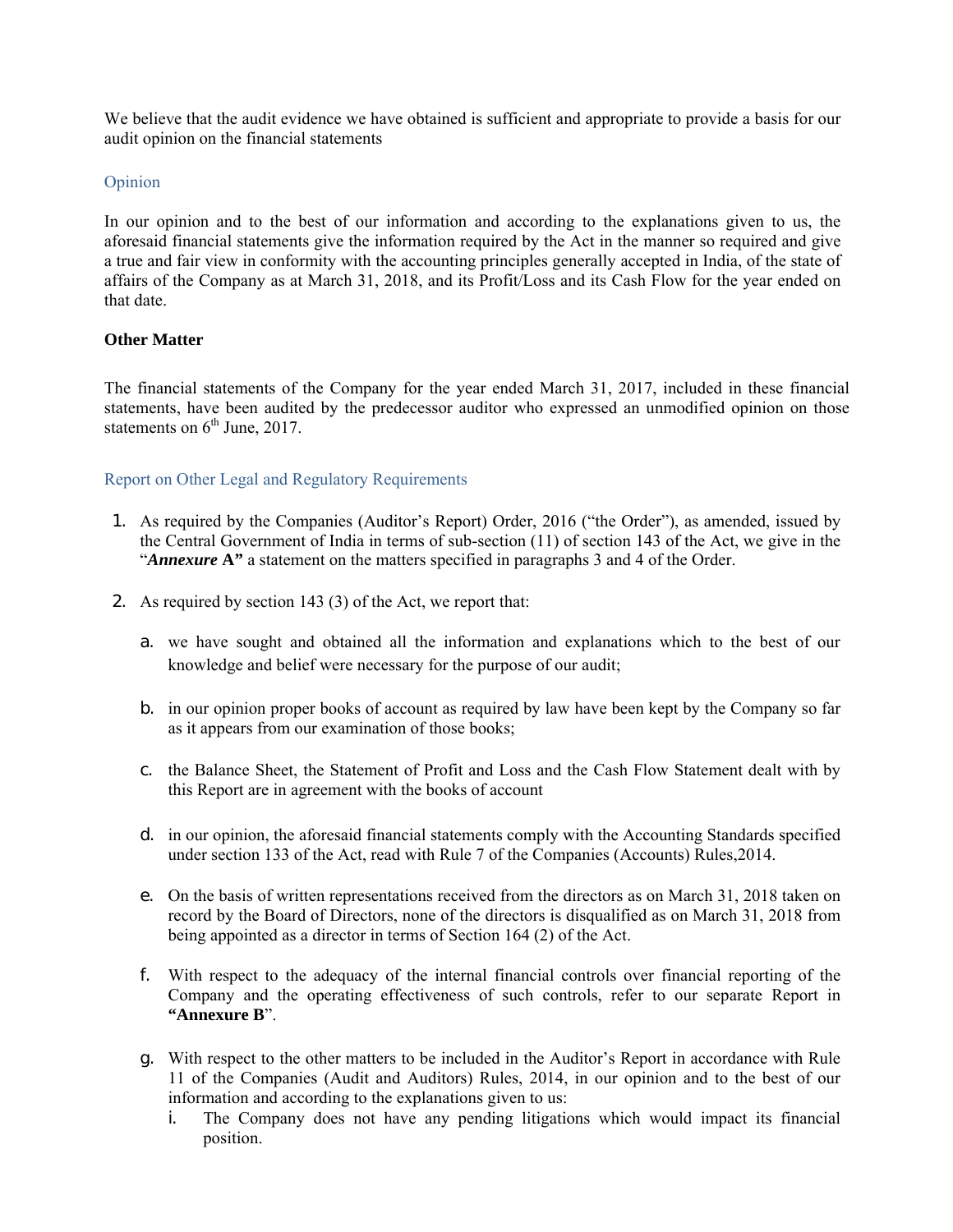- ii. The Company has made provision, as required under the applicable law or accounting standards, for material foreseeable losses, if any, on long-term contracts including derivative contracts.
- iii. There were no amounts which were required to be transferred to the Investor Education and Protection Fund by the Company.

**For Mittal & Associates**  Chartered Accountants FRN.: 106456W

## **Hemant Bohra**

Partner Membership Number: 165667 Place: Mumbai

Date: 28<sup>th</sup> May 2018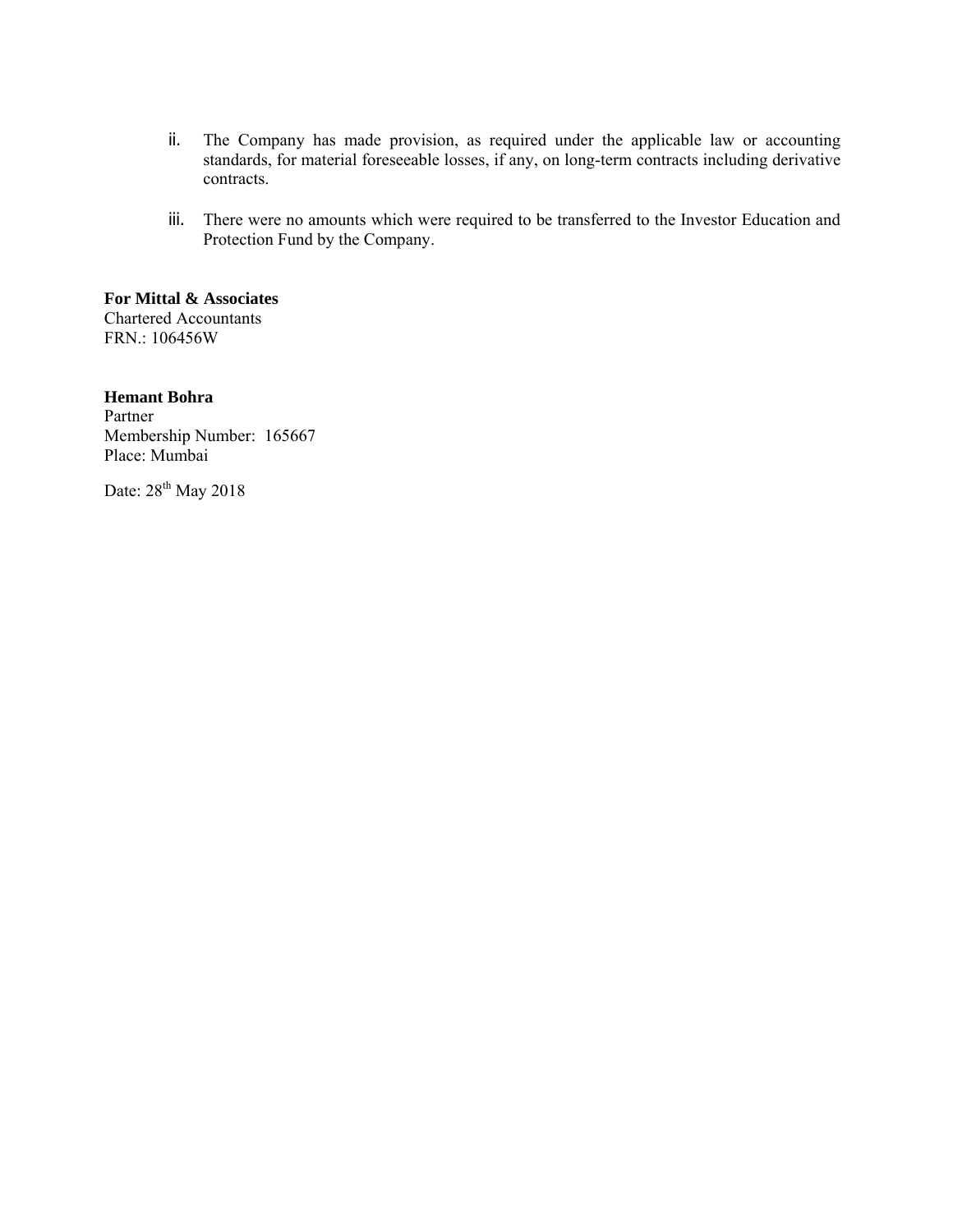#### "Annexure A" to the Independent Auditors' Report

Referred to in paragraph 1 under the heading 'Report on Other Legal &Regulatory Requirement' of our report of even date to the financial statements of the Company for the year ended March 31, 2018:

- 1) (a) The Company has maintained proper records showing full particulars, including quantitative details and situation of fixed assets;
	- (b) The Fixed Assets have been physically verified by the management in a phased manner, designed to cover all the items over a period of three years, which in our opinion, is reasonable having regard to the size of the company and nature of its business. Pursuant to the program, a portion of the fixed asset has been physically verified by the management during the year and no material discrepancies between the books records and the physical fixed assets have been noticed.
	- (c) The title deeds of immovable properties are held in the name of the company.
- 2) (a) The management has conducted the physical verification of inventory at reasonable intervals.
	- (b) The discrepancies noticed on physical verification of the inventory as compared to books records which has been properly dealt with in the books of account were not material.
- 3) The Company has not granted any loans, secured or unsecured to companies, firms, Limited Liability partnerships or other parties covered in the Register maintained under section 189 of the Act. Accordingly, the provisions of clause 3 (iii) (a) to (C) of the Order are not applicable to the Company and hence not commented upon.
- 4) In our opinion and according to the information and explanations given to us, the company has complied with the provisions of section 185 and 186 of the Companies Act, 2013 In respect of loans, investments, guarantees, and security.
- 5) The Company has not accepted any deposits from the public and hence the directives issued by the Reserve Bank of India and the provisions of Sections 73 to 76 or any other relevant provisions of the Act and the Companies (Acceptance of Deposit) Rules, 2015 with regard to the deposits accepted from the public are not applicable.
- 6) As informed to us, the maintenance of Cost Records has not been specified by the Central Government under sub-section (1) of Section 148 of the Act, in respect of the activities carried on by the company.
- 7) (a) According to information and explanations given to us and on the basis of our examination of the books of account, and records, the Company has been generally regular in depositing undisputed statutory dues including Provident Fund, Employees State Insurance, Income-Tax, Sales tax, Service Tax, Duty of Customs, Duty of Excise, Value added Tax, Cess, GST and any other statutory dues with the appropriate authorities. According to the information and explanations given to us, no undisputed amounts payable in respect of the above were in arrears as at March 31, 2018 for a period of more than six months from the date on when they become payable.
	- (b) According to the information and explanation given to us, there are no dues of sales tax, service tax, duty of customs, duty of excise, value added tax, GST outstanding on account of any dispute except Income Tax are outstanding on account of dispute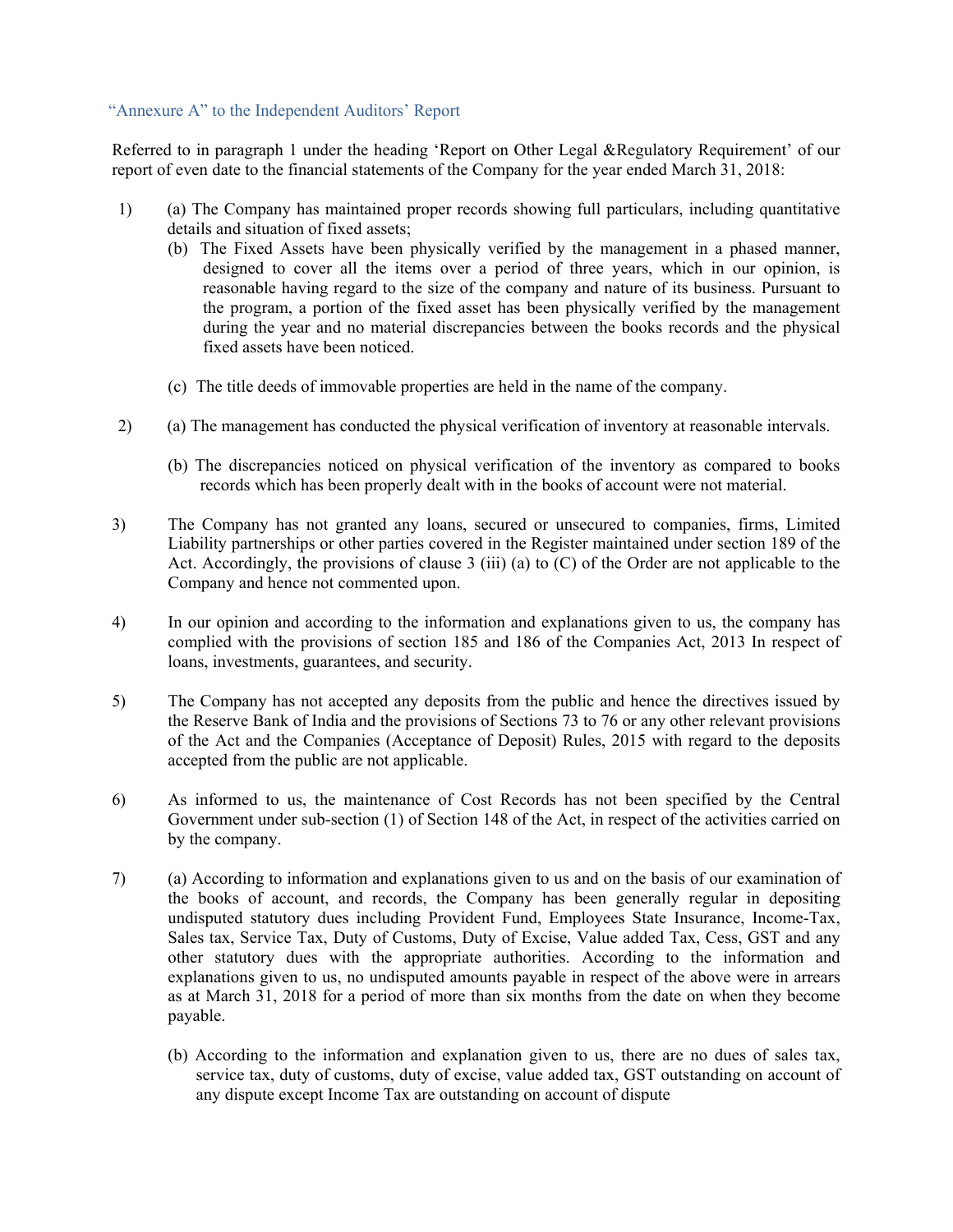| <b>Name of Statute</b> | Nature of<br>the dues | Due Amount<br>(Rs.) | period to<br>which the due<br>relates | <b>Forum where</b><br>dispute is pending |
|------------------------|-----------------------|---------------------|---------------------------------------|------------------------------------------|
| Income Tax Act, 1961   | Income Tax            | 225117              | 2009-10                               | <b>ASSESSING OFFICER</b>                 |
| Income Tax Act, 1961   | Income Tax            | 496                 | 2012-13                               | <b>ASSESSING OFFICER</b>                 |
| Income Tax Act, 1961   | Income Tax            | 91730               | 2013-14                               | <b>ASSESSING OFFICER</b>                 |
| Income Tax Act, 1961   | Income Tax            | 4630                | 2017-18                               | <b>CPC</b>                               |

- 8) In our opinion and according to the information and explanations given to us, the Company has not defaulted in the repayment of dues to banks. The Company has not taken any loan either from financial institutions or from the government and has not issued any debentures.
- 9) The company has raised money by way of initial public offer. In our opinion and according to the information and explanations given to us, the amount raised through IPO has been applied for the purposes for which they were raised.
- 10) Based upon the audit procedures performed and the information and explanations given by the management, we report that no fraud by the Company or on the company by its officers or employees has been noticed or reported during the year.
- 11) Based upon the audit procedures performed and the information and explanations given by the management, the managerial remuneration has been paid or provided in accordance with the requisite approvals mandated by the provisions of section 197 read with Schedule V to the Companies Act;
- 12) In our opinion, the Company is not a Nidhi Company. Therefore, the provisions of clause 4 (xii) of the Order are not applicable to the Company.
- 13) In our opinion, all transactions with the related parties are in compliance with section177 and 188 of Companies Act, 2013 and the details have been disclosed in the Financial Statements as required by the applicable accounting standards.
- 14) Based upon the audit procedures performed and the information and explanations given by the management, the company has not made any preferential allotment or private placement of shares or fully or partly convertible debentures during the year under review. Accordingly, the provisions of clause 3 (xiv) of the Order are not applicable to the Company and hence not commented upon.
- 15) Based upon the audit procedures performed and the information and explanations given by the management, the company has not entered into any non-cash transactions with directors or persons connected with him. Accordingly, the provisions of clause 3 (xv) of the Order are not applicable to the Company and hence not commented upon.
- 16) In our opinion, the company is not required to be registered under section 45 IA of the Reserve Bank of India Act, 1934 and accordingly, the provisions of clause 3 (xvi) of the Order are not applicable to the Company and hence not commented upon.

**For Mittal & Associates**  Chartered Accountants FRN.: 106456W

**Sd/- Hemant Bohra**  Partner Membership Number: 165667 Place of Signature: Mumbai Date:  $28^{th}$  May 2018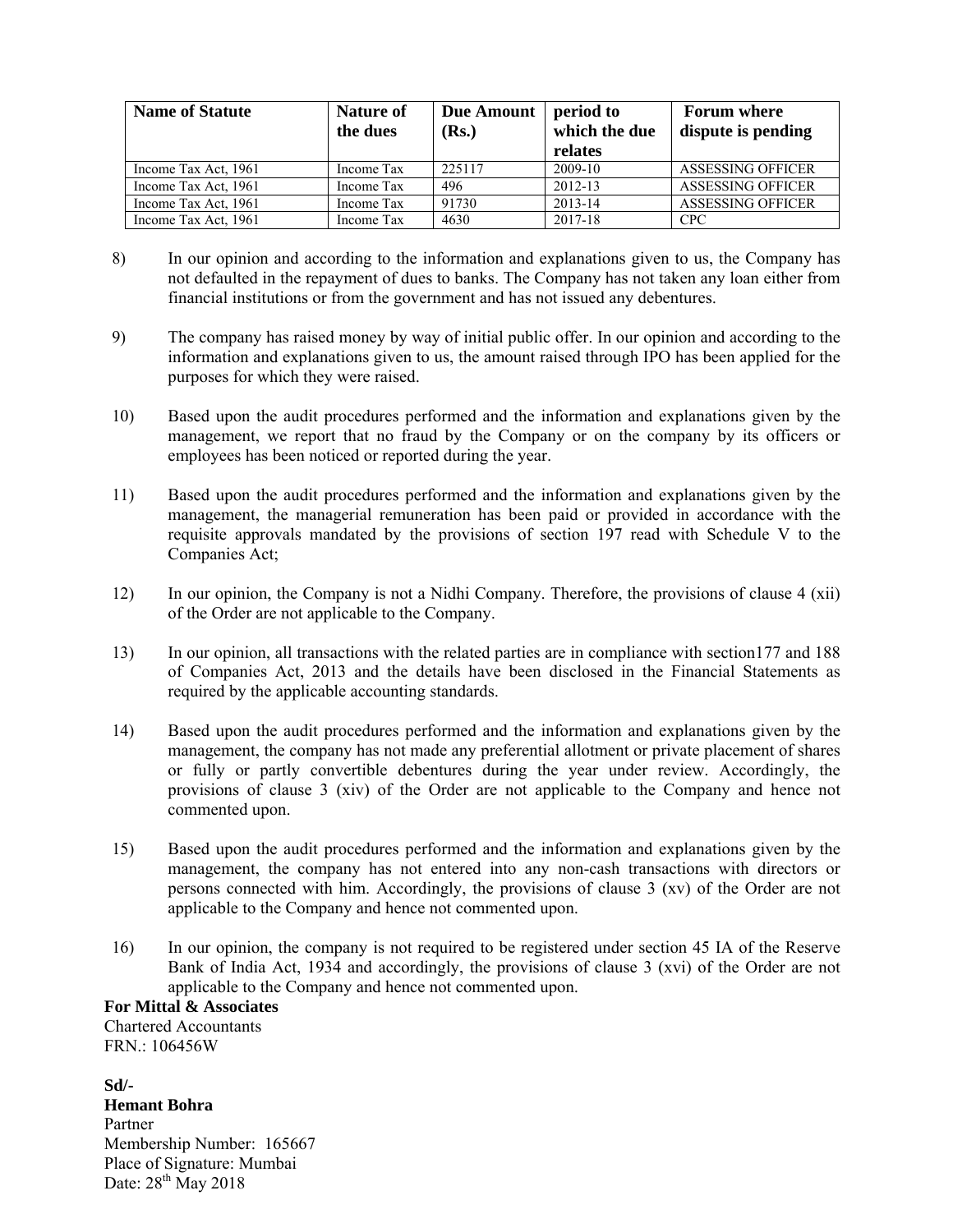"Annexure B" to the Independent Auditor's Report of even date on the Financial Statements of LORENZINI APPARELS LIMITED

#### **Report on the Internal Financial Controls under Clause (i) of Sub-section 3 of Section 143 of the Companies Act, 2013 ("theAct")**

We have audited the internal financial controls over financial reporting of LORENZINI APPARELS LIMITED ("the Company") as of March 31, 2018 in conjunction with our audit of the financial statements of the Company for the year ended on that date.

#### Management's Responsibility for Internal Financial Controls

The Company's management is responsible for establishing and maintaining internal financial controls based on the internal control over financial reporting criteria established by the Company considering the essential components of internal control stated in the Guidance Note on Audit of Internal Financial Controls over Financial Reporting issued by the Institute of Chartered Accountants of India ('ICAI'). These responsibilities include the design, implementation and maintenance of adequate internal financial controls that were operating effectively for ensuring the orderly and efficient conduct of its business, including adherence to company's policies, the safeguarding of its assets, the prevention and detection of frauds and errors, the accuracy and completeness of the accounting records, and the timely preparation of reliable financial information, as required under the Companies Act, 2013.

#### Auditors' Responsibility

Our responsibility is to express an opinion on the Company's internal financial controls over financial reporting based on our audit. We conducted our audit in accordance with the Guidance Note on Audit of Internal Financial Controls Over Financial Reporting (the "Guidance Note") and the Standards on Auditing, issued by ICAI and deemed to be prescribed under section 143(10) of the Companies Act, 2013, to the extent applicable to an audit of internal financial controls, both applicable to an audit of Internal Financial Controls and, both issued by the Institute of Chartered Accountants of India. Those Standards and the Guidance Note require that we comply with ethical requirements and plan and perform the audit to obtain reasonable assurance about whether adequate internal financial controls over financial reporting was established and maintained and if such controls operated effectively in all material respects.

Our audit involves performing procedures to obtain audit evidence about the adequacy of the internal financial controls system over financial reporting and their operating effectiveness. Our audit of internal financial controls over financial reporting included obtaining an understanding of internal financial controls over financial reporting, assessing the risk that a material weakness exists, and testing and evaluating the design and operating effectiveness of internal control based on the assessed risk. The procedures selected depend on the auditor's judgment, including the assessment of the risks of material misstatement of the financial statements, whether due to fraud orerror.

We believe that the audit evidence we have obtained is sufficient and appropriate to provide a basis for our audit opinion on the Company's internal financial controls system over financial reporting.

#### Meaning of Internal Financial Controls over Financial Reporting

A company's internal financial control over financial reporting is a process designed to provide reasonable assurance regarding the reliability of financial reporting and the preparation of financial statements for external purposes in accordance with generally accepted accounting principles. A company's internal financial control over financial reporting includes those policies and procedures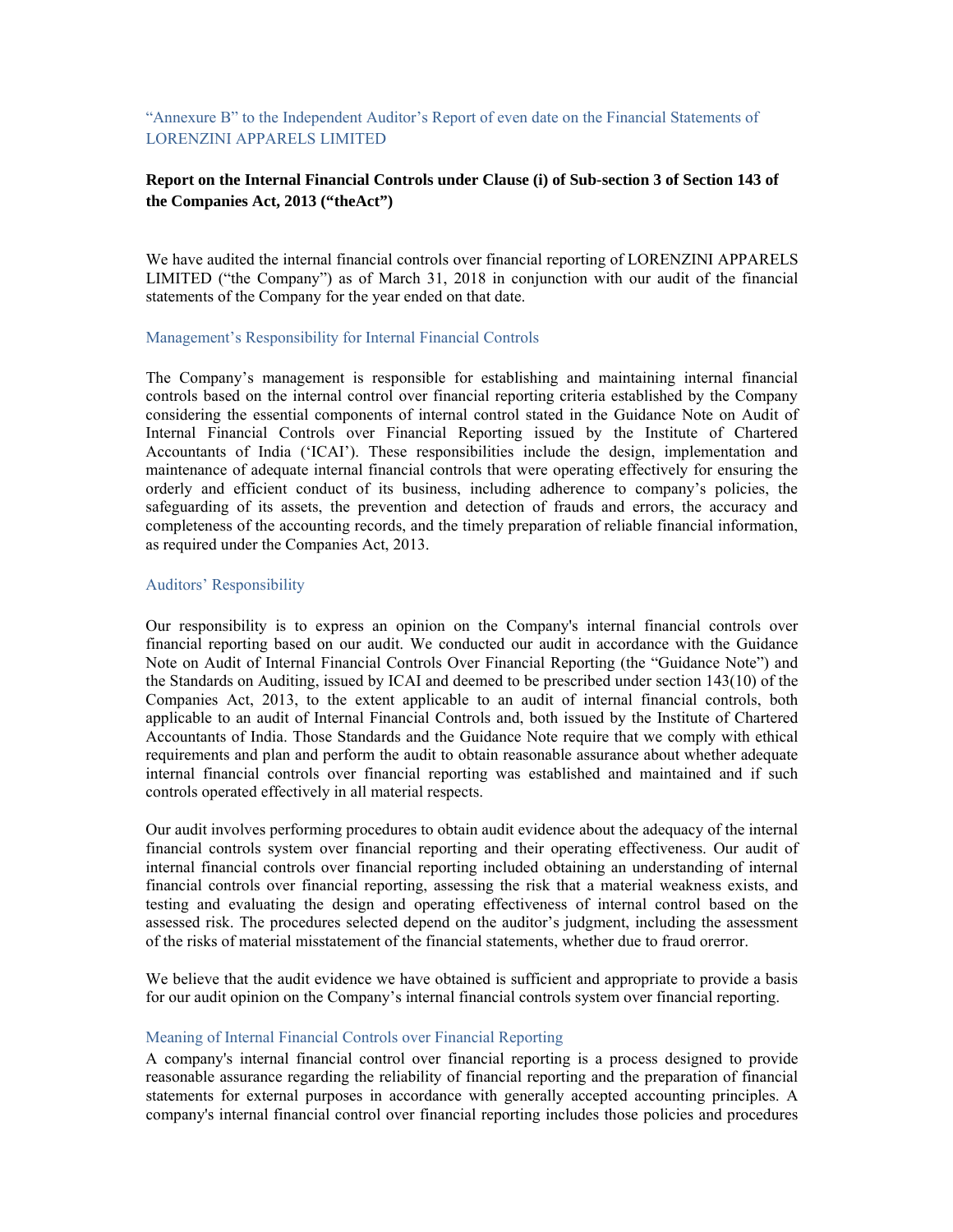that (1) pertain to the maintenance of records that, in reasonable detail, accurately and fairly reflect the transactions and dispositions of the assets of the company; (2) provide reasonable assurance that transactions are recorded as necessary to permit preparation of financial statements in accordance with generally accepted accounting principles, and that receipts and expenditures of the company are being made only in accordance with authorizations of management and directors of the company; and (3) provide reasonable assurance regarding prevention or timely detection of unauthorized acquisition, use, or disposition of the company's assets that could have a material effect on the financial statements.

#### Inherent Limitations of Internal Financial Controls Over Financial Reporting

Because of the inherent limitations of internal financial controls over financial reporting, including the possibility of collusion or improper management override of controls, material misstatements due to error or fraud may occur and not be detected. Also, projections of any evaluation of the internal financial controls over financial reporting to future periods are subject to the risk that the internal financial control over financial reporting may become inadequate because of changes in conditions, or that the degree of compliance with the policies or procedures may deteriorate.

#### Opinion

In our opinion, the Company has, in all material respects, an adequate internal financial controls system over financial reporting and such internal financial controls over financial reporting were operating effectively as at March 31, 2018, based on the internal control over financial reporting criteria established by the Company considering the essential components of internal control stated in the Guidance Note on Audit of Internal Financial Controls Over Financial Reporting issued by the Institute of Chartered Accountants of India.

**For Mittal & Associates** 

Chartered Accountants FRN. 106456W

Sd/- **Hemant Bohra**  Partner Membership Number: 165667 Place: Mumbai Date: 28<sup>th</sup> May 2018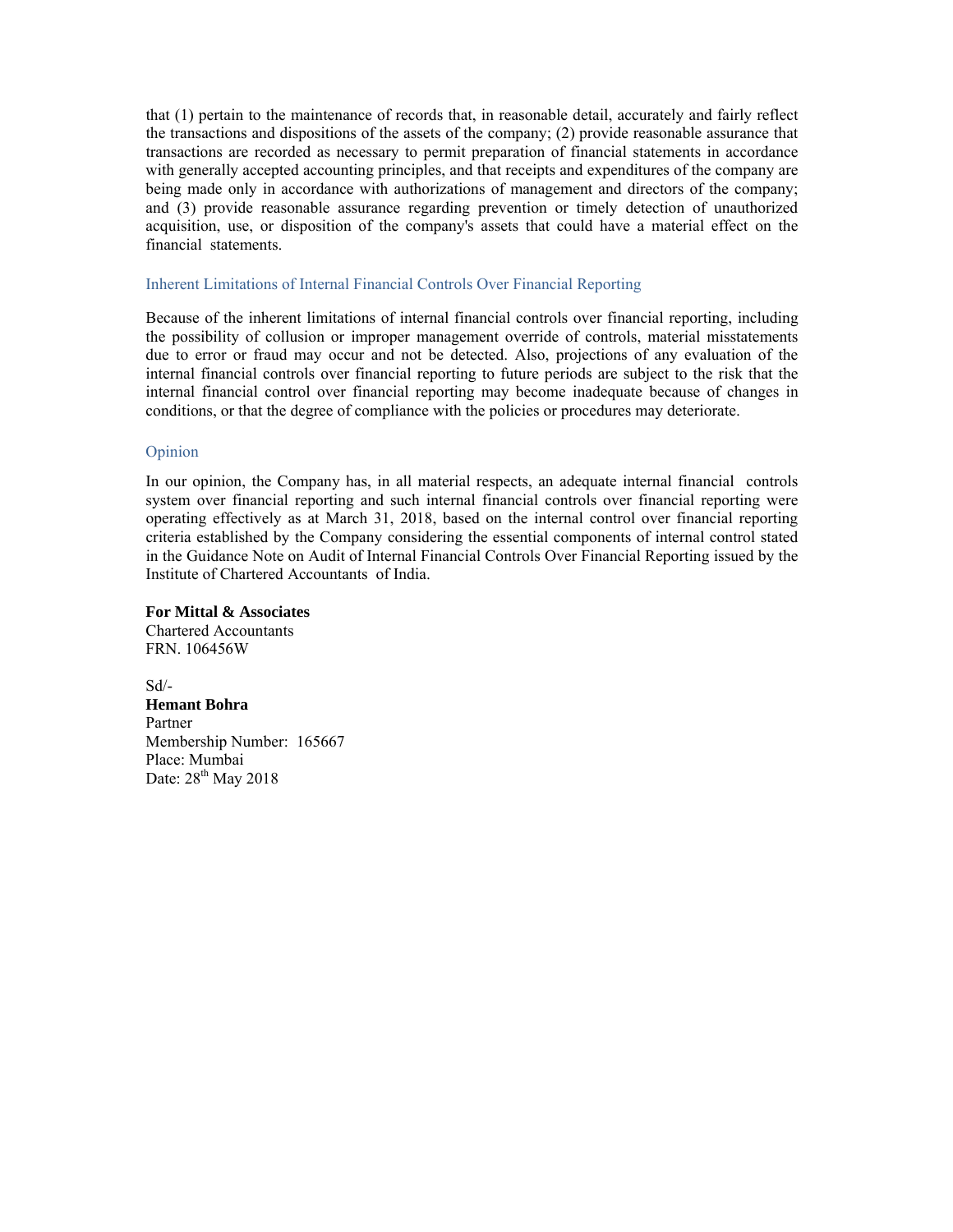#### **LORENZINI APPARELS LIMITED TA 168 & 187, Ground Floor, Gali No.2, Tuglakabad Extn, New Delhi-110019 Balance Sheet as at 31/03/2018**

|                         |                                              | Note No.       | As at 31 March,<br>2018    | As at 31 March, 2017      |
|-------------------------|----------------------------------------------|----------------|----------------------------|---------------------------|
| A                       | <b>EQUITY AND LIABILITIES</b>                |                |                            |                           |
|                         |                                              |                |                            |                           |
| 1                       | <b>Shareholders' funds</b>                   |                |                            |                           |
|                         | (a) Share capital                            | $\overline{2}$ | 101,389,160                | 22,828,500                |
|                         | (b) Reserves and surplus                     | $\overline{3}$ | 5,892,947                  | 8,575,909                 |
|                         |                                              |                | 107,282,107                | 31,404,409                |
| $\boldsymbol{2}$        | Share application money pending<br>allotment |                |                            |                           |
| 3                       | <b>Non-current liabilities</b>               |                |                            |                           |
|                         | (a) Long-term borrowings                     | $\overline{4}$ | 6,904,481                  | 8,164,697                 |
|                         | (c) Other long-term liabilities              | 5              | 14,504,209                 | 10,600,000                |
|                         |                                              |                | 21,408,690                 | 18,764,697                |
| $\overline{\mathbf{4}}$ | <b>Current liabilities</b>                   |                |                            |                           |
|                         | (a) Short-term borrowings                    | 6              | 1,076,333                  | 12,192,417                |
|                         | (b) Trade payables                           | $\overline{7}$ | 42,091,414                 | 34,242,523                |
|                         | (c) Other current liabilities                | $\,$ $\,$      | 6,069,818                  | 3,237,578                 |
|                         | (d) Short-term provisions                    | 9              | 1,740,677                  | 1,163,377                 |
|                         |                                              |                | 50,978,242                 | 50,835,895                |
|                         | <b>TOTAL</b>                                 |                | 179,669,039                | 101,005,001               |
| B                       | <b>ASSETS</b>                                |                |                            |                           |
| 1                       | <b>Non-current assets</b>                    |                |                            |                           |
|                         | (a) Fixed asssets                            |                |                            |                           |
|                         | (i) Tangible assets                          | 10             | 17,235,126                 | 18,808,688                |
|                         | (ii) Intangible assets                       |                |                            | 3,095                     |
|                         | (b) Deferred tax assets (net)                | 11             | 1,202,019                  | 1,142,258                 |
|                         | (c) Long-term loans and advances             | 12             | 4,004,443                  | 2,425,294                 |
|                         |                                              |                | 22,441,588                 | 22,379,335                |
|                         | <b>Current assets</b>                        |                |                            |                           |
|                         | (a) Current investments                      |                |                            |                           |
|                         | (b) Inventories                              | 13             | 120,146,655                | 49,351,876                |
|                         | (c) Trade receivables                        | 14             | 24,464,896                 | 27,561,656                |
|                         | (d) Cash and cash equivalents                | 15             | 9,159,420                  | 1,228,405                 |
|                         | (e) Short-term loans and advances            | 16             | 3,215,570                  | 183,629                   |
|                         | (f) Other current assets                     | 17             | 240,909                    | 300,100                   |
|                         |                                              |                |                            |                           |
|                         | <b>TOTAL</b>                                 |                | 157,227,451<br>179,669,039 | 78,625,666<br>101,005,001 |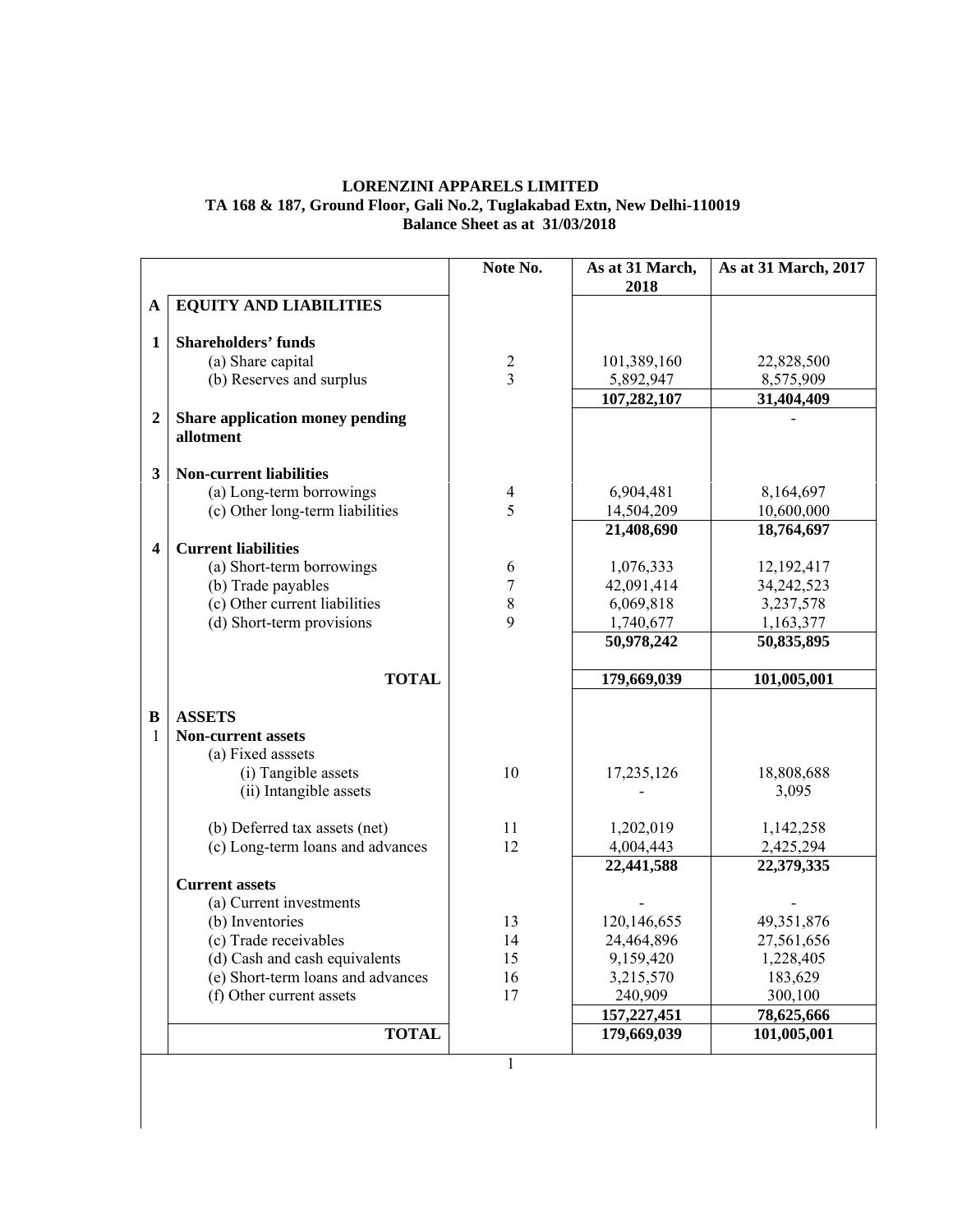| <b>Significant Accounting Policies</b>   |                     |                                             |
|------------------------------------------|---------------------|---------------------------------------------|
| Notes forming part of this Balance Sheet | 1 to 28             |                                             |
| As per our report of even date           |                     |                                             |
|                                          |                     | For and on behalf of the Board of Directors |
| <b>For Mittal &amp; Associates</b>       |                     |                                             |
| <b>Chartered Accountants</b>             | Sd                  | Sd                                          |
| FRN: - 106456W                           |                     |                                             |
|                                          | <b>Sandeep Jain</b> | Deepika Jain                                |
|                                          | <b>Managing</b>     | Whole Time Director & CFO                   |
|                                          | <b>Director</b>     |                                             |
| <b>Hemant Bohra</b>                      |                     |                                             |
| <b>Partner</b>                           |                     |                                             |
| M.No.-165667                             |                     |                                             |
| Place: Mumbai                            | Place: Mumbai       |                                             |
| Date: 28/05/2018                         | Date: 28/05/2018    |                                             |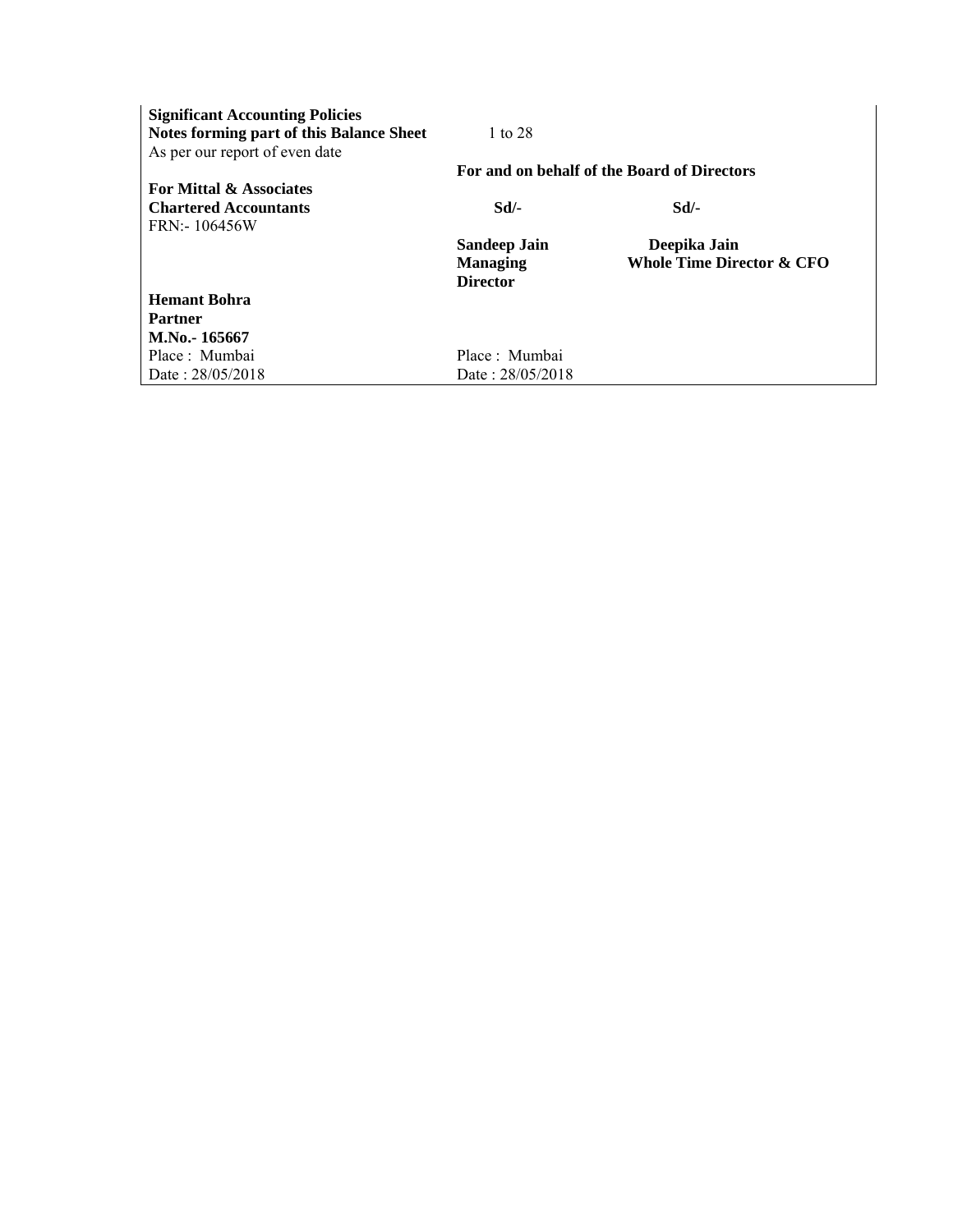## **LORENZINI APPARELS LIMITED**

TA 168 & 187, Ground Floor, Gali No.2, Tuglakabad Extn, New Delhi-110019

| Statement of Profit and Loss for the year ended on 31/03/2018 |  |  |
|---------------------------------------------------------------|--|--|
|                                                               |  |  |

|                              | <b>Particulars</b>                                                                | Note No.                                        | For the year<br>ended<br>31/03/2018 | For the year<br>ended<br>31 March,<br>2017       |
|------------------------------|-----------------------------------------------------------------------------------|-------------------------------------------------|-------------------------------------|--------------------------------------------------|
| $\mathbf{1}$                 | Revenue from operations (gross)<br>Other Income                                   | 18<br>19                                        | 238,202,652<br>35,397               | 164, 363, 715<br>125,098                         |
|                              | <b>Total Revenue</b>                                                              |                                                 | 238,238,049                         | 164,488,813                                      |
| $\overline{2}$               | <b>Expenses</b>                                                                   |                                                 |                                     |                                                  |
|                              | (a) Cost of materials consumed                                                    | 20                                              | 129,418,107                         | 74,284,684                                       |
|                              | (b) Purchases of stock-in-trade                                                   | 21                                              | 96,989,751                          | 55,404,400                                       |
|                              | (c) Changes in inventories of finished goods, work-in-                            | 22                                              | $-65, 194, 359$                     | $-30,816,316$                                    |
|                              | progress and stock-in-trade                                                       |                                                 |                                     |                                                  |
|                              | (d) Employee benefits expense                                                     | 23                                              | 12,307,823                          | 11,799,464                                       |
|                              | (f) Finance Expenses                                                              | 24                                              | 3,394,103                           | 3,911,719                                        |
|                              | (e) Depreciation & Amortization Expenses                                          | 10                                              | 2,244,350                           | 1,468,671                                        |
|                              | (e) Other expenses                                                                | 25                                              | 53,294,421                          | 45, 141, 827                                     |
|                              | <b>Total expenses</b>                                                             |                                                 | 232,454,196                         | 161,194,449                                      |
| 3<br>$\overline{\mathbf{4}}$ | Profit / (Loss) before exceptional item and tax (1-2)<br><b>Exceptional</b> items |                                                 | 5,783,853                           | 3,294,364                                        |
| 5                            | Profit / (Loss) before extraordinarily items and tax (7)<br>$+ 8)$                |                                                 | 5,783,853                           | 3,294,364                                        |
| $\overline{\mathbf{4}}$      | <b>Extraordinary Item</b>                                                         |                                                 |                                     |                                                  |
| 5                            | Profit & Loss before tax $(9+10)$                                                 |                                                 | 5,783,853                           | 3,294,364                                        |
| 6                            | Tax expense:                                                                      |                                                 |                                     |                                                  |
|                              | (a) Current tax expense for current year                                          |                                                 | 1,489,342                           | 1,283,406                                        |
|                              | (b) Deferred tax Liabilities/Assets                                               |                                                 | $-59,761$                           | $-103,839$                                       |
|                              |                                                                                   |                                                 | 1,429,581                           | 1,179,567                                        |
|                              |                                                                                   |                                                 |                                     |                                                  |
| 7                            | Profit / (Loss) for the year $(13 + 14)$                                          |                                                 | 4,354,272                           | 2,114,797                                        |
| 8                            | Earnings per share (of ` 10/- each):                                              |                                                 |                                     |                                                  |
|                              | (a) Basic                                                                         |                                                 | 0.78                                | 1.86                                             |
|                              | (b) Diluted                                                                       |                                                 | 0.78                                | 1.86                                             |
|                              | <b>Significant Accounting Policies</b>                                            | 1                                               |                                     |                                                  |
|                              | Notes forming part of this Balance Sheet                                          | 1 to 28                                         |                                     |                                                  |
|                              | As per our report of even date                                                    |                                                 |                                     |                                                  |
|                              | For Mittal & Associates                                                           | For and on behalf of the Board of Directors     |                                     |                                                  |
|                              | <b>Chartered Accountants</b>                                                      |                                                 |                                     |                                                  |
|                              |                                                                                   | Sd                                              |                                     | Sd/-                                             |
|                              | <b>FRN:-106456W</b>                                                               | <b>Sandeep Jain</b><br><b>Managing Director</b> | <b>CFO</b>                          | Deepika Jain<br><b>Whole Time Director &amp;</b> |
|                              | <b>Hemant Bohra</b>                                                               |                                                 |                                     |                                                  |
| <b>Partner</b>               |                                                                                   |                                                 |                                     |                                                  |
|                              | M. No.-165667                                                                     |                                                 |                                     |                                                  |
|                              | Place: Mumbai                                                                     | Place: Mumbai                                   |                                     |                                                  |
|                              | Date: 28/05/2018                                                                  | Date: 28/05/2018                                |                                     |                                                  |
|                              |                                                                                   |                                                 |                                     |                                                  |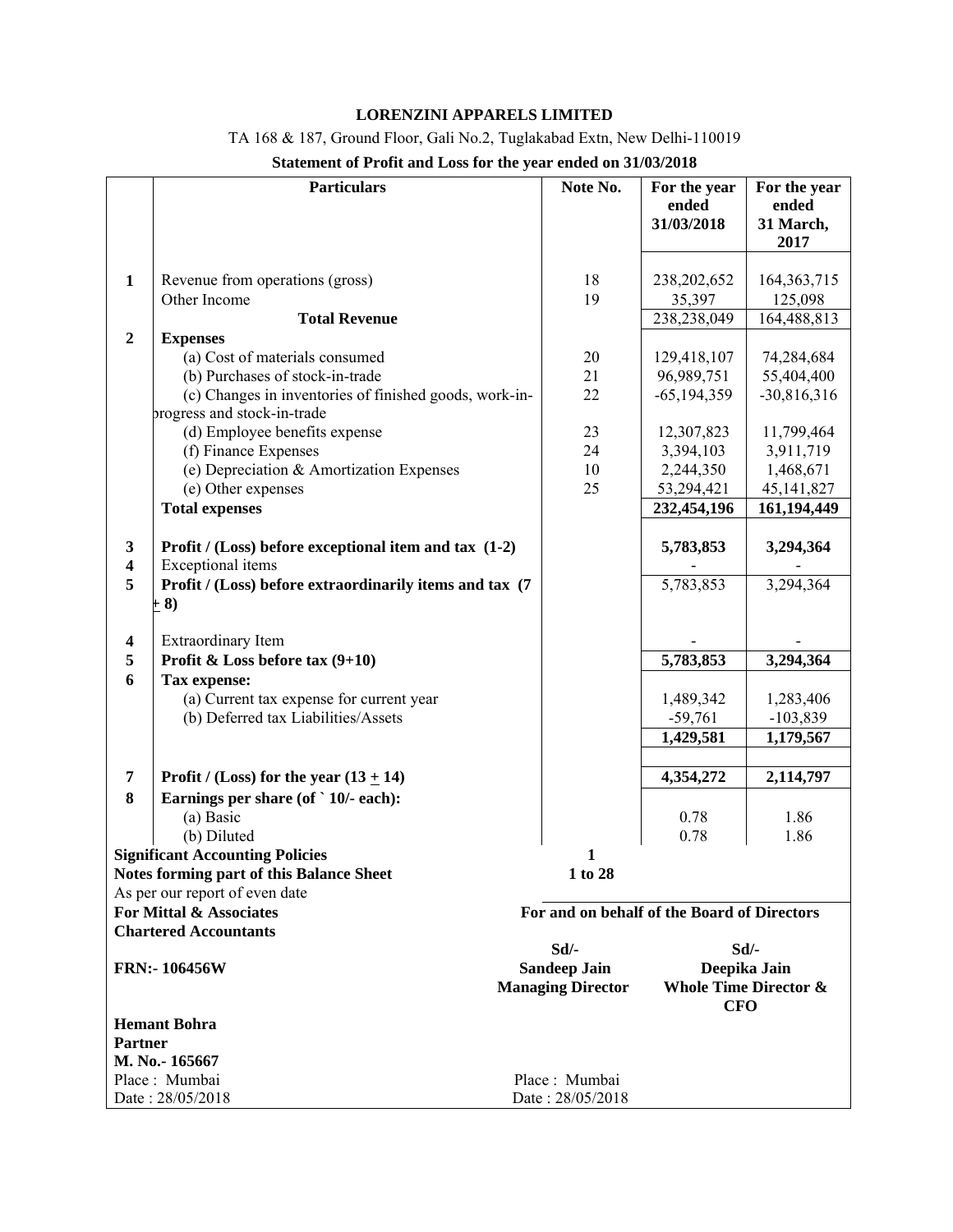| <b>Particulars</b>                                                            | For the Year<br>ended March | For the Year<br>ended March 31, |
|-------------------------------------------------------------------------------|-----------------------------|---------------------------------|
|                                                                               | 31, 2018                    | 2017                            |
| <b>Cash Flow From Operating Activities:</b>                                   |                             |                                 |
| Net Profit before tax as per Profit And Loss A/c                              | 5,783,853                   | 3,294,364                       |
| <b>Adjustments for:</b>                                                       |                             |                                 |
| Depreciation & Amortisation Expense                                           | 2,244,350                   | 1,468,671                       |
| Finance Cost                                                                  | 3,394,103                   | 3,911,719                       |
| Preliminary exp.                                                              | $-284,800$                  |                                 |
| <b>Operating Profit Before Working Capital Changes</b>                        | 11,137,507                  | 8,674,754                       |
| Adjusted for (Increase)/ Decrease in:                                         |                             |                                 |
| Inventories                                                                   | $-70,794,779$               | -33,696,076                     |
| Trade receivables                                                             | 3,096,760                   | $-24,100,622$                   |
| <b>Loans And Advances</b>                                                     | $-4,611,090$                | 4,656,592                       |
| Other current assets                                                          | 59,191                      | $-148,476$                      |
| Short-Term Borrowings                                                         | $-11, 116, 085$             | 4,442,189                       |
| <b>Trade Payables</b>                                                         | 7,848,891                   | 14,746,516                      |
| Other Current Liabilities                                                     | 2,832,240                   | 1,395,435                       |
| <b>Short-Term Provisions</b>                                                  | 577,300                     | 987,377                         |
| <b>Cash Generated From Operations</b>                                         | $-72,107,571$               | $-31,717,065$                   |
| <b>Appropriation of Profit</b>                                                |                             |                                 |
| Net Income Tax paid                                                           | $-1,489,342$                | $-1,283,406$                    |
| Net Cash Flow from/(used in) Operating Activities: (A)                        | $-62,459,407$               | $-24,325,717$                   |
| <b>Cash Flow From Investing Activities:</b>                                   |                             |                                 |
| Net (Purchases)/Sales of Fixed Assets (including capital work in<br>progress) | $-2,192,304$                | $-1,273,400$                    |
| Net (Increase)/Decrease in Long Term Loans & Advances                         |                             |                                 |
| Net Cash Flow from/(used in) Investing Activities: (B)                        | $-2,192,304$                | $-1,273,400$                    |
| <b>Cash Flow from Financing Activities:</b>                                   |                             |                                 |
| Proceeds From issue of Share Capital                                          | 73,332,836                  | 24,743,475                      |
| Net Increase/(Decrease) in Long Term Borrowings                               | $-1,260,216$                | $-3,694,050$                    |
| Net Increase/(Decrease) in Other Long Term Liabilities                        | 3,904,209                   | 4,400,000                       |
| Finance Cost                                                                  | $-3,394,103$                | $-3,911,719$                    |
| Net Cash Flow from/(used in) Financing Activities (C)                         | 72,582,726                  | 21,537,706                      |
|                                                                               |                             |                                 |
| Net Increase/(Decrease) in Cash & Cash Equivalents (A+B+C)                    | 7,931,015                   | $-4,061,411$                    |
| Cash & Cash Equivalents As At Beginning of the Year                           | 1,228,405                   | 5,289,815                       |
| Cash & Cash Equivalents As At End of the Year                                 | 9,159,420                   | 1,228,405                       |

## **CASH FLOW STATEMENT FOR THE YEAR ENDED 31 MARCH 2018**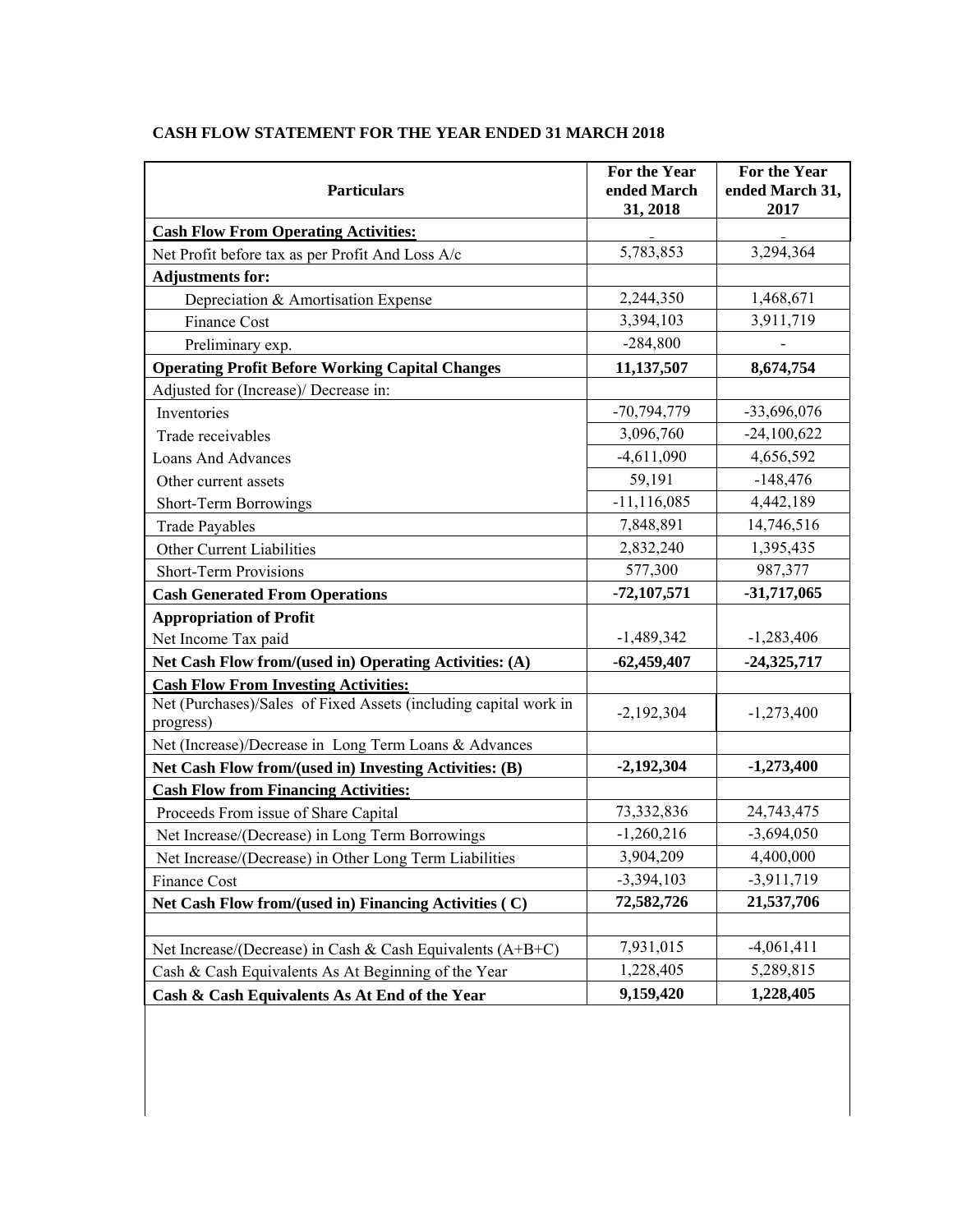| <b>Significant Accounting Policies</b><br>Notes forming part of this Balance Sheet |                                             | 1 to 28                              |
|------------------------------------------------------------------------------------|---------------------------------------------|--------------------------------------|
| For Mittal & Associates                                                            | For and on behalf of the Board of Directors |                                      |
| <b>Chartered Accountants</b>                                                       |                                             |                                      |
| FRN: 106456W                                                                       |                                             |                                      |
|                                                                                    | Sd                                          | $Sd$ /-                              |
|                                                                                    | <b>Sandeep Jain</b>                         | Deepika Jain                         |
| <b>Hemant Bohra</b>                                                                | <b>Managing Director</b>                    | <b>Whole Time Director &amp; CFO</b> |
| Partner                                                                            |                                             |                                      |
| M.No. - 165667                                                                     |                                             |                                      |
| Place: Mumbai                                                                      | Place : Mumbai                              |                                      |
| Date: 28/05/2018                                                                   | Date: 28/05/2018                            |                                      |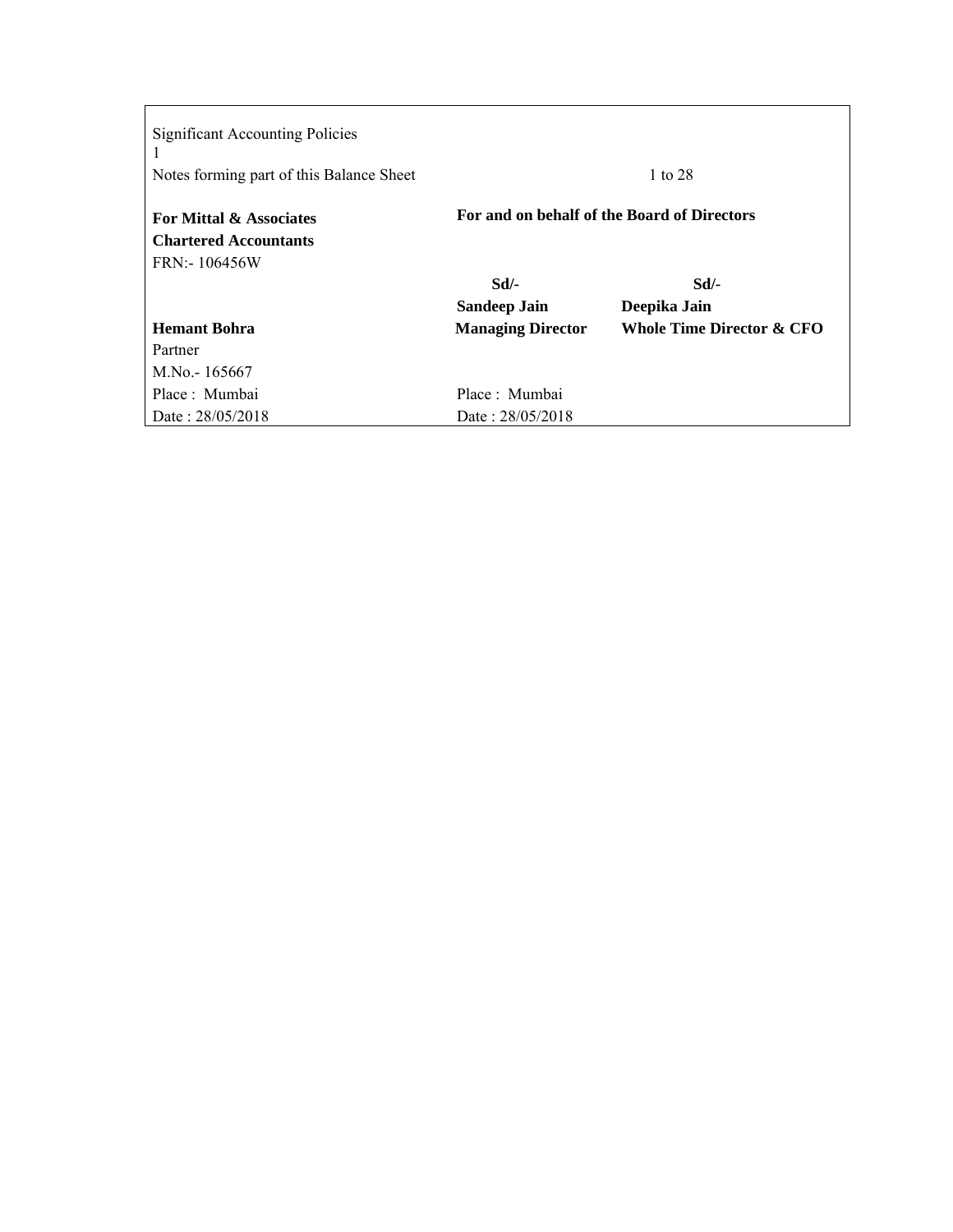## **SIGNIFICANT ACCOUNTING POLICIES**

#### **1. Basis of accounting and preparation of financial statements**

The financial statements of the Company have been prepared in accordance with the Generally Accepted Accounting Principles in India (Indian GAAP) to comply with the Accounting Standards notified under the Companies {Accounting Standards) Rules, 2006 (as amended) and the relevant provisions of the Companies Act, 2013. The financial statements have been prepared on accrual basis under the historical cost convention. The accounting policies adopted in the preparation of the financial statements are consistent with those followed in the previous year.

#### **2. Use of estimates**

The preparation of financial statements in conformity with Indian GAAP requires the management to make judgments, estimates and assumption that affect the reported amounts of revenues, expenses, assets and liabilities and the disclosure of contingent liabilities, at the end of the reporting period. Although these estimates are based on the management's best knowledge of current events and actions, uncertainty about these assumptions and estimates could result in the outcomes requiring a material adjustment to the carrying amounts of assets or liabilities in future periods.

#### **3. Tangible Fixed Assets**

Fixed assets are stated at cost of acquisition or construction (net of Cenvat credits). All cost relating to the acquisition and installation of Fixed assets are capitalized and include borrowing cost directly attributable to construction or acquisition of fixed assets, up to the date of asset is put to use and adjustment arising out of exchange rate variation relating to liabilities attributable to those fixed assets. Fixed Assets are stated at historical cost less depreciation.

#### **4. Depreciation and Amortization cost**

Depreciation has been provided based on life assigned to each asset in accordance with schedule II of the Companies Act 2013. Share Issue expenses has been written off in five years. During the year company has adjusted excess/short depreciation against the reserve.

#### **5. Intangible Assets**

Intangible assets are recognized when it is probable that the future economic benefit attributable to the assets will flow to the Company and its cost can be reliably measured. Intangible Assets are stated at acquisition cost, net of accumulated amortization and accumulated impairment losses, if any. Intangible assets are amortized on a straight line basis over their estimated useful lives.

#### **6. Borrowing cost**

Borrowing Costs attributable to acquisition and construction of qualifying assets are capitalized as a part of the cost of such asset up to the date when such assets are ready for its intended use. Other borrowing costs are charged to the Statement of Profit and loss Account in the period in which they are incurred.

## **7. Inventories**

a. Inventories of raw are valued at cost or net realizable value, whichever is less. Net realizable value is the estimated selling price is the ordinary course of business less estimated cost necessary to make the sale.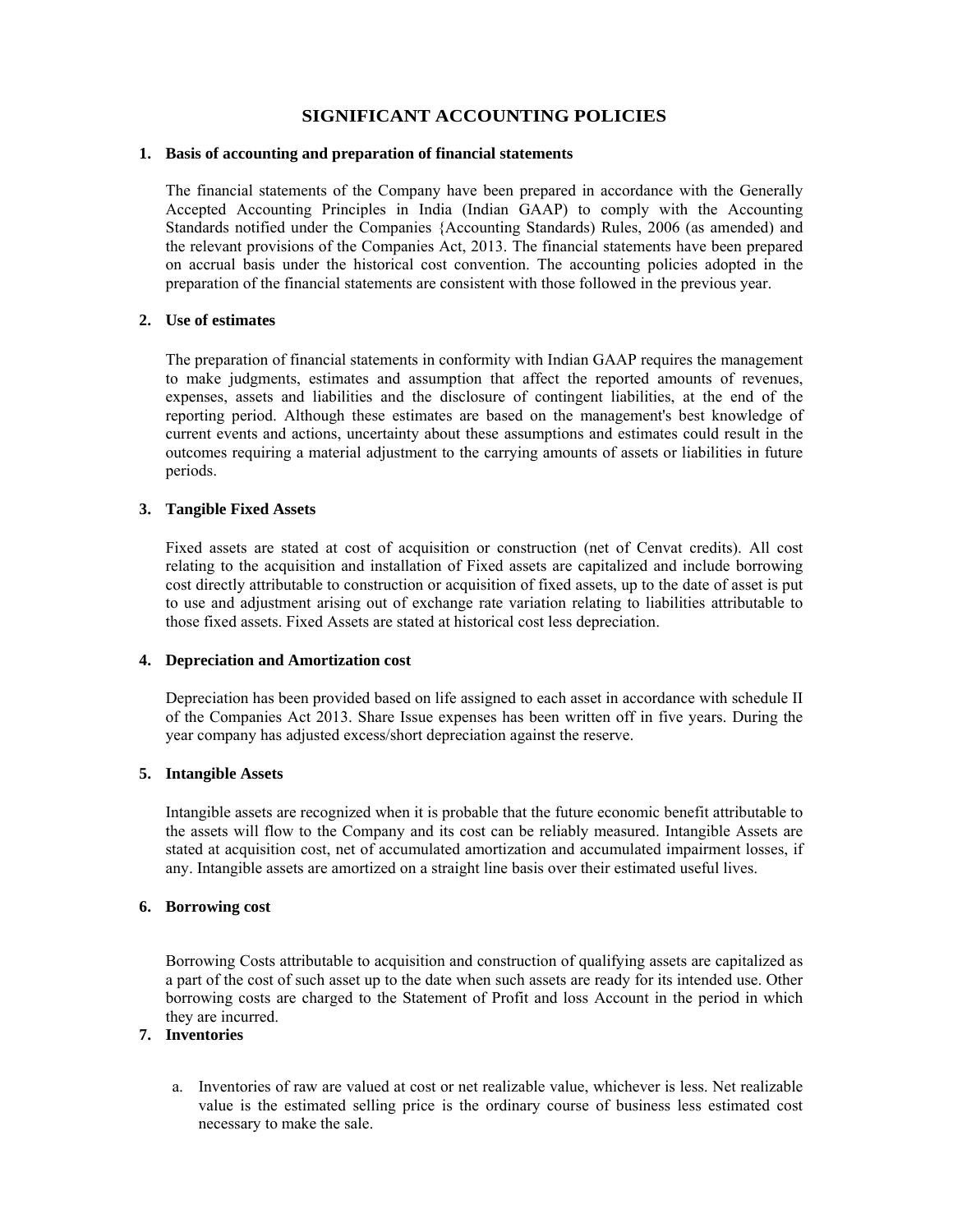- b. Stock of Work-in-progress valued at estimated cost.
- c. Stock of finished goods is valued at cost or market price, whichever is less.

#### **8. Cash Flow Statement**

Cash flows are reported using the Indirect Method, whereby profit/(loss) before extraordinary items and tax is adjusted for the effects of transactions of non-cash nature, any deferrals or accruals of past or future cash receipts or payments. The cash flows from operating, investing and financing activities of the Company are segregated based on the available information.

#### **9. Revenue recognition**

Revenue is recognized to the extent that it is probable that the economic benefits will flow to the Company and can be reliably measured.

- a. Sales are accounted for on handed over the possession to the customers and are exclusive of the Service Tax  $\&$  GST, rebate  $\&$  discount, rate difference but inclusive of the sales tax, if any.
- b. Other income is recognized and accounted on accrual basis unless otherwise stated.

#### **10. Segment Reporting**

The Company primary segment is of trading  $\&$  manufacturing of Garments thus having one segment of reporting. There is no other segment in which company is engaged.

#### **11. Leases**

Leases, where significant portion of risk and reward of ownership are retained by the Lessor, are classified as Operating Leases and lease rentals thereon are charged to the Statement of Profit and Loss on a straight - line basis over the lease term.

#### **12. Earnings per share**

Basic earnings per share are calculated by dividing the net profit for the year attributable to equity shareholders by the weighted average number of equity shares outstanding during the period. Earnings considered in ascertaining the Company's earnings per share is the net profit for the period after deducting preference dividends and any attributable tax thereto for the period. The weighted average number of equity shares outstanding during the period and for all periods presented is adjusted for events, such as bonus shares, other than the conversion of potential equity shares that have changed the number of equity shares outstanding, without a corresponding change in resources.

For the purpose of calculating diluted earing per share, the net profit or loss for the period attributable to equity shareholders and the weighted average number of shares outstanding during the period is adjusted for the effect of all diluted potential equity shares.

#### **13. Taxes on income**

Tax expense comprise of current & deferred tax.

Provision for current tax is made on the basis of estimated taxable income for the relevant accounting year inaccordance with the Income Tax Act, 1961. Current tax assets and current tax liabilities are offset when there is a legally enforceable right to set off the recognized amounts and there is an intention to settle the asset and the liability on a net basis. The deferred tax for timing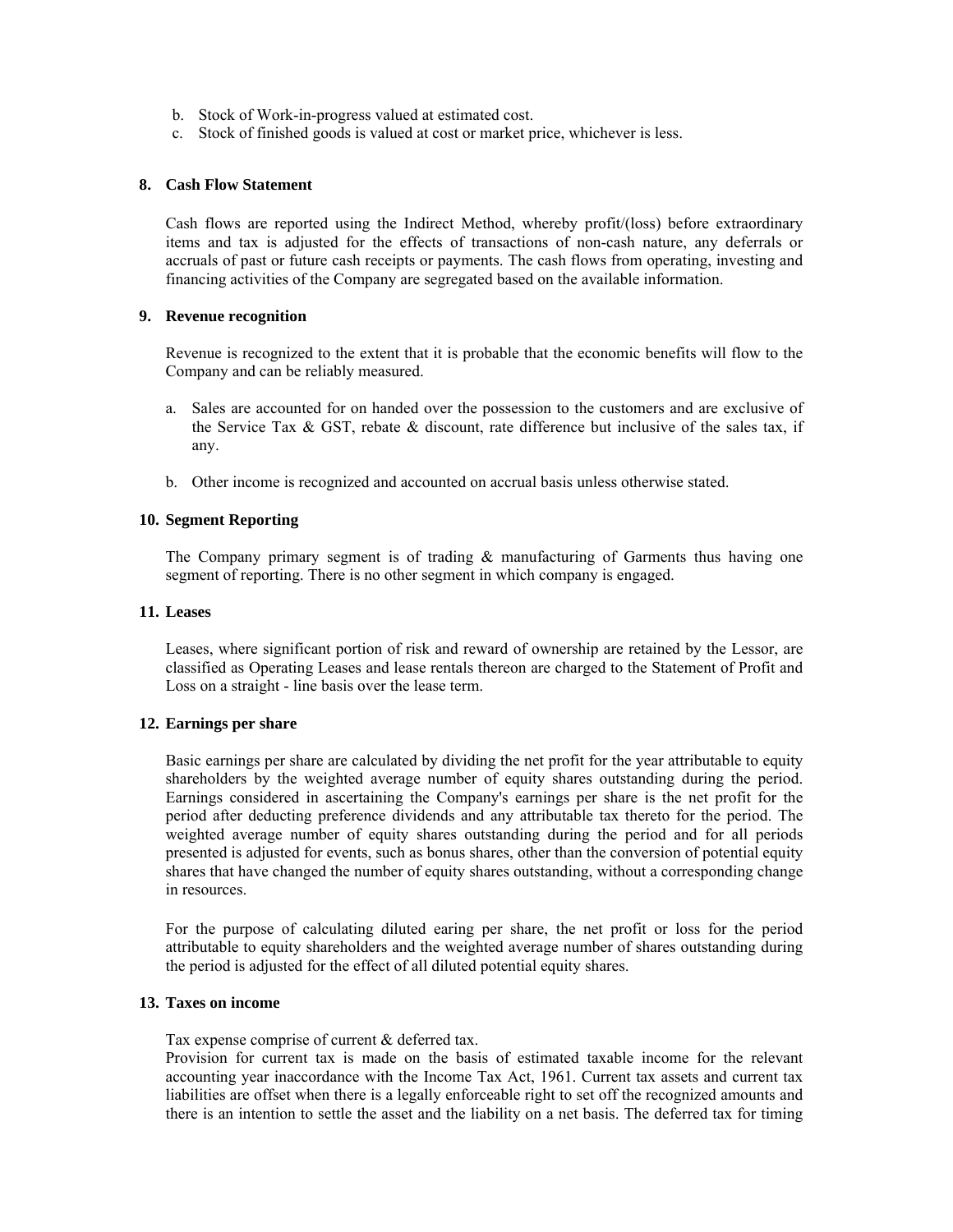differences between the book and tax profits for the year is accounted for, using the tax rates and laws that have been substantively enacted as of the Balance Sheet date. Deferred tax assets arising from timing differences are recognized to the extent there is reasonable certainty that these would be realized In future.

In case of unabsorbed losses and unabsorbed depreciation, all deferred tax assets are recognized only if there is virtual certainty supported by convincing evidence that they can be realized against future taxable profit. At each Balance Sheet date the Company reassesses the unrecognized deferred tax assets.

Minimum Alternative Tax (MAT) credit is recognized as an asset only when and to the extent there is convincing evidence that the Company will pay normal Income tax during the specified period. In the year in which the MAT credit becomes eligible to be recognized as an asset in accordance with the recommendations contained in Guidance Note issued by the lCAI, the said asset is created by way of a credit to the Statement of Profit and Loss and shown as MAT Credit Entitlement.

The Company reviews the same at each Balance Sheet date and writes down the carrying amount of MAT Credit Entitlement to the extent there is no longer convincing evidence to the effect that the Company will pay normal Income Tax during the specified period.

The Company has the policy of reviewing and passing proper adjustment entries for Income Tax paid, Provision for Income Tax made and excess/short tax provision for the year after filling Income Tax returns. The Company also makes a fair estimate of the Income Tax liability for the said year and gives effects to it in the Books of Accounts.

#### **14. Provisions and Contingent Liabilities**

The company estimates the probability of any loss that might be incurred on outcome of contingencies on the basis of available information.

A provision is recognized when the company has a present obligation as a result of past event and it is probable that an outflow of resources will be required to settle the obligation in respect of which a reliable estimate can be made. Provisions are determined based on management estimate required to settle the obligation at the balance sheet date, supplemented by experience of similar transactions. These are reviewed at each balance sheet date and adjusted to reflect the management's current estimates.

In cases where the available information indicates that the loss on the contingency is reasonably possible but the amount of loss cannot be reasonable estimated, a disclosure is made in financial statements.

**Chartered Accountants**  FRN:- 106456W

Partner

M.No.- 165667

**For Mittal & Associates For and on behalf of the Board of Directors** 

**Sandeep Jain Deepika Jain Hemant Bohra Managing Director Whole Time Director & CFO** 

Place : Mumbai Place : Mumbai Date : 28/05/2018 Date : 28/05/2018

 **Sd/-**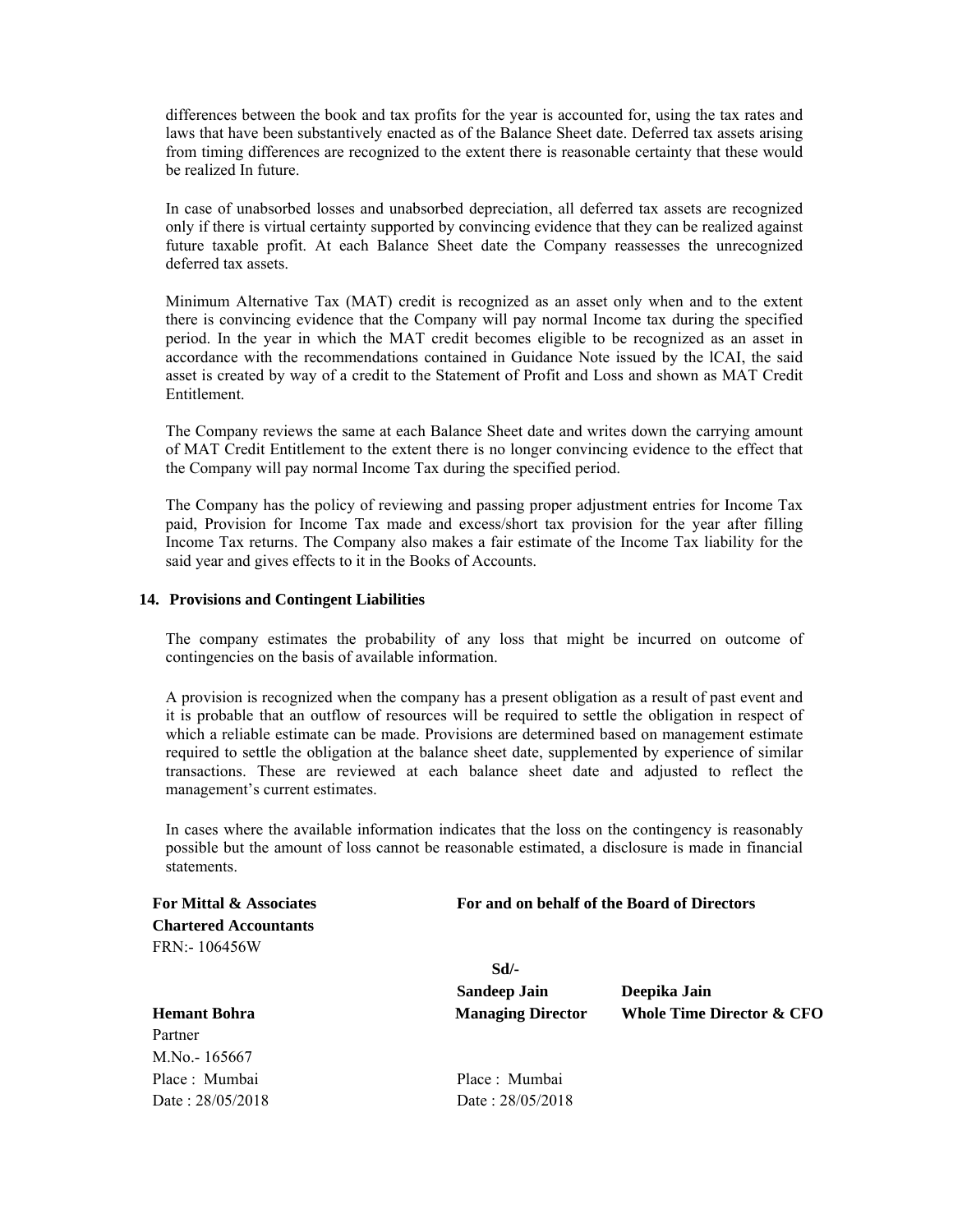## **LORENZINI APPARELS LIMITED**

## **Notes forming part of the financial statements**

## **Note 2 Share capital**

| <b>Particulars</b>                                                                             | As at March, 31 |             |           |            |
|------------------------------------------------------------------------------------------------|-----------------|-------------|-----------|------------|
|                                                                                                |                 | 2018        | 2017      |            |
|                                                                                                | Number of       |             | Number of |            |
|                                                                                                | shares          |             | shares    |            |
| <b>Authorised</b><br><b>Equity shares of</b> $\cdot$ 10/- each with                            | 10,200,000      | 102,000,000 | 3,200,000 | 32,000,000 |
| voting rights                                                                                  |                 |             |           |            |
|                                                                                                | 10,200,000      | 102,000,000 | 3,200,000 | 32,000,000 |
|                                                                                                |                 |             |           |            |
| Issued, subscribed and paid up<br>capital<br>Equity shares of '10/- each with<br>voting rights | 10,138,916      | 101,389,160 | 2,282,850 | 22,828,500 |
| <b>Total</b>                                                                                   | 10,138,916      | 101,389,160 | 2,282,850 | 22,828,500 |

#### a) Details of reconciliation of the number of shares outstanding:

| <b>Particulars</b>        | Opening<br><b>Balance</b> | <b>Issue During</b><br>the year | <b>Bonus</b> issued<br>during the | <b>Closing</b><br><b>Balance</b> |
|---------------------------|---------------------------|---------------------------------|-----------------------------------|----------------------------------|
|                           |                           |                                 | year                              |                                  |
| Equity shares with voting |                           |                                 |                                   |                                  |
| rights                    |                           |                                 |                                   |                                  |
|                           |                           |                                 |                                   |                                  |
| Year ended 31 March,      |                           |                                 |                                   |                                  |
| 2018                      |                           |                                 |                                   |                                  |
| - Number of shares        | 2,282,850                 | 7,171,211                       | 684,855                           | 10,138,916                       |
| - Amount $($ )            | 22,828,500                | 71,712,110                      | 6,848,550                         | 101,389,160                      |
|                           |                           |                                 |                                   |                                  |
| Year ended 31 March,      |                           |                                 |                                   |                                  |
| 2017                      |                           |                                 |                                   |                                  |
| - Number of shares        | 10,000                    | 1,832,850                       | 440,000                           | 2,282,850                        |
| - Amount $( )$            | 100,000                   | 18,328,500                      | 4,400,000                         | 22,828,500                       |

## **Details of shares held by each shareholder holding more than 5% shares:**

| <b>Name of Stakeholders</b> |                          | As at March, 31 2018                    | As at March, 31 2017     |                                         |
|-----------------------------|--------------------------|-----------------------------------------|--------------------------|-----------------------------------------|
|                             | Number of<br>shares held | % holding in<br>that class of<br>shares | Number of<br>shares held | % holding<br>in that class<br>of shares |
| Sandeep Jain                | 5,058,761.00             | 49.89                                   | 1,813,500.00             | 79.44                                   |
| Deepika Jain                | 609,505.00               | 6.01                                    | 468,850.00               | 20.54                                   |
| Total                       | 5,668,266.00             | 55.90                                   | 2,282,350.00             | 99.98                                   |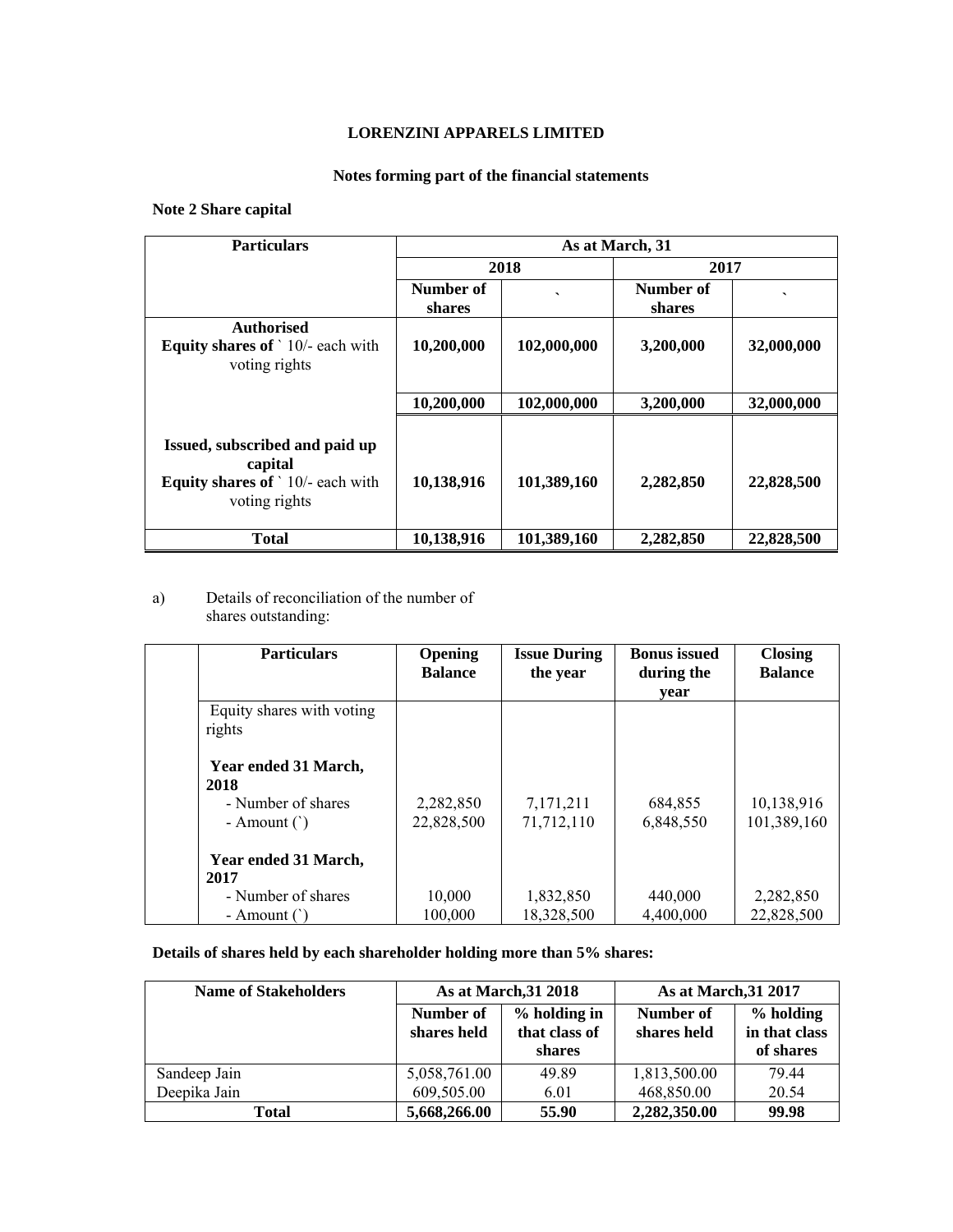#### **Terms / rights attached to equity shares:**

The Company has only one class of equity shares having a par value of Rs. 10/- each. Each holder of equity shares is entitled to one vote per share.

#### **Note 3 Reserves and surplus**

|                                               |                         | <b>INR</b>              |
|-----------------------------------------------|-------------------------|-------------------------|
| <b>Particulars</b>                            | As at 31 March,<br>2018 | As at 31 March,<br>2017 |
|                                               | $\cdot$                 |                         |
| (a) Securities premium account                |                         |                         |
| <b>Opening balance</b>                        | 6,414,975               |                         |
| Add: Premium on shares issued during the year | 1,620,726               | 6,414,975               |
| Less: Utilised during the year for:           |                         |                         |
| Issuing bonus shares                          | 6,414,975               |                         |
| Writing off preliminary expenses              | 284,800                 |                         |
| <b>Closing balance</b>                        | 1,335,926               | 6,414,975               |
| (b) Profit & Loss $a/c$                       |                         |                         |
| <b>Opening balance</b>                        | 2,160,934               | 4,446,137               |
| Add: Profit / (Loss) for the year             | 4,354,272               | 2,114,797               |
| Less: Utilised for Issue of Bonus Shares      | 433,575                 | 4,400,000               |
| Less: Depreciation for previous year          | 1,524,611               |                         |
| <b>Closing balance</b>                        | 4,557,021               | 2,160,934               |
| <b>Total</b>                                  | 5,892,947               | 8,575,909               |

#### **Note 4 Long-term borrowings**

| <b>Particulars</b>                      | As at $31$<br><b>March, 2018</b> | As at 31 March, 2017 |
|-----------------------------------------|----------------------------------|----------------------|
|                                         |                                  |                      |
| <b>Term loans</b>                       |                                  |                      |
| <b>Secured</b>                          |                                  |                      |
| ICICI Bank (Car Loan) Secured           | 804,868                          | 2,064,396            |
| NBFC-Secured Loans- BAJAJ FINANCE LTD - | 7,407,113                        | 8,018,393            |
| 401LAP23781512                          |                                  |                      |
| (mortgage against Immovable property)   |                                  |                      |
| <b>Less: Current Maturities</b>         | 1,307,500                        | 1,918,092            |
| <b>TOTAL</b>                            | 6,904,481                        | 8,164,697            |

#### **Term loan from Bajaj Finance Ltd.**

Secured by hypothecation of Building-Shop 104, Plot 2, Sector 25, Block I, Noida and personal guarantee of Directors, carrying interest rate @ 11.90% p.a. and repayable in 112 monthly installment of Rs. 124060

#### **Vehicle loan from ICICI Bank ltd.**

Secured against vehicle financed and carrying interest rate @ 9.75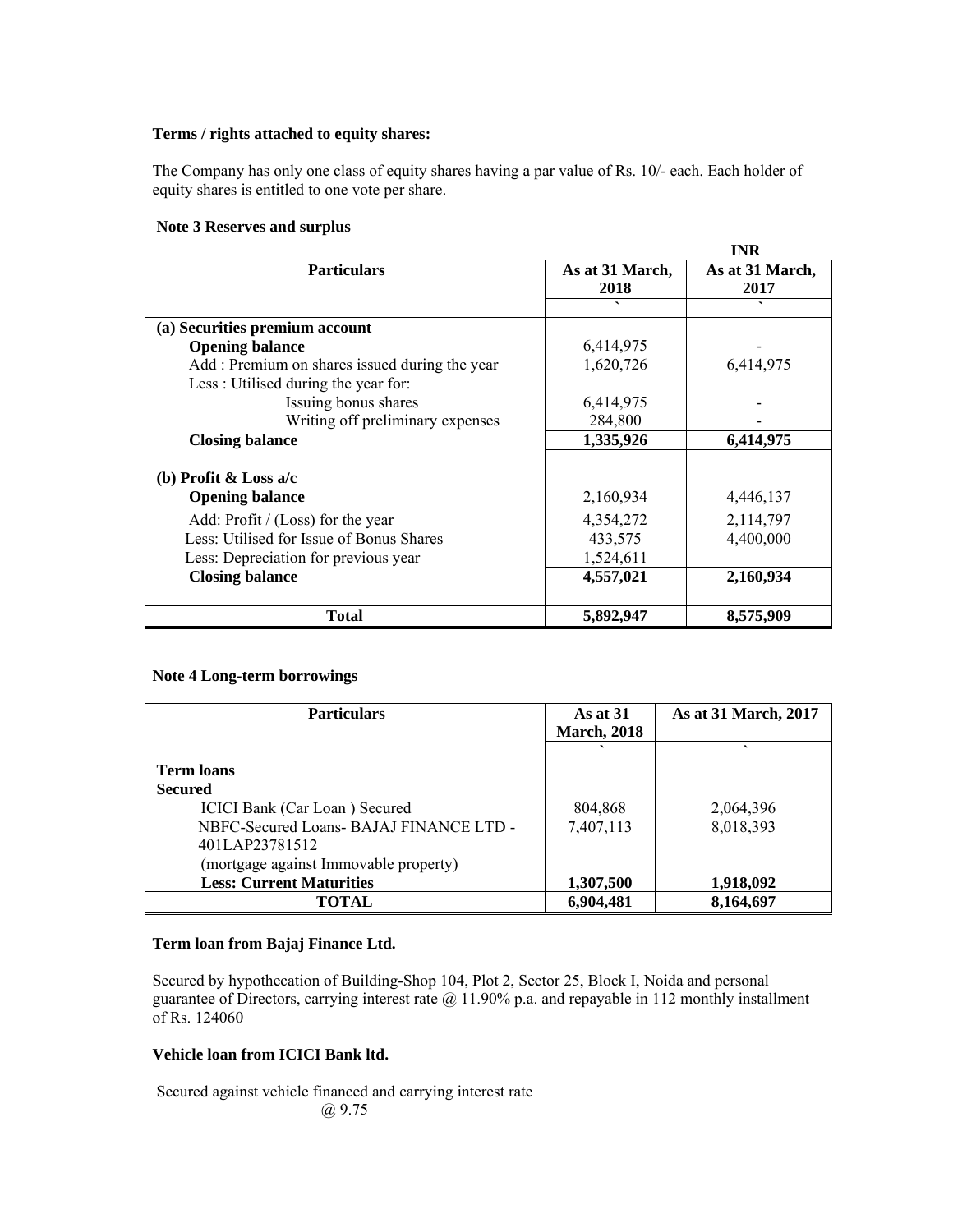#### **Vehicle Loan No. LADEL00033650147**

Repayable in 36 equally monthly instalment of Rs. 30993

#### **Vehicle Loan No. LUDEL00034298387**

Repayable in 36 equally monthly instalment of Rs. 53911

#### **Note 5 Other Long-term Liabilities**

| <b>Particulars</b>                 | As at $31$<br><b>March, 2018</b> | As at 31 March,<br>2017 |
|------------------------------------|----------------------------------|-------------------------|
|                                    |                                  |                         |
| <b>Other long term Liabilities</b> |                                  |                         |
| Security Deposit from Franchises   | 14.504.209                       | 10,600,000              |
| <b>TOTAL</b>                       | 14,504,209                       | 10,600,000              |

## **Note 6 Short-term borrowings**

| <b>Particulars</b>                            | As at $31$<br><b>March, 2018</b> | As at 31<br><b>March, 2017</b> |
|-----------------------------------------------|----------------------------------|--------------------------------|
|                                               |                                  |                                |
| (a) Loans repayable on demand                 |                                  |                                |
| From banks                                    |                                  |                                |
| Secured-IDBI Bank (OD A/c No.109651100000143) |                                  | 2,656,216                      |
| Secured-ICICI Bank (OD A/c No.003105001197)   |                                  | 349,590                        |
| Secured-NBFC Loans                            |                                  | 9,186,611                      |
| IDBI BANK(C/A NO.109102000013527)             | 53,133                           |                                |
| <b>Total</b>                                  | 53,133                           | 12,192,417                     |
| (b) Other loans and advances                  |                                  |                                |
| From NBFC - Unsecured                         | 1,023,200                        |                                |
| <b>Total</b>                                  | 1,023,200                        |                                |
|                                               |                                  |                                |
| <b>Total</b>                                  | 1,076,333                        | 12, 192, 417                   |

## **Note 7 Trade payables**

| <b>Particulars</b>         | As at $31$<br><b>March, 2018</b> | As at March, 2017 |
|----------------------------|----------------------------------|-------------------|
|                            |                                  |                   |
| <b>Trade payables:</b>     |                                  |                   |
| Creditors                  | 42,091,414                       | 16,097,863        |
| Director's Account Payable |                                  | 18,144,660        |
| <b>Total</b>               | 42,091,414                       | 34, 242, 523      |

## **Note 8 Other current liabilities**

| <b>Particulars</b>                                             | As at 31<br><b>March.2018</b> | As at March, 2017 |
|----------------------------------------------------------------|-------------------------------|-------------------|
|                                                                |                               |                   |
| Current maturities of long-term debt (Refer Note (i)<br>below) | 1,307,500                     | 1,918,092         |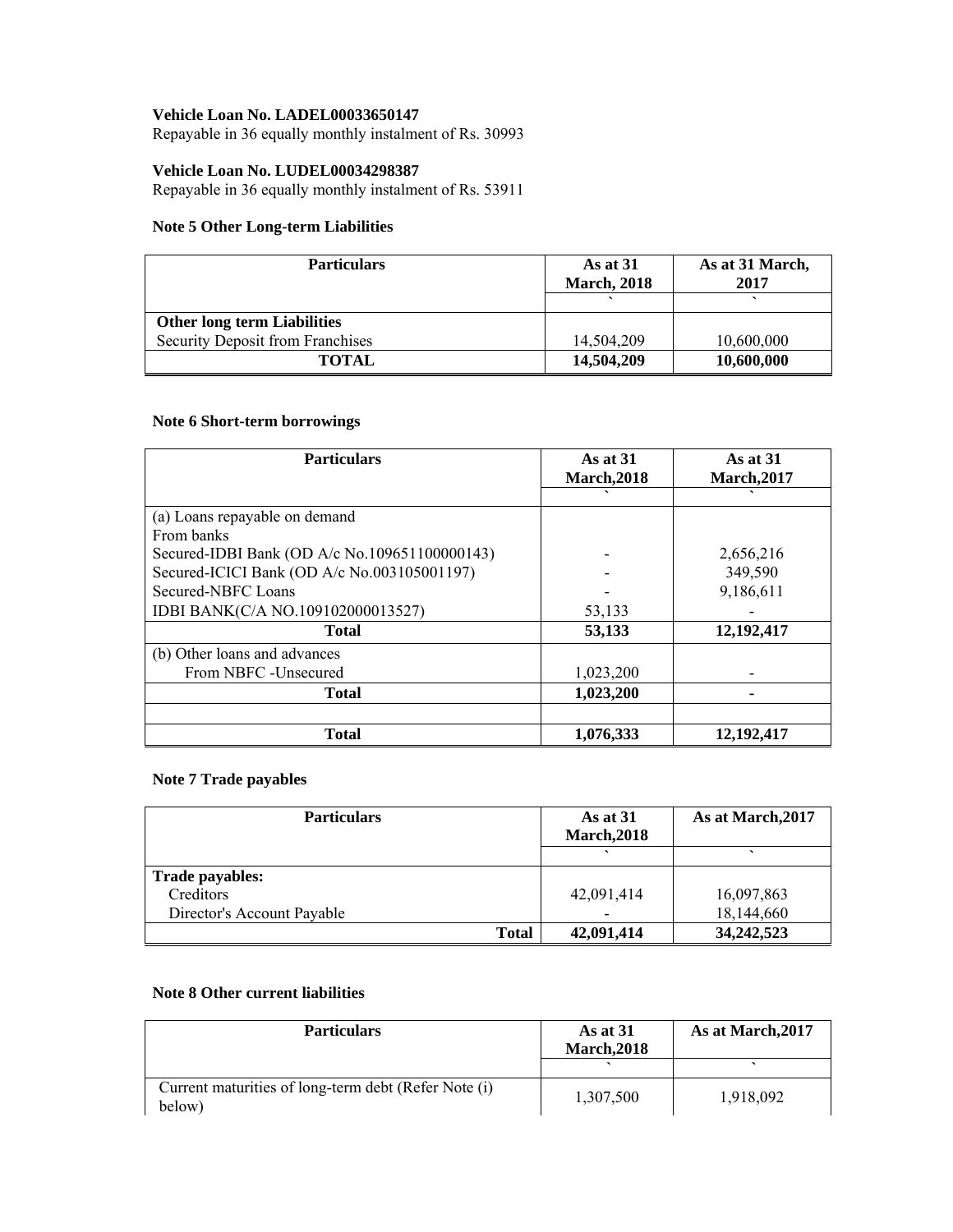| Creditor For Expense     | 3,689,406 |           |
|--------------------------|-----------|-----------|
| <b>Statutory Payable</b> | 1.072.912 | 1.319.486 |
| Total                    | 6.069.818 | 3,237,578 |

## **Note 9 Short-term provisions**

| <b>Particulars</b>                     | As at 31<br><b>March, 2018</b> | As at March, 2017 |
|----------------------------------------|--------------------------------|-------------------|
|                                        |                                |                   |
| Provision - Others:                    |                                |                   |
| Provision for tax (Net of advance Tax) | 685,939                        | 662,657           |
| Provision for Expenses                 | 1,054,738                      | 500,720           |
| Total                                  | 1,740,677                      | 1,163,377         |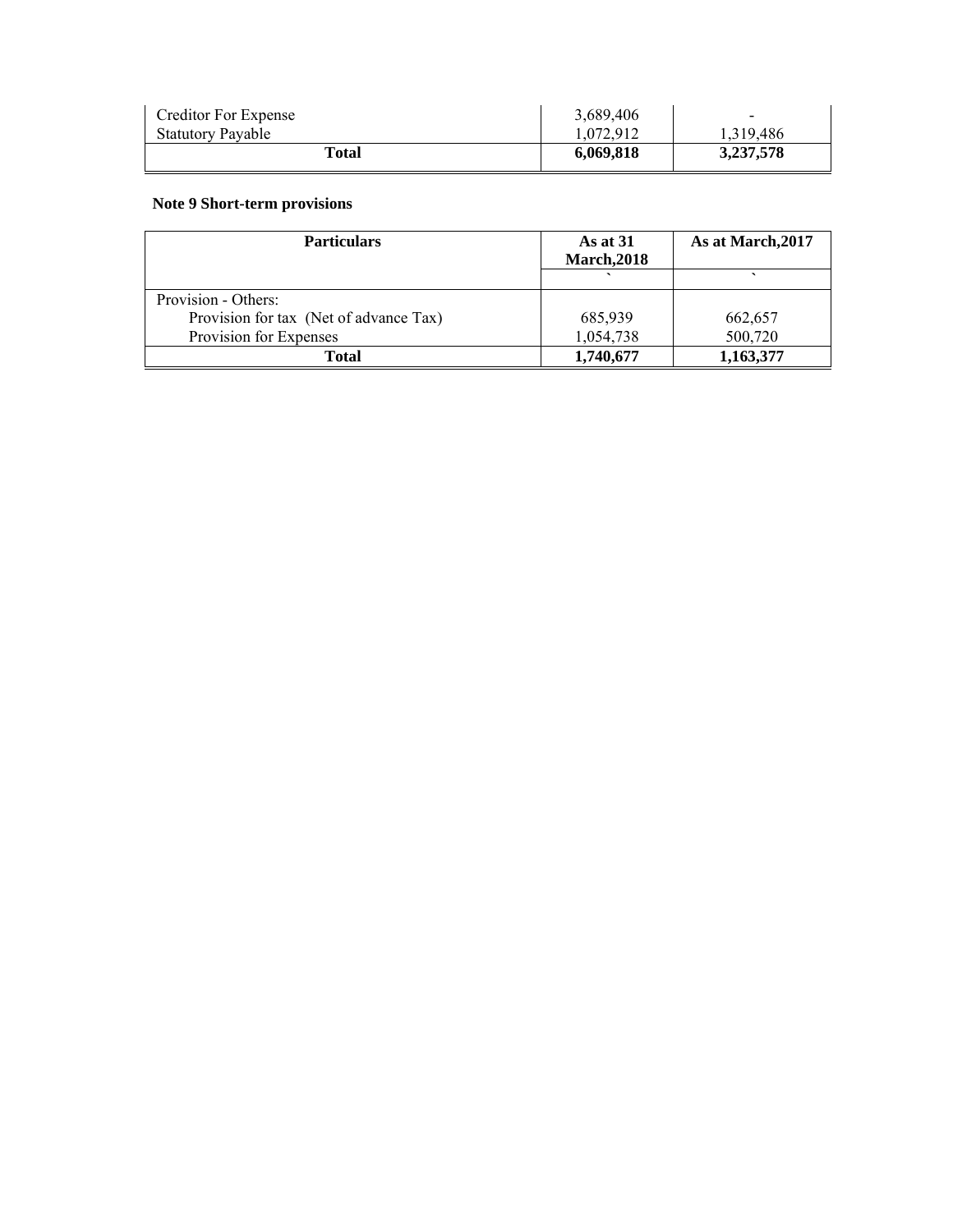LORENZINI APPARELS LIMITED **LORENZINI APPARELS LIMITED** 

> Notes forming part of the financial statements<br>Note 10 Fixed assets **Notes forming part of the financial statements Note 10 Fixed assets**

**Tangible Assets Tangible Assets** 

|               | Tangible assets                                                 |                                          | Gross block  |                  |                                       |                                   | Depreciation                                                  |                                                                            |                                       |                                       | Net block                                 |
|---------------|-----------------------------------------------------------------|------------------------------------------|--------------|------------------|---------------------------------------|-----------------------------------|---------------------------------------------------------------|----------------------------------------------------------------------------|---------------------------------------|---------------------------------------|-------------------------------------------|
|               |                                                                 | 1 April, 2017<br><b>Balance</b><br>as at | Additions    | <b>Disposals</b> | 31/03/2018<br><b>Balance</b><br>as at | 1 April, 2017<br>Balance<br>as at | Depreciation<br>Earlier year<br>charged<br>reserve<br>against | the year upto<br>Depreciation<br>amortisation<br>expense for<br>31/03/2018 | 31/03/2018<br><b>Balance</b><br>as at | 31/03/2018<br><b>Balance</b><br>as at | 31 March, 2017<br><b>Balance</b><br>as at |
|               |                                                                 |                                          |              |                  |                                       |                                   |                                                               |                                                                            |                                       |                                       |                                           |
|               | (a) Plant & Machinery                                           |                                          | 221,500.00   |                  | 221,500.00                            |                                   |                                                               | 39,660.00                                                                  | 39,660.00                             | 181,840                               |                                           |
|               | (b) Building-Shop                                               | 15,530,677.00                            |              |                  | 15,530,677.00                         |                                   | 1,524,611.00                                                  | 682,095.00                                                                 | 2,206,706.00                          | 13,323,971                            | 15,530,677                                |
|               | 104, Plot 2, Sector 25,<br>Block I, Noida<br>(c) Furniture $\&$ |                                          |              |                  |                                       |                                   |                                                               |                                                                            |                                       |                                       |                                           |
| Fixtures      |                                                                 | 4,592,834.00                             | 1,506,095.43 |                  | 6,098,929.43                          | 3,314,965.40                      |                                                               | 685,002.00                                                                 | 3,999,967.40                          | 2,098,962                             | 1,277,869                                 |
| (d) Vehicles  |                                                                 | 2,828,953.00                             |              |                  | 2,828,953.00                          | 1,502,018.01                      |                                                               | 479,624.00                                                                 | 1,981,642.01                          | 847,311                               | 1,326,935                                 |
| (e) office    | Equiptment/plant                                                | 2,956,559.00                             | 196,834.84   |                  | 3,153,393.84                          | 2,516,709.25                      |                                                               | 254,655.00                                                                 | 2,771,364.25                          | 382,030                               | 439,850                                   |
| (f) Computers |                                                                 | 3,162,289.00                             | 267,873.74   |                  | 3,430,162.74                          | 2,928,931.01                      |                                                               | 100,219.00                                                                 | 3,029,150.01                          | 401,013                               | 233,358                                   |
| Total         |                                                                 | 29,071,312.00                            | 2,192,304.01 |                  | 31,263,616.01                         | 10,262,623.67                     | 1,524,611.00                                                  | 2,241,255.00                                                               | 14,028,489.67                         | 17,235,126                            | 18,808,688                                |
|               | Previous year                                                   | 27,797,912.00                            | 1,273,450.00 |                  | 29,071,312.50                         | 8,799,350.00                      |                                                               | 1,463,274.00                                                               | 10,262,623.67                         | 18,808,688                            | 18,998,562                                |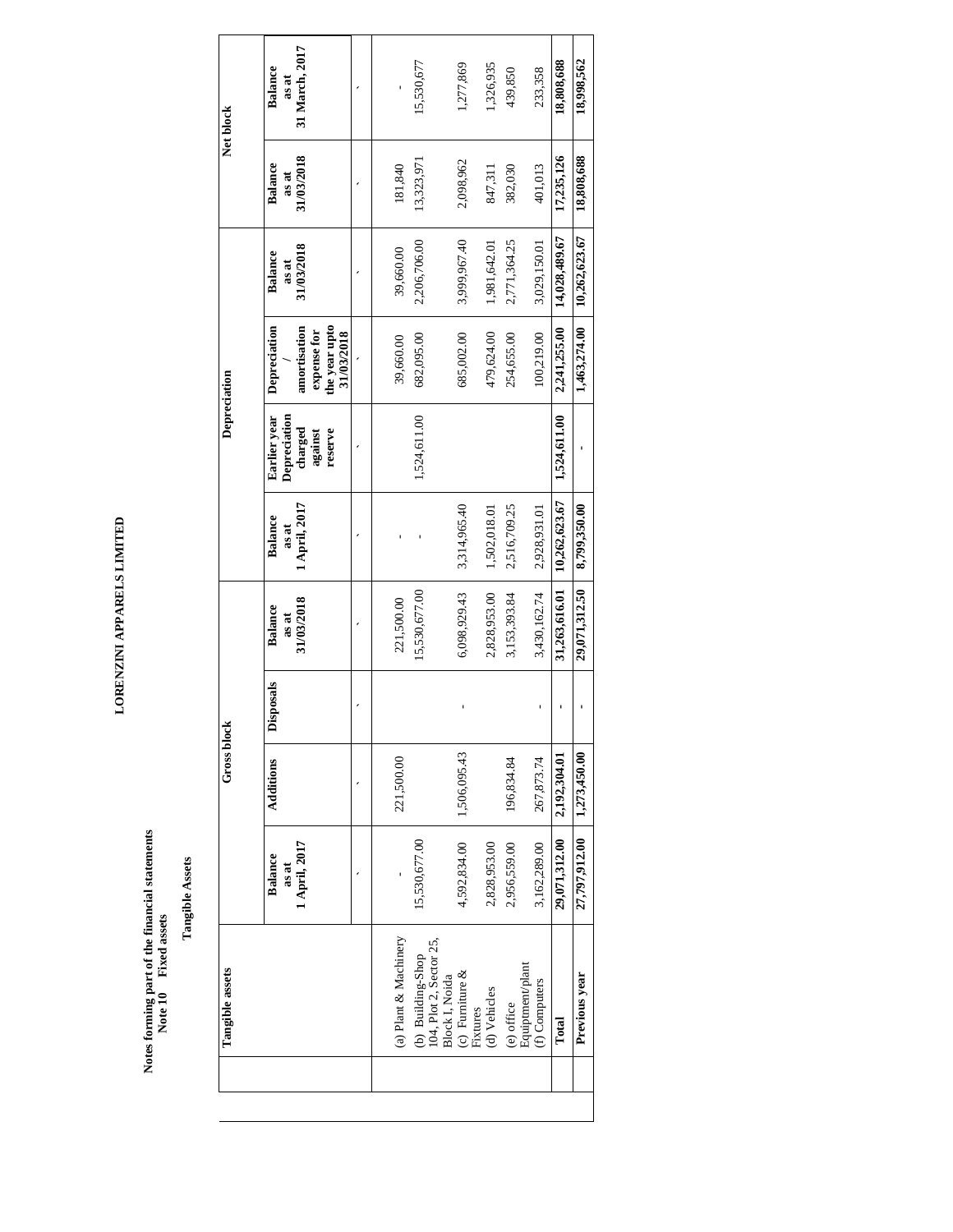## **Note 11 Deferred Tax**

| <b>Particulars</b>                                   | As at 31 March, 2018 | As at March, 2017 |
|------------------------------------------------------|----------------------|-------------------|
|                                                      |                      |                   |
| Deferred tax (liability) / asset                     |                      |                   |
| Tax effect of items constituting deferred tax assets |                      |                   |
| <b>Opening Balance</b>                               | 1,142,258            | 1,038,419         |
| Provision for compensated absences, gratuity and     |                      |                   |
| other employee benefits                              |                      |                   |
| Adjusted with PL appropriation a/c                   |                      |                   |
| On difference between book balance and tax           |                      | 103,839           |
| balance of fixed assets                              | 59,761               |                   |
|                                                      |                      |                   |
| Tax effect of items constituting deferred tax assets | 1,202,019            | 1,142,258         |
|                                                      |                      |                   |
| Net deferred tax (liability) / asset                 | 1,202,019            | 1,142,258         |
|                                                      |                      |                   |

#### **Note 12 Long term Advances**

| <b>Particulars</b>         | As at 31 March, 2018 | As at 31 March,<br>2017 |
|----------------------------|----------------------|-------------------------|
|                            |                      |                         |
| (a) Security deposits      |                      |                         |
| Unsecured, considered good | 4,004,443            | 2,425,294               |
| Total                      | 4,004,443            | 2,425,294               |

#### **Note 13 Inventories**

| <b>Particulars</b>    | As at 31 March, 2018 | As at 31 March,<br>2017 |
|-----------------------|----------------------|-------------------------|
|                       |                      |                         |
| <b>Finished Goods</b> | 75,507,655           | 32,021,457              |
| Stock in Trade        | 34,508,500           | 12,800,339              |
| Total                 | 110,016,155          | 44,821,796              |

## **Note 14 Trade receivables**

| <b>Particulars</b>                              | <b>As at 31 March, 2018</b> | As at March, 2017 |
|-------------------------------------------------|-----------------------------|-------------------|
|                                                 |                             |                   |
| Trade receivables outstanding for a period      |                             |                   |
| exceeding six months from the date they were    |                             |                   |
| due for payment                                 |                             |                   |
| Secured, considered good                        |                             |                   |
| Unsecured, considered good                      | 1,318,405                   | 1,353,473         |
| Doubtful                                        |                             |                   |
|                                                 | 1,318,405                   | 1,353,473         |
| Less: Provision for doubtful trade receivables  |                             |                   |
|                                                 | 1,318,405                   | 1,353,473         |
| Trade receivables outstanding for a period less |                             |                   |
| than six months from the date they were due for |                             |                   |
| payment                                         |                             |                   |
| Secured, considered good                        |                             |                   |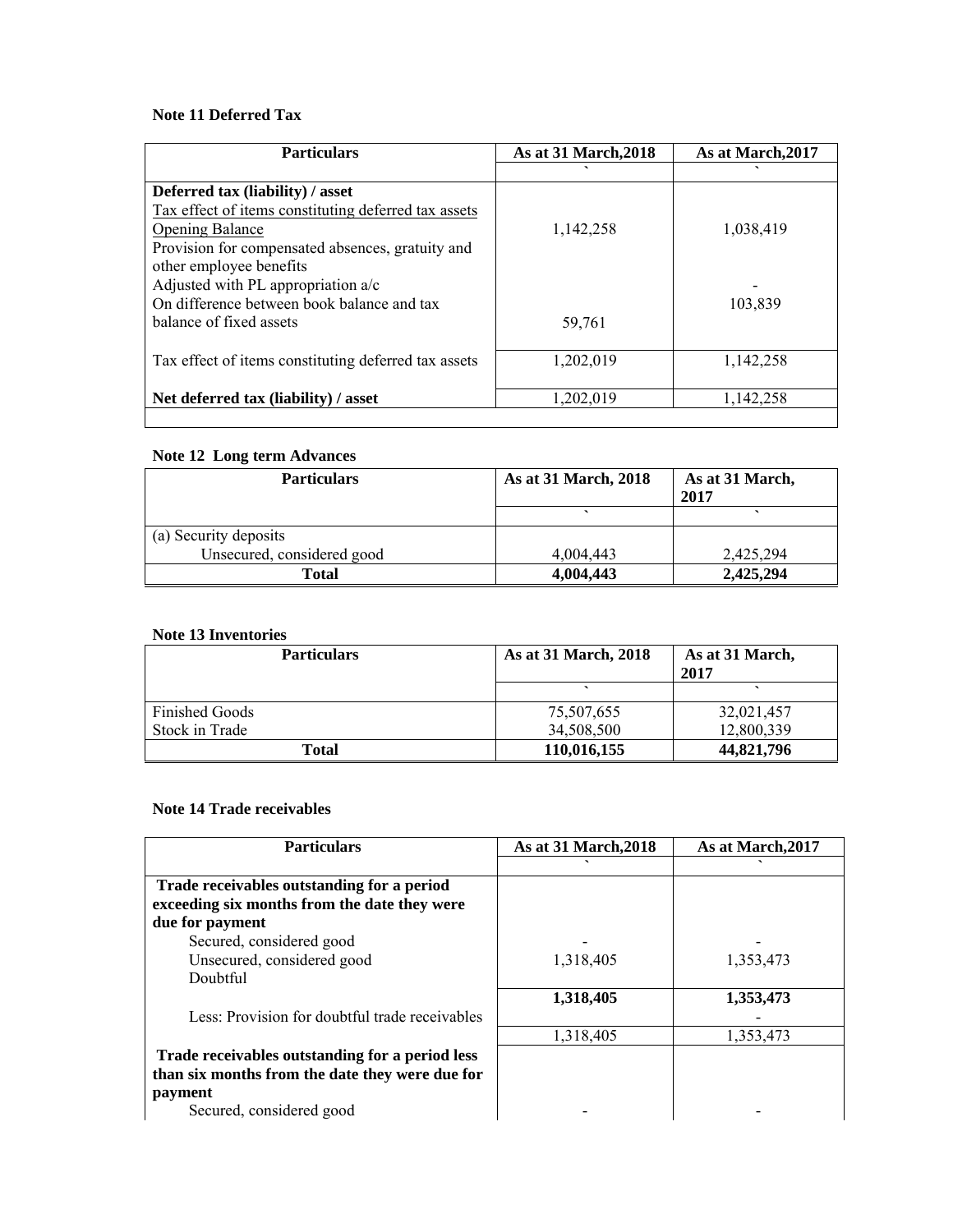| Unsecured, considered good<br>Doubtful         | 23,146,491                             | 26, 208, 183                           |
|------------------------------------------------|----------------------------------------|----------------------------------------|
| Less: Provision for doubtful trade receivables | 23,146,491<br>$\overline{\phantom{0}}$ | 26,208,183<br>$\overline{\phantom{0}}$ |
|                                                | 23,146,491                             | 26,208,183                             |
| Total                                          | 24,464,896                             | 27,561,656                             |
|                                                |                                        |                                        |

#### **Note 15 Cash and cash equivalents**

| <b>Particulars</b>                            | As at 31 March, 2018 | As at March, 2017 |
|-----------------------------------------------|----------------------|-------------------|
|                                               |                      |                   |
| (a) Cash on hand                              | 1,423,321            | 599,510           |
| (b) Balances with banks (Note $\omega$ below) |                      |                   |
| (i) In current accounts                       | 7,736,099            | 628,894           |
| <b>Total</b>                                  | 9,159,420            | 1,228,405         |

## **Note 16 Short-term loans and advances**

| <b>Particulars</b>                       | As at 31 March, 2018 | As at March, 2017 |
|------------------------------------------|----------------------|-------------------|
|                                          |                      |                   |
| (a) Loans and advances (employee)        |                      |                   |
| Unsecured, considered good               | 725,750              | 117,310           |
| <b>Total</b>                             | 725,750              | 117,310           |
| (b) Prepaid expenses                     |                      |                   |
| Unsecured, considered good               | 66,756               | 42,400            |
| <b>Total</b>                             | 66,756               | 42,400            |
| (c) Balances with government authorities |                      |                   |
| Unsecured, considered good               |                      | 23,919            |
| <b>Total</b>                             |                      | 23,919            |
| (d) Others (specify nature)              |                      |                   |
| Unsecured Advance given to suppliers     | 2,423,064            |                   |
| <b>Total</b>                             | 2,423,064            |                   |
|                                          |                      |                   |
| <b>Total</b>                             | 3,215,570            | 183,629           |

#### **Note 17 Other current assets**

| <b>Particulars</b>             | As at 31 March, 2018     | As at March, 2017        |
|--------------------------------|--------------------------|--------------------------|
|                                |                          |                          |
| (a) TDS Recoverable from Party | 240.909                  | $\overline{\phantom{0}}$ |
| (b) Stock of Packing Materials | $\overline{\phantom{a}}$ | 15,300                   |
| (c) preliminary expenses       | $\overline{\phantom{0}}$ | 284,800                  |
| Total                          | 240,909                  | 300,100                  |

## **Note 18 Revenue from operations**

| <b>Particulars</b> | For the year ended<br>31/03/2018 | For the year ended<br>31 March, 2017 |
|--------------------|----------------------------------|--------------------------------------|
|--------------------|----------------------------------|--------------------------------------|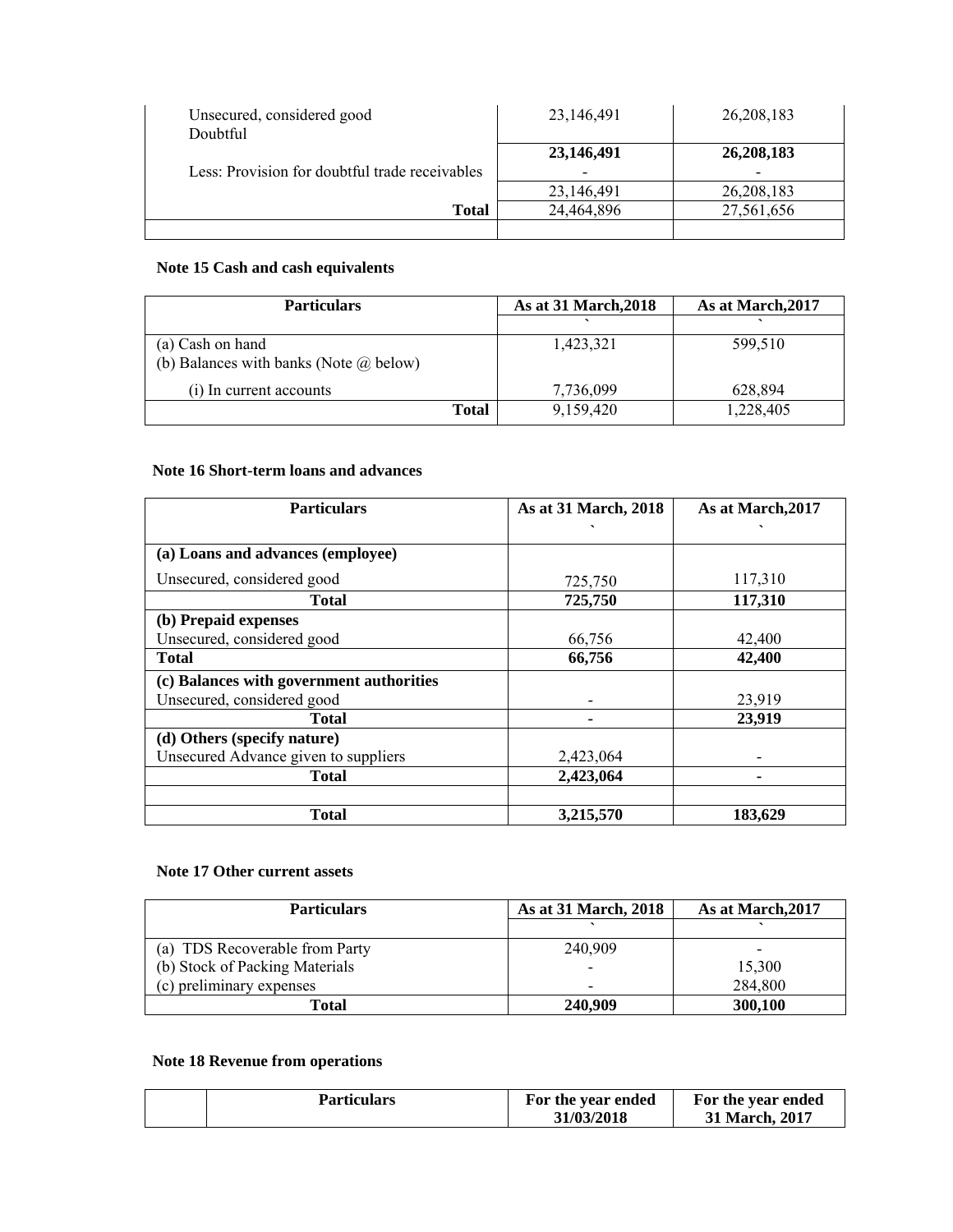| (a) | Sale of products | 238,202,652 | 164, 363, 715 |
|-----|------------------|-------------|---------------|
|     | Total            | 238,202,652 | 164, 363, 715 |

#### **Note 19 Other income**

|     | <b>Particulars</b>   | For the year ended<br>31/03/2018 | For the year ended<br>31 March, 2017 |
|-----|----------------------|----------------------------------|--------------------------------------|
|     |                      |                                  |                                      |
| (a) | Rebate and Discounts | $\overline{\phantom{0}}$         | 66,646                               |
| (b) | Miscellaneous Income | 35,397                           | 58,452                               |
|     | Total                | 35,397                           | 125,098                              |

#### **Note 20 Cost of materials consumed**

| <b>Particulars</b> | For the year ended<br>31/03/2018 | For the year ended<br>31 March, 2017 |
|--------------------|----------------------------------|--------------------------------------|
|                    |                                  |                                      |
| opening stock      | 4,530,080                        | 1,650,320                            |
| Add: Purchase      | 135,018,527                      | 77,164,444                           |
| Closeing stock     | 10,130,500                       | 4,530,080                            |
| Total              | 129,418,107                      | 74,284,684                           |

## **Note 21 Purchase**

| $1.000$ at 1 al chaoe                    |                                  |                                      |
|------------------------------------------|----------------------------------|--------------------------------------|
| <b>Particulars</b>                       | For the year ended<br>31/03/2018 | For the year ended<br>31 March, 2017 |
|                                          |                                  |                                      |
| Purchases (Including Consumables Stores) | 96,989,751                       | 55,404,400                           |
| Total                                    | 96,989,751                       | 55,404,400                           |

#### **Note 22 Changes in inventories of finished goods, work-in-progress and stock-in-trade**

| <b>Particulars</b>                        | For the year ended<br>31/03/2018 | For the year ended<br>31 March, 2017 |
|-------------------------------------------|----------------------------------|--------------------------------------|
|                                           | $\overline{\phantom{0}}$         | $\overline{\phantom{0}}$             |
| Inventories at the end of the year:       |                                  |                                      |
| <b>Finished Goods</b>                     | 75,507,655                       | 32,021,457                           |
| Stock-in-trade                            | 34,508,500                       | 12,800,339                           |
|                                           | 110,016,155                      | 44,821,796                           |
| Inventories at the beginning of the year: |                                  |                                      |
| <b>Finished Goods</b>                     | 32,021,457                       | 7,500,800                            |
| Stock-in-trade                            | 12,800,339                       | 6,504,680                            |
|                                           | 44,821,796                       | 14,005,480                           |
|                                           |                                  |                                      |
| Net (increase) / decrease                 | (65,194,359)                     | (30,816,316)                         |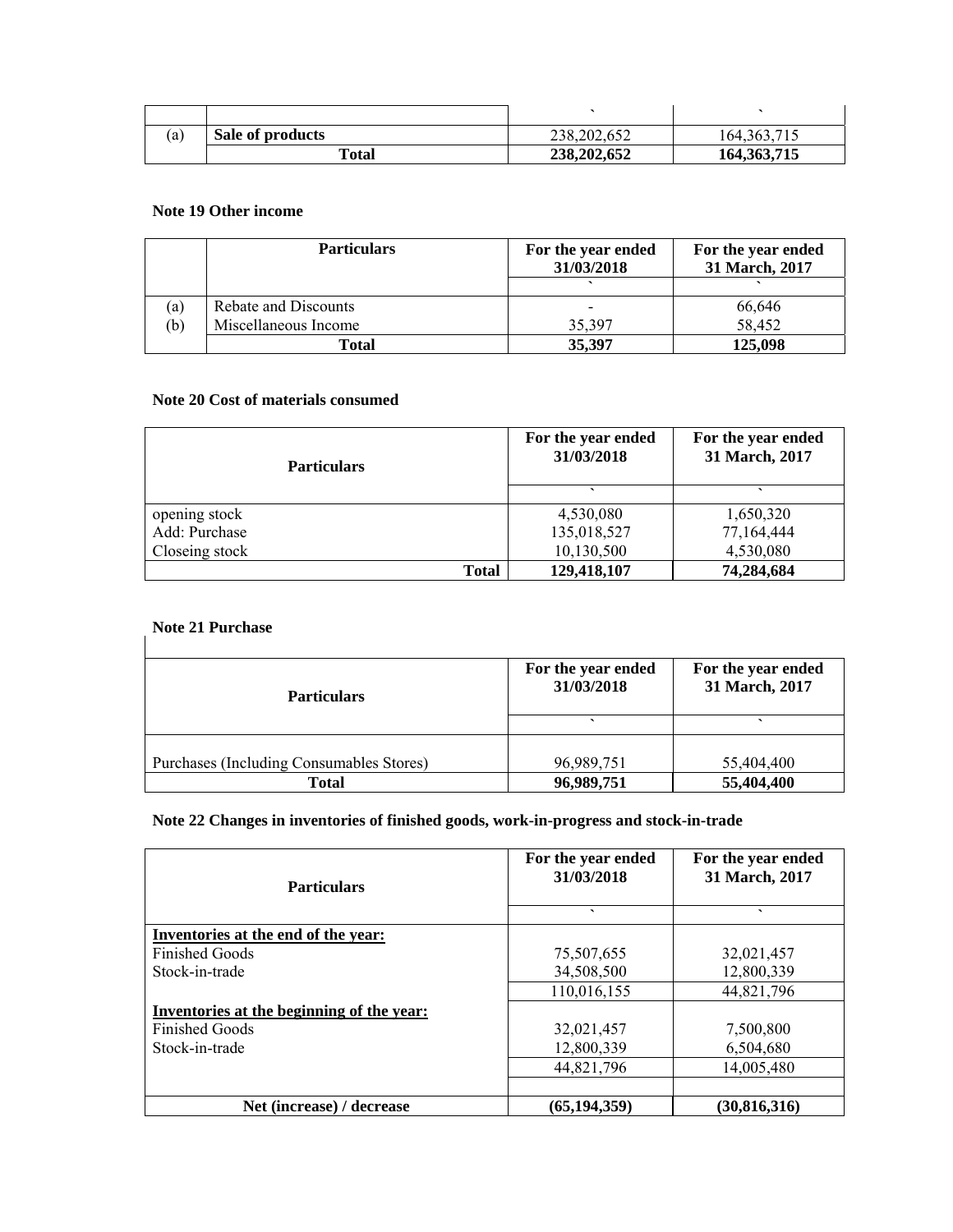## **Note 23 Employee benefits expense**

| <b>Particulars</b>                                             | For the year ended<br>31/03/2018 | For the year ended<br>31 March, 2017 |  |
|----------------------------------------------------------------|----------------------------------|--------------------------------------|--|
|                                                                |                                  |                                      |  |
| Salaries and wages (Director's Remnueration<br>$25,00,000/$ -) | 11,611,291                       | 11,596,832                           |  |
| Staff welfare expenses                                         | 696,532                          | 202,632                              |  |
| Total                                                          | 12,307,823                       | 11,799,464                           |  |

#### **Note 24 Finance costs**

| <b>Particulars</b>       | For the year ended<br>31/03/2018 | For the year ended<br>31 March, 2017 |
|--------------------------|----------------------------------|--------------------------------------|
|                          |                                  |                                      |
| (a) Interest expense on: |                                  |                                      |
| (i) Borrowings           | 1,050,455                        | 2,109,590                            |
| (ii) Bank Charges        | 273,828                          | 266,234                              |
| (iii) Others             | 2,069,820                        | 1,535,895                            |
| Total                    | 3,394,103                        | 3,911,719                            |

## **Note 25 Other expenses**

| <b>Particulars</b>              | For the year ended<br>31/03/2018 | For the year ended<br>31 March, 2017 |
|---------------------------------|----------------------------------|--------------------------------------|
|                                 |                                  |                                      |
| Fabrication/Job Charges         | 11,187,356                       | 16,960,312                           |
| Alteration/Measurement Charges  | 156,563                          | 145,569                              |
| Printing & Stationery           | 213,158                          | 152,287                              |
| Postage & Courier               | 491,822                          | 375,343                              |
| Show Room Expenses              | 572,655                          | 213,890                              |
| Commission                      | 12,824,138                       | 12,206,191                           |
| <b>Business Promotion</b>       | 833,903                          | 112,625                              |
| Conveyance Expenses             | 566,477                          | 139,093                              |
| Telephone Expenses              | 140,058                          | 153,156                              |
| Power & Fuel                    | 1,631,354                        | 1,021,096                            |
| <b>Travelling Expenses</b>      | 658,480                          | 233,198                              |
| Credit Card Charges             | 491,259                          |                                      |
| Vehicle Running Expenses        | 77,722                           | 7,620                                |
| Rent                            | 9,799,144                        | 9,043,973                            |
| Generator Running & Maintenance | 83,015                           | 283,000                              |
| Repair & Maintenance            | 196,093                          | 610,721                              |
| <b>Advertising Expenses</b>     | 1,005,001                        | 589,983                              |
| Carriage Outward                | 372,456                          | 155,630                              |
| Packing Material                | 242,347                          | 66,263                               |
| Modelling & Photoshoot Expenses | 208,800                          | 239,662                              |
| <b>Sampling Expenses</b>        | 665,805                          | 493,500                              |
| <b>Insurance Charges</b>        | 120,832                          | 257,080                              |
| General Expenses                | 175,241                          | 52,782                               |
| Mall Maintenance Charges        | 991,274                          | 880,886                              |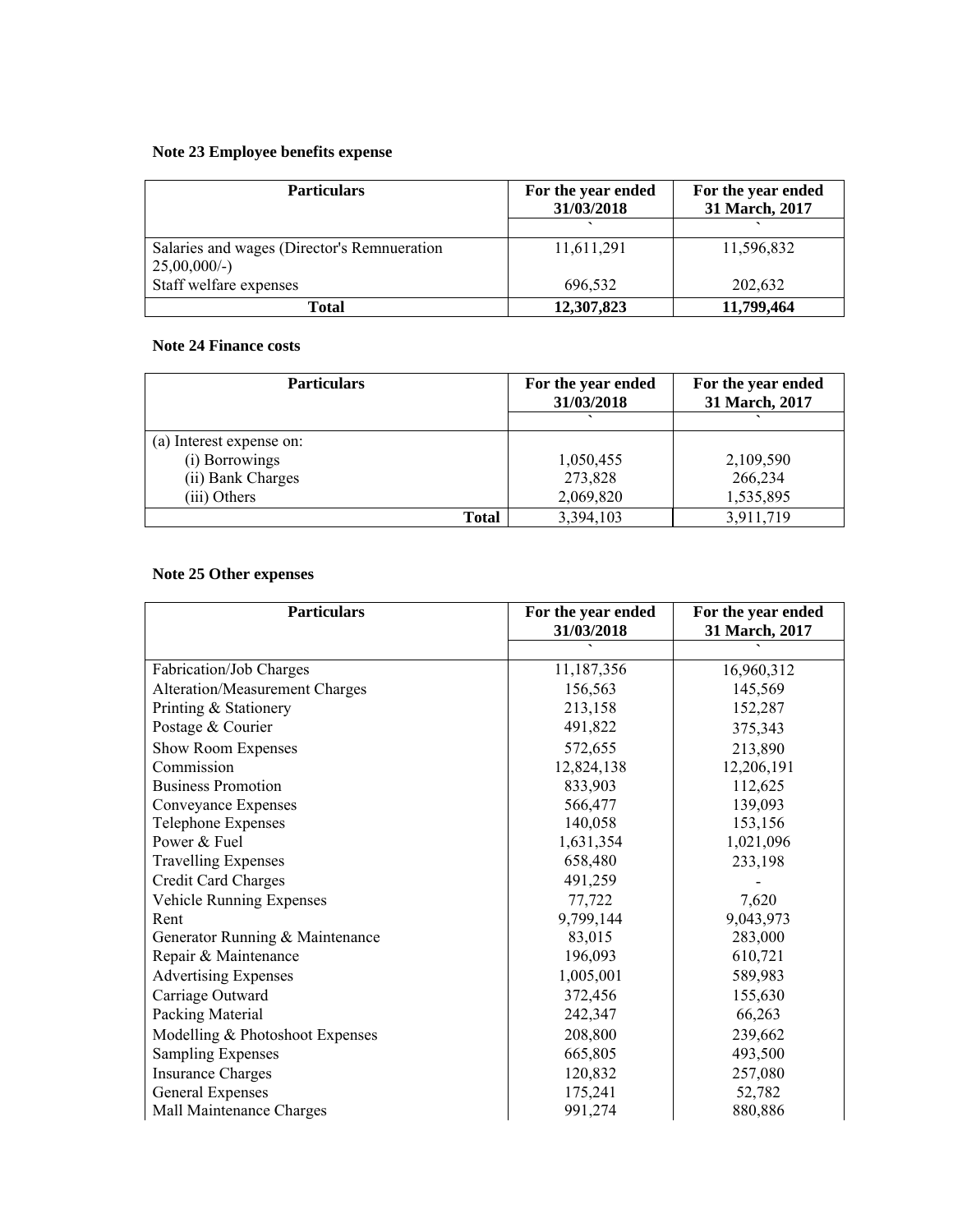| Professional Expenses | 3,346,799  | 676,769                  |
|-----------------------|------------|--------------------------|
| additional TDS        | 1,178,005  | $\overline{\phantom{0}}$ |
| Rebate & Discount     | 5.064.664  | 71.200                   |
| Total                 | 53,294,421 | 45,141,827               |

#### **Note 26 Details of Related party transaction**

| <b>Note</b> | <b>Particulars</b>                                                                                                                                                               |                            |  |         |                                                                 |
|-------------|----------------------------------------------------------------------------------------------------------------------------------------------------------------------------------|----------------------------|--|---------|-----------------------------------------------------------------|
|             | <b>Related party transactions</b><br>Details of related parties:                                                                                                                 |                            |  |         |                                                                 |
|             | <b>Description of relationship</b><br>Names of related parties                                                                                                                   |                            |  |         |                                                                 |
|             | <b>Key Management Personnel (KMP)-</b><br><b>Directors</b>                                                                                                                       | Sandeep Jain, Deepika Jain |  |         |                                                                 |
|             | <b>Relatives of KMP</b><br>Vijay Kumar Jain, Praveen Jain                                                                                                                        |                            |  |         |                                                                 |
|             | Entity in which KMP / Relatives of KMP<br>can exercise significant influence                                                                                                     | <b>Sandeep Jain HUF</b>    |  |         |                                                                 |
|             | Details of related party transactions during the period ended 31/03/2018 and balances<br>outstanding as at 31/03/2018                                                            |                            |  |         |                                                                 |
|             | <b>KMP</b><br><b>Closing</b><br><b>Entities in</b><br>which KMP<br><b>Balance</b><br>/ relatives<br>as at<br>of KMP<br>31st<br>March<br>have<br>2018<br>significant<br>influence |                            |  |         | <b>Closing</b><br><b>Balance</b><br>as at 31st<br>March<br>2018 |
|             | <b>Transactions during the year</b>                                                                                                                                              |                            |  |         |                                                                 |
|             | Issue Of Bonus share                                                                                                                                                             | 6,847,950                  |  |         |                                                                 |
|             | Share Issued Other Than Bonus Issue                                                                                                                                              | 27,012,110                 |  |         |                                                                 |
|             | Loan Taken                                                                                                                                                                       | 16,577,729                 |  | 475,000 |                                                                 |
|             | Loan Reapid Through Bank                                                                                                                                                         | 5,889,286                  |  | 900,000 |                                                                 |
|             | Directors Remuneration<br>1,200,000                                                                                                                                              |                            |  |         |                                                                 |

## **Note 27 Disclosures under Accounting Standards (contd.)**

| <b>Note</b> | <b>Particulars</b>                                                                                       | For the year<br>ended<br>31/03/2018 | For the year<br>ended<br>31 March, 2017 |
|-------------|----------------------------------------------------------------------------------------------------------|-------------------------------------|-----------------------------------------|
|             | <b>Earnings per share-Diluted</b>                                                                        | 0.78                                | 1.86                                    |
|             | Basic/Basic (excluding extra Ordinarily items)/ Diluted                                                  |                                     |                                         |
|             | <b>Continuing operations/ Total Operations</b>                                                           |                                     |                                         |
|             | Net profit $/(loss)$ for the year from continuing operations                                             | 4,354,272                           | 2,114,797                               |
|             | Less: Preference dividend and tax thereon                                                                |                                     |                                         |
|             | Net profit $/$ (loss) for the year from continuing operations<br>attributable to the equity shareholders | 4,354,272                           | 2,114,797                               |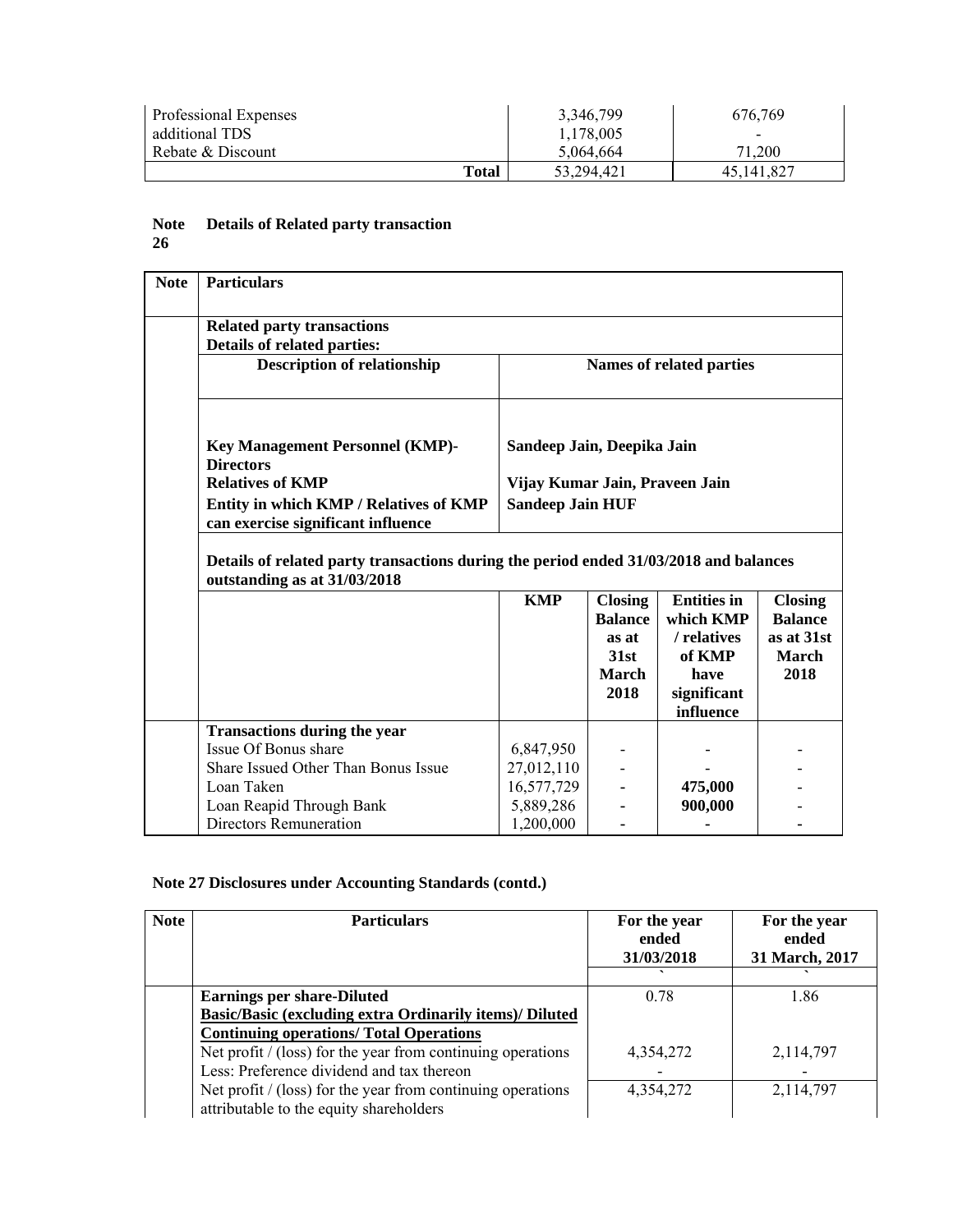| Weighted average number of equity shares                                                          | 5,585,786 | 1,136,988   |
|---------------------------------------------------------------------------------------------------|-----------|-------------|
| Par value per share                                                                               | 10.00     | 10.00       |
| Earnings per share from continuing operations - Basic                                             | 0.78      | 1.86        |
|                                                                                                   |           |             |
| Basic earning per share is calculated by adjusting bonus shares and right shares during the year. |           |             |
| <b>Calculation of Weighted Average No. of Shares</b>                                              |           |             |
| <b>Opening Balance</b>                                                                            | 2282850   | 2282850     |
| <b>Bonus</b> Issue                                                                                | 684855    | 540378.7397 |
| Preferential Issue of Shares                                                                      | 7171217   | 2762557     |
| <b>Total</b>                                                                                      | 10138922  | 5585786     |
| The company do not have any potential equity shares to be converted in future, therefore diluted  |           |             |
| earning per share is same.                                                                        |           |             |

## **Note - 28 Contingent Liability**

| SR. No<br>Liablity |                                            | As at 31st March, 2018 |  |
|--------------------|--------------------------------------------|------------------------|--|
|                    | Income tax Liability pending before A.O.() | 321973                 |  |
|                    | Total                                      | 321973                 |  |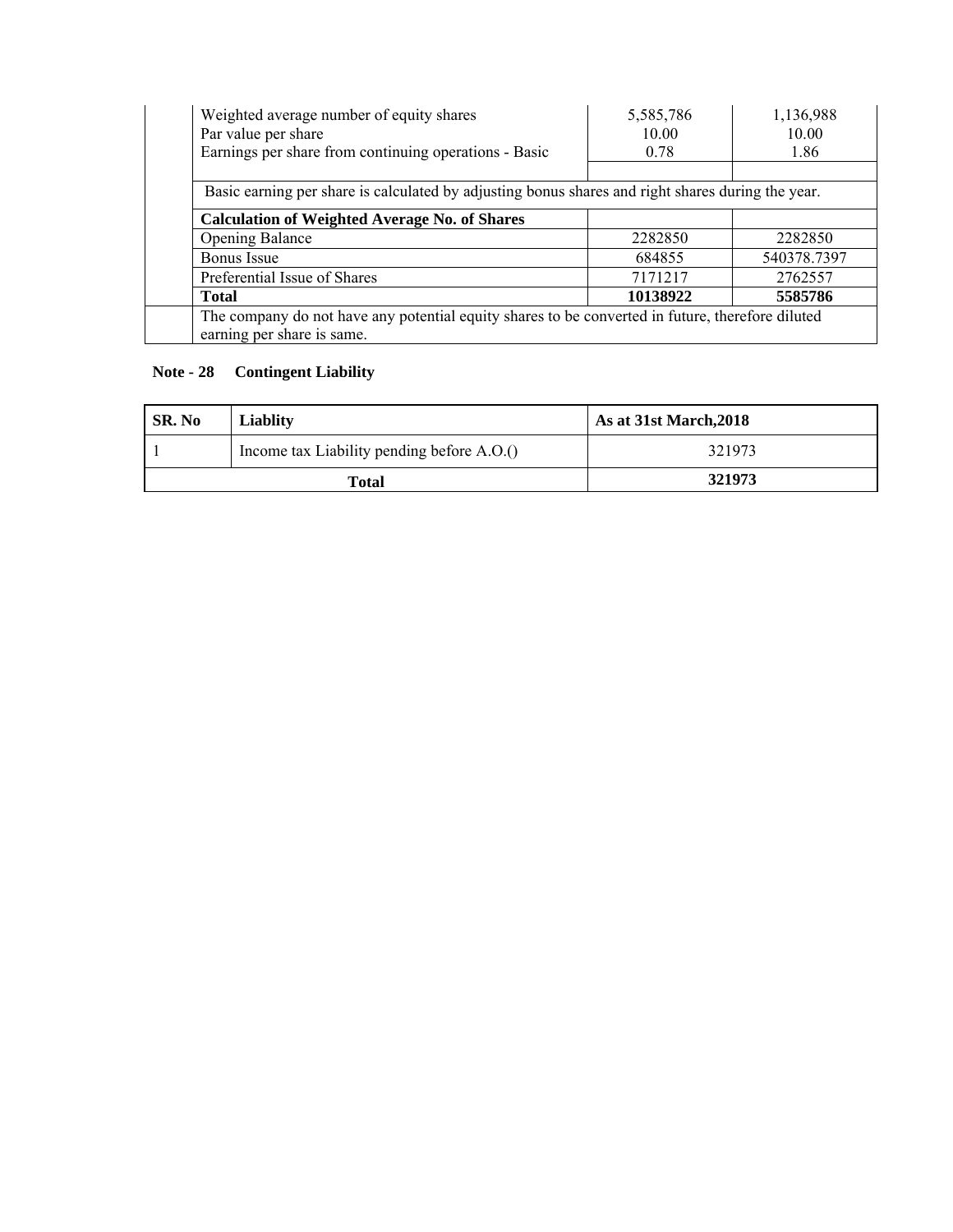#### **ATTENDANCE SLIP**

#### **LORENZINI APPARELS LIMITED**

CIN: L17120DL2007PLC163192

Regd. Office: TA 168 & 187 Ground Floor, Gali No. 2, Tuglakabad Extn New Delhi 110019 IN Website: www.mymonteil.com Tel: +91 011-40504731

## **11th ANNUAL GENERAL MEETING**

I, We hereby accord my/our presence at the 11<sup>th</sup>Annual General Meeting of the Company at C-64, Okhla Industrial Area, Phase I, New Delhi- 110020 on Thursday, 16<sup>th</sup> day of August, 2018, 2018 at 10:30 A.M.

| Member Folio No<br>Signature | Member's/Proxy Name in Capital Letters | Members/ | Proxy |
|------------------------------|----------------------------------------|----------|-------|

Note:

Please complete the Folio No. and name, sign the attendance slip and handover at the attendance verification counter at the meeting hall.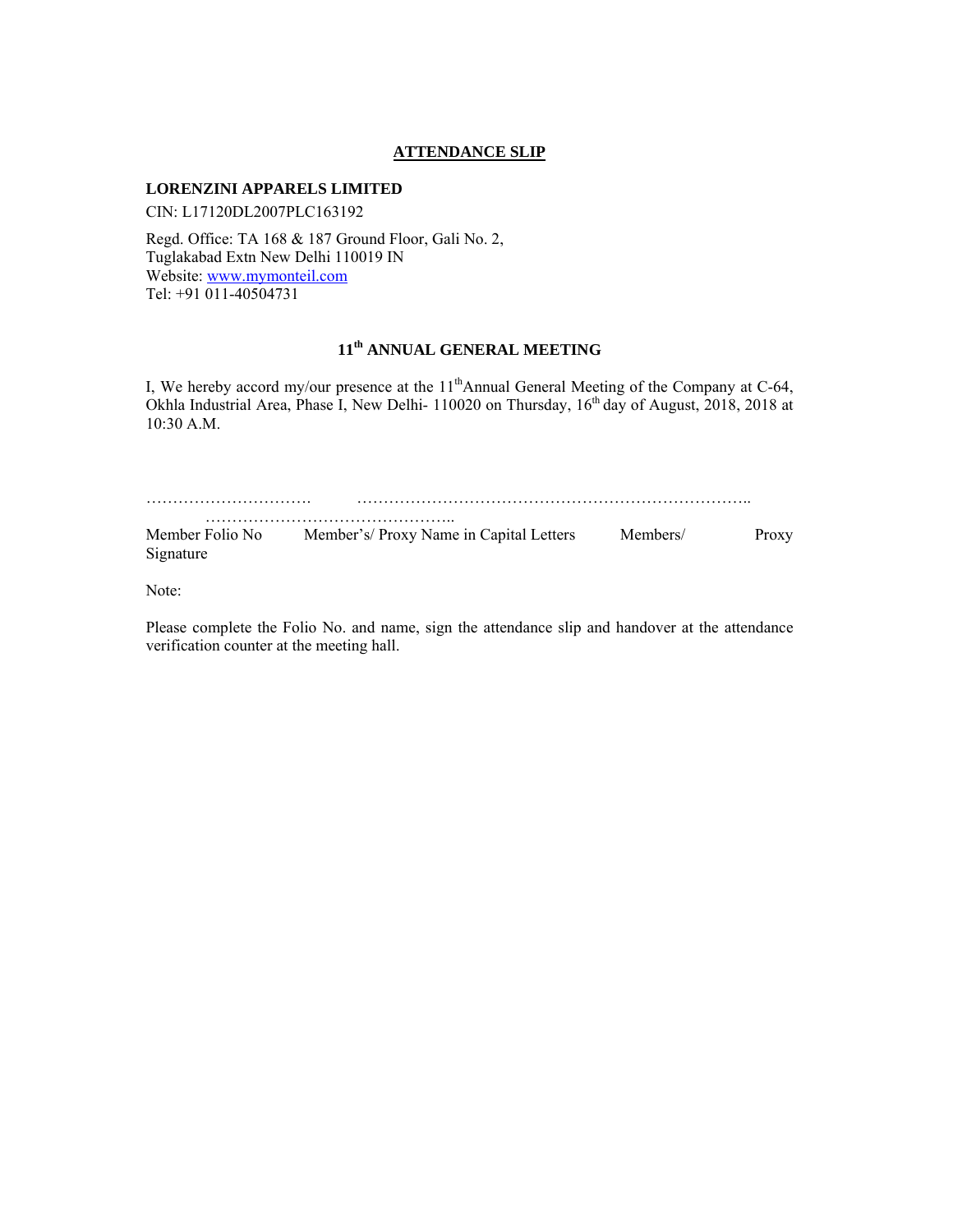#### **PROXY FORM**

#### **LORENZINI APPARELS LIMITED**

CIN: L17120DL2007PLC163192 Regd. Office: A 168 & 187 Ground Floor, Gali No. 2, Tuglakabad Extn New 110019

Website: www.mymonteil.com Tel: +91 011-40504731

I/We, being the member(s) of …………………… Equity Shares of the above named company appoint:

| Name:        | <b>Address</b> |
|--------------|----------------|
| falling him; |                |
| Name:        | <b>Address</b> |
| falling him; |                |

As my/ our proxy to attend and vote (on a poll) for me/ us and on my/ our behalf at the  $11<sup>th</sup>$ Annual General Meeting of the Company at C-64, Okhla Industrial Area, Phase I, New Delhi- 110020 on Thursday,  $16<sup>th</sup>$  day of August, 2018 at 10:30 A.M. and at any adjournment thereof in respect of such resolutions as are indicated below:

| Sr. No.                  | <b>RESOLUTIONS</b>                              | <b>FOR</b> | <b>AGAINST</b> |
|--------------------------|-------------------------------------------------|------------|----------------|
| <b>ORDINARY BUSINESS</b> |                                                 |            |                |
|                          | Adoption of audited financial statements of the |            |                |
|                          | Company for the financial year 2017-18          |            |                |
| $\mathfrak{D}$           | To appoint a Director in place of Mrs. Deepika  |            |                |
|                          | Jain (DIN - 02365797), who retires by rotation  |            |                |
|                          | and being eligible, seeks re-appointment.       |            |                |
| <b>SPECIAL BUSINESS</b>  |                                                 |            |                |
| 3                        | Ratification of appointment of M/s Mittal $\&$  |            |                |
|                          | Associates, Chartered Accountants (FRN          |            |                |
|                          | 106456W) as statutory auditor of the            |            |                |
|                          | Company, to fill the casual vacancy             |            |                |
| 4                        | Appointment of Ms. Mittal & Associates,         |            |                |
|                          | Chartered Accountants (FRN 106456W) as          |            |                |
|                          | statutory auditor of the Company                |            |                |

Signed this ……………… day of …............. 2018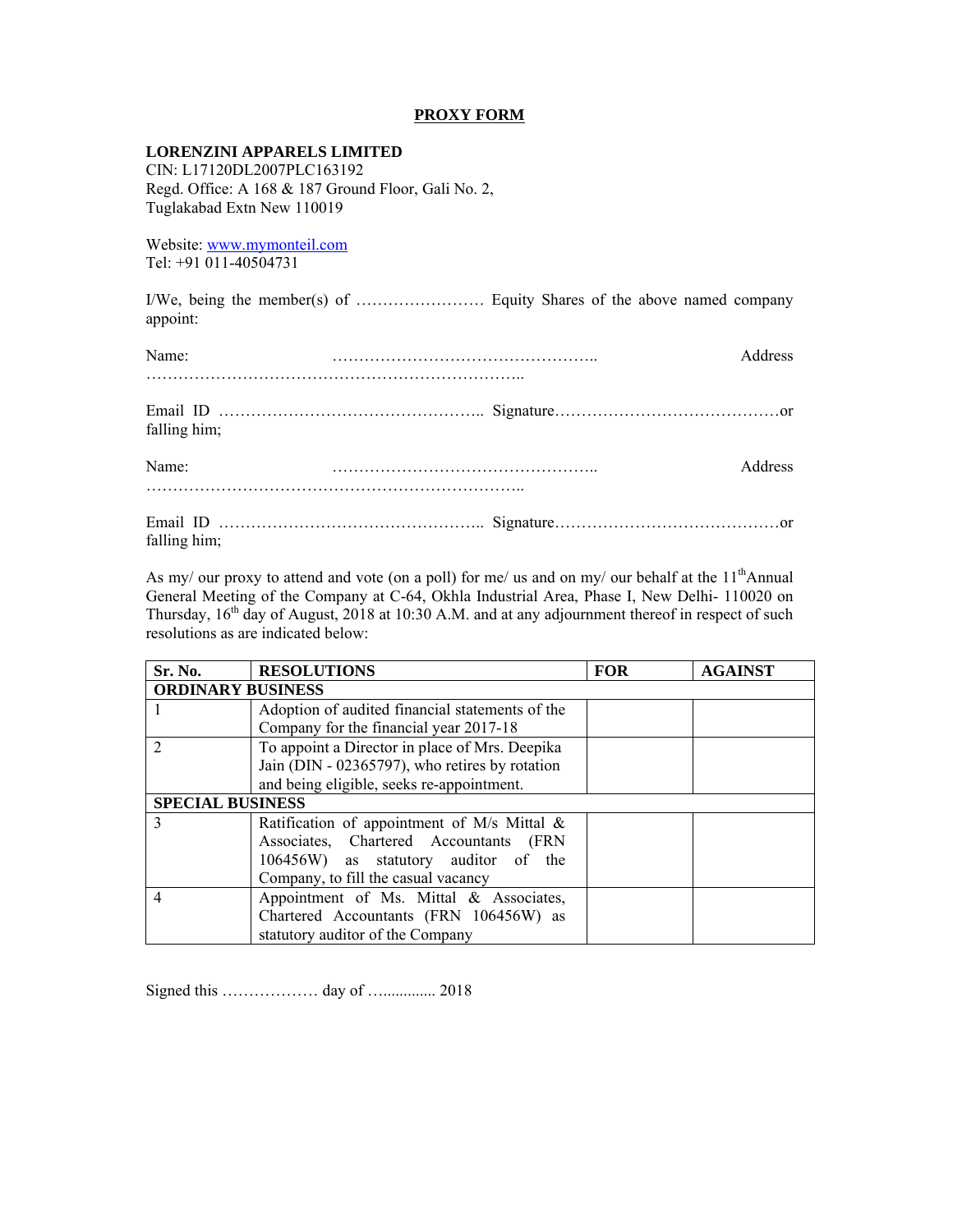Signature of Shareholder ……………………………… Signature of Proxy holder ………………………………

Affix Revenue Stamp of Rs. 1

Notes:

-This form of Proxy in order to be effective should be duly completed and deposited at the registered office of the Company, not less than 48 hours before the commencement of theMeeting. -For the resolutions, explanatory statements and notes please refer to the Notice of 11<sup>th</sup> Annual General Meeting.

-Please complete all details including details of member(s) in the above box before submission.

 $\_$  , and the set of the set of the set of the set of the set of the set of the set of the set of the set of the set of the set of the set of the set of the set of the set of the set of the set of the set of the set of th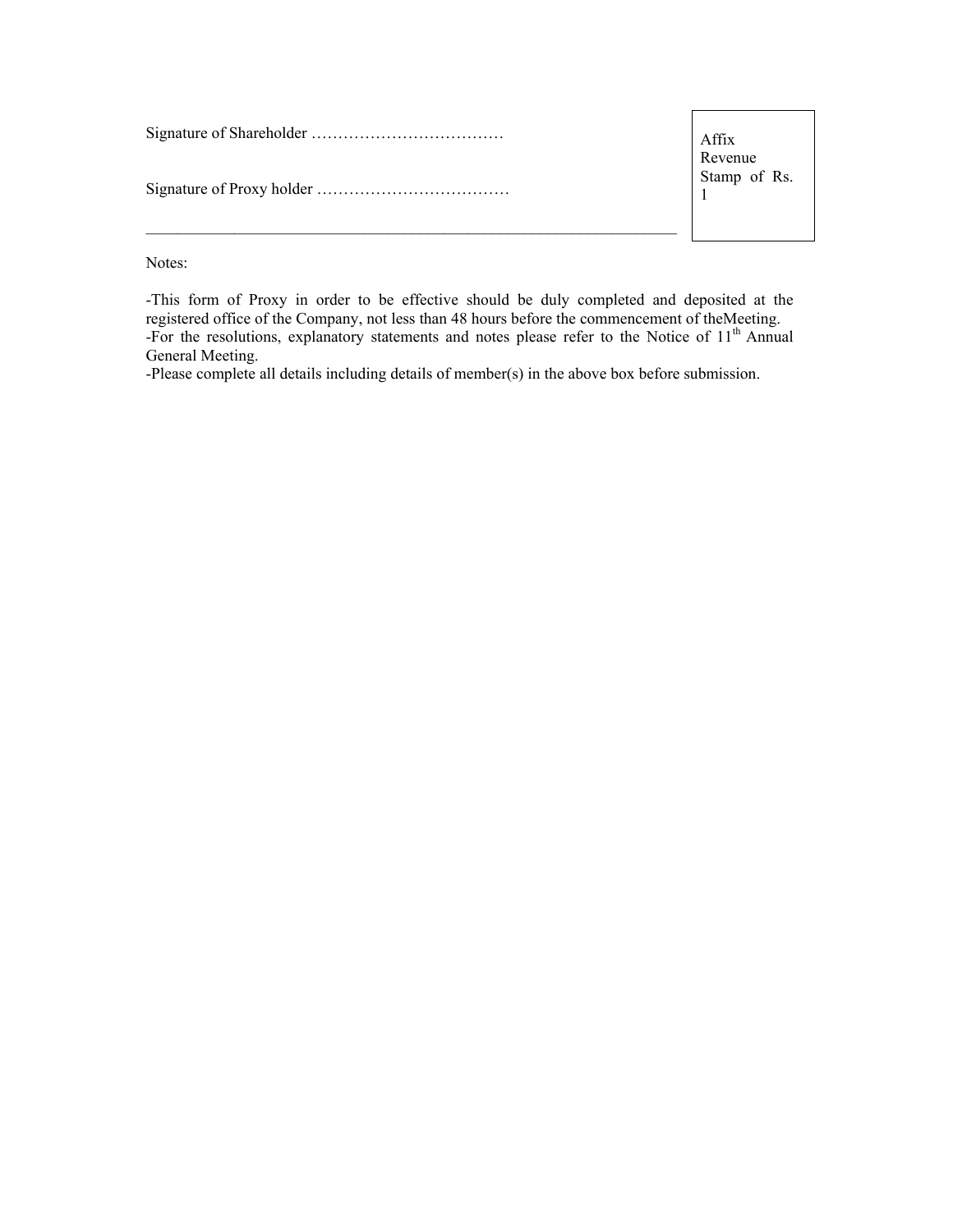#### **BALLOT FORM**

Serial No.:

- 1. Name (s) of Shareholder(s) / Beneficial Owner : Including joint-holders, if any
- 2. Registered Address of the Sole / : First named Shareholder
- 3. Registered Folio No. / Client ID No.:
- 4. No. of Shares held:
- 5. I / we hereby exercise my / our vote in respect of the Ordinary Resolution / s enumerated below by recording my / our assent / dissent to the said Resolution/s by placing Tick ( $\sqrt{ }$ ) mark at the appropriate box below:

| S.No.          | <b>Ordinary Resolution</b>                                                                                                                                                                                  | I / We assent the<br><b>Resolution</b> | I / We dissent the<br><b>Resolution</b> |
|----------------|-------------------------------------------------------------------------------------------------------------------------------------------------------------------------------------------------------------|----------------------------------------|-----------------------------------------|
| 1.             | To receive, consider and adopt the<br>Audited Financial Statements for the<br>financial year ended 31 <sup>st</sup> March, 2018<br>together with the Reports of Board of<br>Directors and Auditors thereon. |                                        |                                         |
| 2.             | To appoint a Director in place of Mrs.<br>Deepika Jain (DIN - 02365797), who<br>retires by rotation and being eligible,<br>seeks re-appointment.                                                            |                                        |                                         |
|                | <b>Special Resolution</b>                                                                                                                                                                                   |                                        |                                         |
| 3 <sub>1</sub> | To ratify the appointment of M/s.<br>Mittal & Associates, Chartered<br>Accountants (FRN No. 106456W) as<br>the Statutory Auditor of the Company,<br>to fill the Casual Vacancy.                             |                                        |                                         |
| 4.             | Appointment of M/s. Mittal $\&$<br>Associates, Chartered Accountants<br>(FRN No. 106456W) as the Statutory<br>Auditor of the Company.                                                                       |                                        |                                         |

Place Signature of the Shareholder / Beneficial Owner